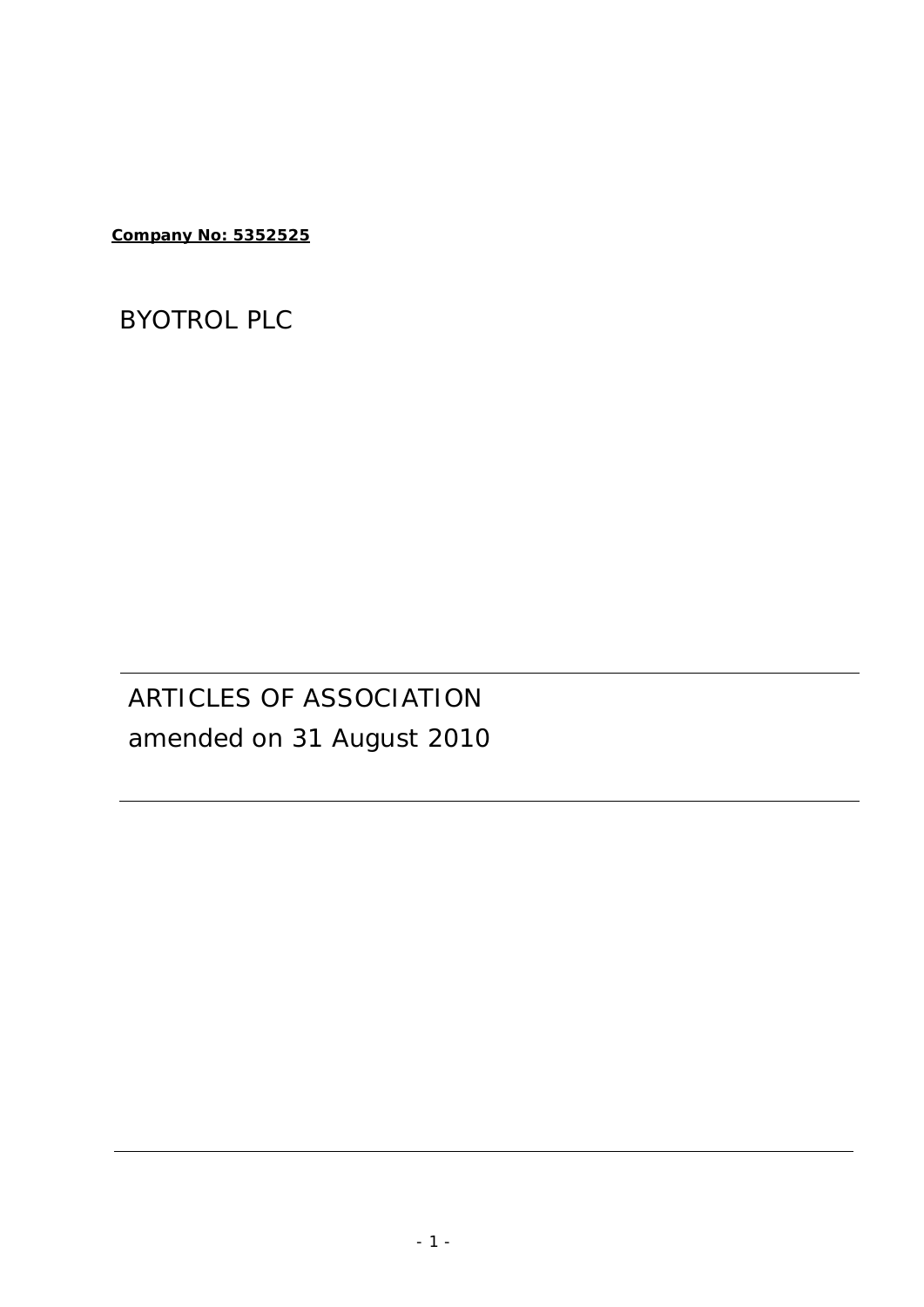# **Contents**

| <b>Article</b> | <b>Description</b>                                  | Page |
|----------------|-----------------------------------------------------|------|
| 1              |                                                     |      |
| 2              |                                                     |      |
| 3              |                                                     |      |
| 4              |                                                     |      |
| 5              |                                                     |      |
| 6              |                                                     |      |
| 7              |                                                     |      |
| 8              |                                                     |      |
| 9              |                                                     |      |
| 10             |                                                     |      |
| 11             |                                                     |      |
| 12             |                                                     |      |
| 13             |                                                     |      |
| 14             |                                                     |      |
| 15             |                                                     |      |
| 16             |                                                     |      |
| 17             |                                                     |      |
| 18             |                                                     |      |
| 19             |                                                     |      |
| 20             |                                                     |      |
| 21             |                                                     |      |
| 22             |                                                     |      |
| 23             |                                                     |      |
| 24             |                                                     |      |
| 25             |                                                     |      |
| 26             |                                                     |      |
| 27             |                                                     |      |
| 28             |                                                     |      |
| 29             |                                                     |      |
| 30             |                                                     |      |
| 31             |                                                     |      |
| 32             | Retirement, election and appointment of directors35 |      |
| 33             |                                                     |      |
| 34             |                                                     |      |
| 35             |                                                     |      |
| 36             |                                                     |      |
| 37             |                                                     |      |
| 38             |                                                     |      |
| 39             |                                                     |      |
|                |                                                     |      |
| 40             |                                                     |      |
| 41             |                                                     |      |
| 42             |                                                     |      |
| 43             |                                                     |      |
| 44             |                                                     |      |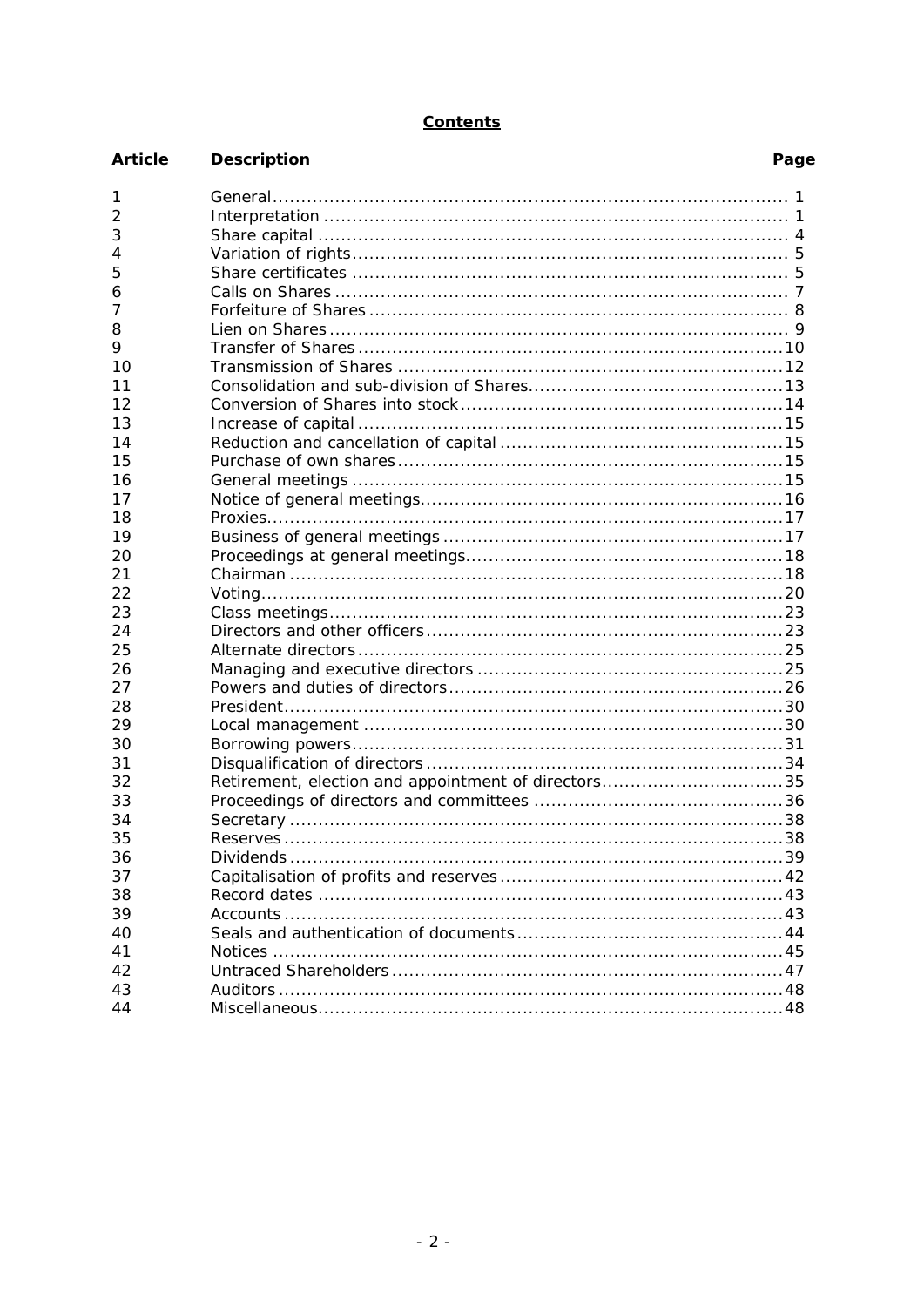## **PUBLIC COMPANY LIMITED BY SHARES ARTICLES OF ASSOCIATION OF BYOTROL PLC**

## 1 **General**

No regulations set out in any statute (including any schedule thereto) or in any subordinate legislation shall apply as regulations or articles of association of the Company.

## 2 **Interpretation**

2.1 In these Articles the following words and expressions have the following meanings unless the context otherwise requires:

#### "**these Articles**"

these articles of association as they may be altered from time to time;

## "**Appropriate Rate**"

has the meaning attributed to it in section 592 CA2006;

#### "**Auditors**"

the auditors of the Company from time to time or, if the auditors are unable or unwilling to act in connection with the reference in question, a chartered accountant nominated by the Directors;

#### "**Board**"

the Directors or any of them acting as the board of directors of the Company;

#### "**business day**"

a day (not being a Saturday or Sunday) on which clearing banks are open for business in London;

#### "**CA1985**"

the Companies Act 1985;

#### "**CA2006**"

the Companies Act 2006;

#### "**communication**"

the meaning ascribed to it by section 15 of the Electronic Communications Act 2000;

## "**certificated share**"

a share of the Company which is not an uncertificated share and reference to a share being in certificated form shall be construed accordingly;

#### "**Director**"

a duly appointed director of the Company from time to time and "**Directors**" shall be construed accordingly;

#### "**electronic communications**"

the meaning ascribed to it by section 15 of the Electronic Communications Act 2000;

#### "**holder**"

in relation to a share means the member whose name is entered in the register as the holder of that share;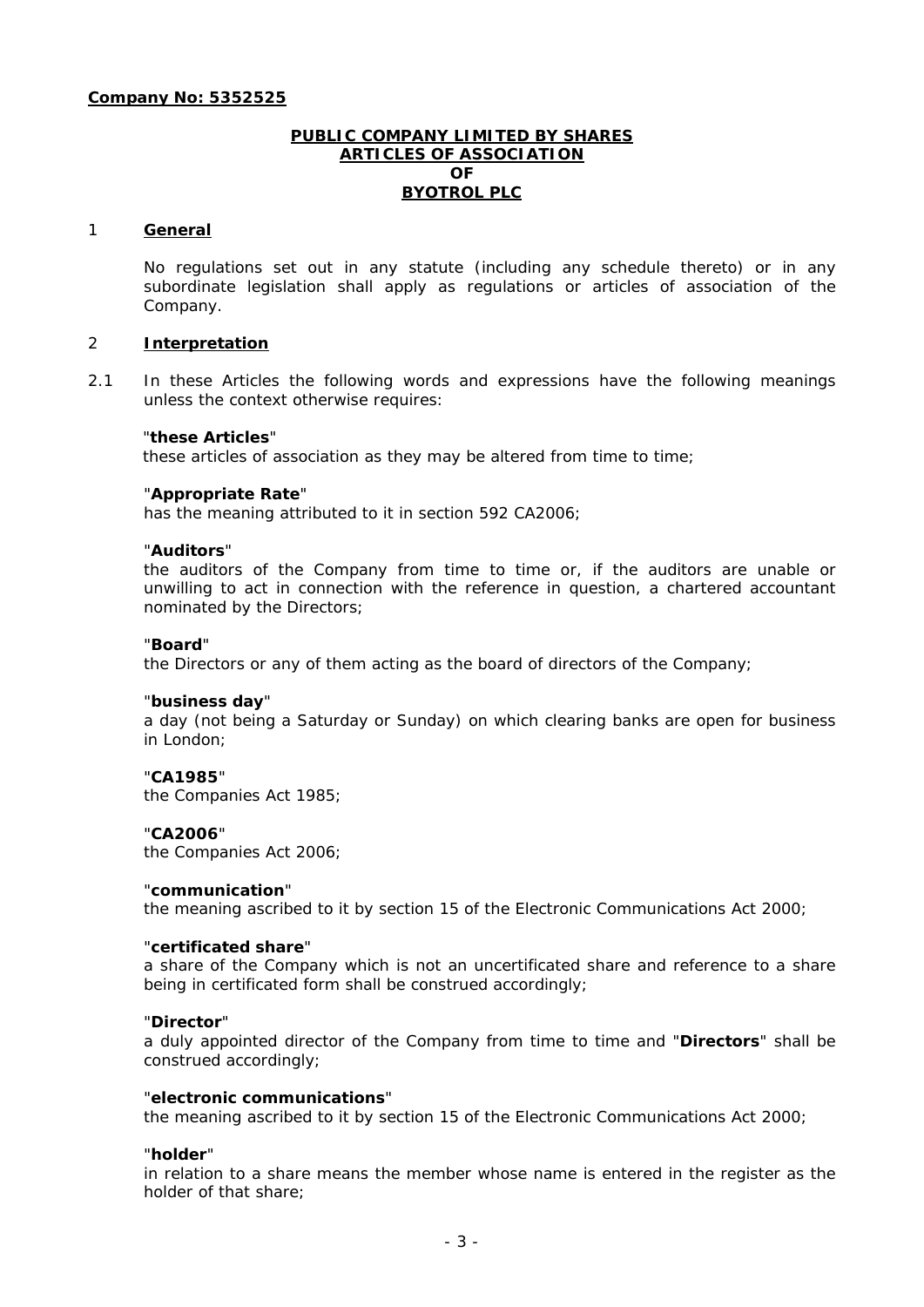# "**London Stock Exchange**"

London Stock Exchange plc or its successors;

#### "**member**"

a holder of an issued share from time to time and "**members**" shall be construed accordingly;

# "**month**"

a calendar month;

#### "**Office**"

the registered office of the Company from time to time;

#### "**Recognised Person**"

a recognised clearing house or a nominee of a recognised clearing house or of a recognised investment exchange, each of which terms has the meaning given to it in Part 18 of the Financial Services and Markets Act 2000;

## "**Register**"

the register of members of the Company (required to be kept pursuant to section 352 CA1985);

#### "**Regulations**"

the Uncertificated Securities Regulations 2001;

#### "**Relevant System**"

a computer-based system, and procedures, which enable title to units of a security to be evidenced and transferred without a written instrument and which facilities supplementary and incidental matters in accordance with the Regulations;

#### "**Seal**"

the common seal of the Company;

#### "**Statutes**"

CA1985 and CA2006 (as in force from time to time) and every other Act of Parliament and statutory instrument relating to companies and affecting the Company;

#### "**Transfer Office**"

the place where the Register is kept from time to time (subject to the provisions of section 1136 CA2006);

#### "**uncertificated share**"

a share of the Company to which Article 5.1 applies and references to a share being in uncertificated form shall be construed accordingly;

#### "**United Kingdom**"

Great Britain and Northern Ireland; and

#### "**in writing**"

written, printed, typewritten, sent or received by facsimile, photographed or lithographed or visibly expressed in all or any of these or any other modes of representing or reproducing words.

- 2.2 In these Articles any reference to:
	- 2.2.1 "**dividend**" includes bonus;
	- 2.2.2 the "**secretary**" includes (subject to the Statutes) any assistant or deputy secretary of the Company appointed pursuant to these Articles and any person duly appointed by the Directors to perform any of the duties of the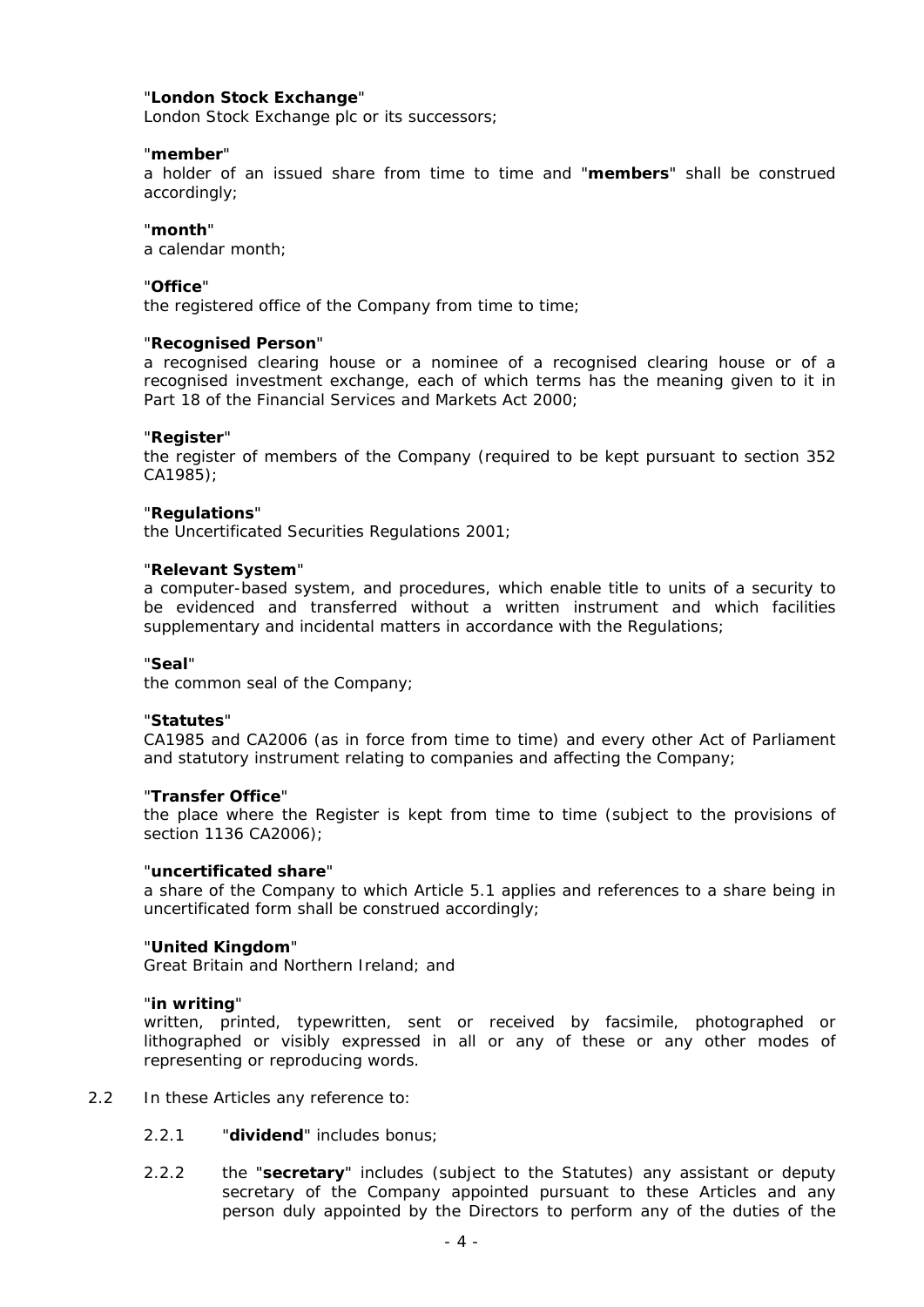secretary of the Company and, where two or more persons are duly appointed to act as joint secretaries of the Company, includes any one of those persons;

- 2.2.3 "**paid up**" includes credited as paid-up;
- 2.2.4 words denoting the singular number also include the plural number and vice versa, words denoting one gender include the others and words denoting persons include individuals, corporations and body coprorate, unincorporated associations, associations, government, state, agency of state or any undertaking (whether or not having a legal personality and irrespective of the jurisdiction in or under the law of which it was incorporated or exists);
- 2.2.5 words and expressions defined in the Statutes shall, unless the context otherwise requires, have the same meanings in these Articles;
- 2.2.6 a statutory provision includes a reference to the statutory provision as replaced, modified or re-enacted from time to time before or after the date of these Articles and any subordinate legislation made under the statutory provision before or after the date of these Articles. In particular (without prejudice to the generality of the foregoing) a reference to a section of CA1985 shall include a reference to any section of CA2006 which replaces, modifies or re-enacts that section of CA1985 at any time after the date of these Articles with effect from the date such section of CA2006 comes into force;
- 2.2.7 these Articles is to these articles of association, and a reference to an article is to an article of these Articles, in each case as amended from time to time in accordance with the terms of these Articles, CA1985 and CA2006; and
- 2.2.8 where an ordinary resolution of the Company is expressed to be required for any purpose, a special resolution is also effective for that purpose.
- 2.3 The contents table and headings in these Articles are for ease of reference only and shall not affect the construction or interpretation;
- 2.4 The Contracts (Rights of Third Parties) Act 1999 shall not apply to any rights under these Articles.
- 2.5 In these Articles:
	- 2.5.1 powers of delegation shall not be restrictively construed but the widest interpretation shall be given thereto;
	- 2.5.2 the word "Board" in the context of the exercise of any power contained in these Articles includes any committee consisting of one or more Directors, any Director holding executive office and any local or divisional board, manager or agent of the Company to which or, as the case may be, to whom the power in question has been delegated;
	- 2.5.3 no power of delegation shall be limited by the existence or, except where expressly provided by the terms of delegation, the exercise of that or any other power of delegation; and
	- 2.5.4 except where expressly provided by the terms of delegation, the delegation of a power shall not exclude the concurrent exercise of that power by any other body or person who is for the time being authorised to exercise it under these Articles or under another delegation of power.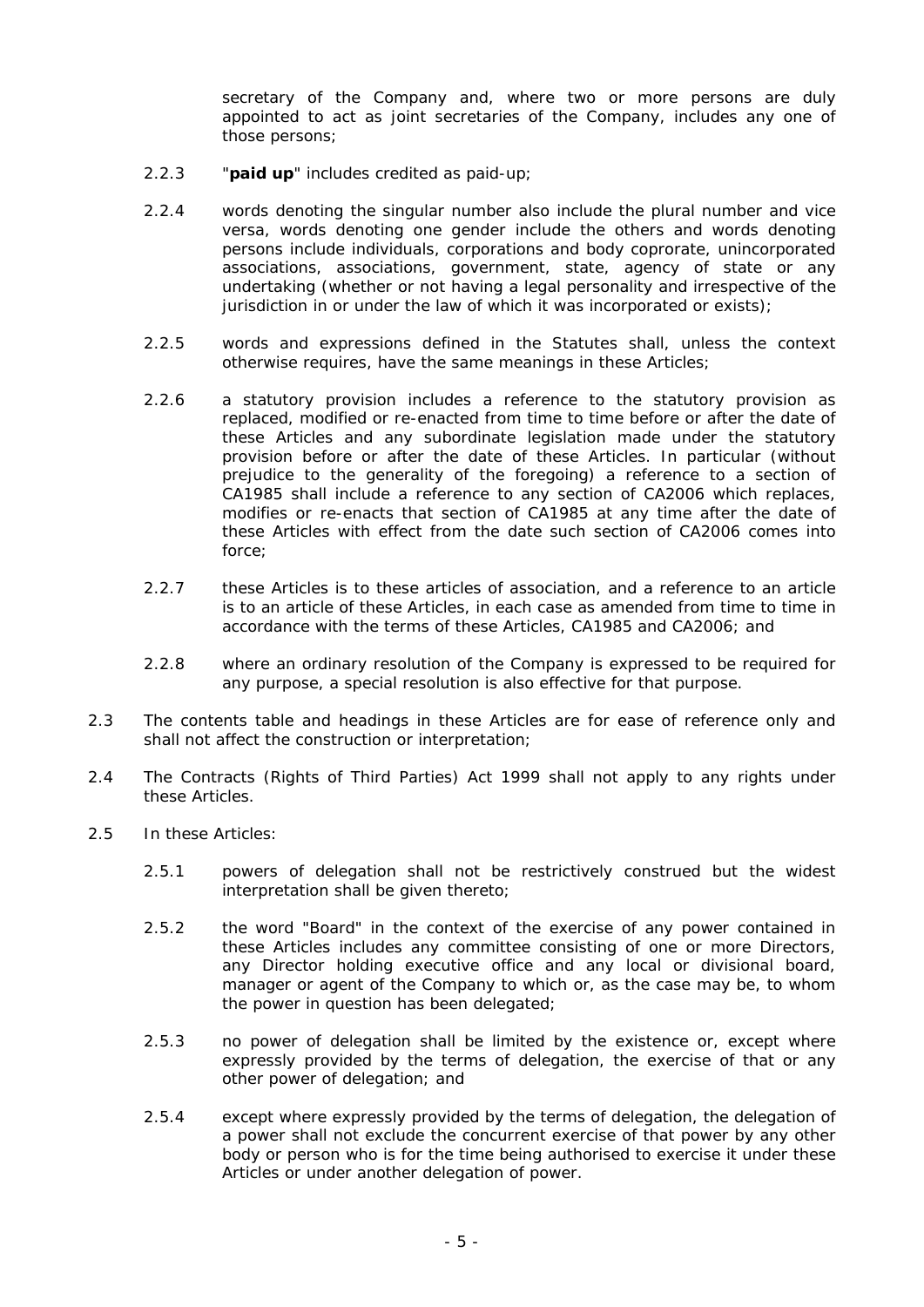# 3 **Share capital**

# 3.1 Allotment of shares

- 3.1.1 Subject to the provisions of the Statutes regarding pre-emption rights and any resolution of the Company relating thereto or relating to any authority to allot relevant securities, all of the shares of the Company for the time being unissued shall be under the control of the Directors who may generally and unconditionally allot (with or without conferring a right of renunciation), grant options over, offer or otherwise deal with or dispose of the same to or in favour of such persons, on such terms and conditions, at a premium or at par and at such times as the directors think fit.
- 3.1.2 The Board may at any time after the allotment of a share but before a person has been entered in the Register as the holder of the share recognise a renunciation of the share by the allottee in favour of another person and may grant to an allottee a right to effect a renunciation on such terms and conditions as the Board thinks fit.

#### 3.2 Redeemable shares

The Company may by special resolution create shares which are, or at the option of the Company or the holder are to be liable, to be redeemed, subject to and in accordance with the provisions of the Statutes. The special resolution creating any such shares shall also make such alterations to these Articles as may be necessary to specify the terms on which, the rate at which and the manner in which any such shares shall be redeemed.

## 3.3 Payment of commission

In addition to all other powers of paying commissions, the Company may exercise the powers conferred by the Statutes of paying commissions to any person in consideration of his subscribing or agreeing to subscribe, whether absolutely or conditionally, for any shares in the Company or procuring or agreeing to procure subscriptions, whether absolute or conditional, for any shares in the Company. Subject to the provisions of the Statutes, such commission may be satisfied by payment of cash or (with the sanction of an ordinary resolution of the Company) the allotment of fully or partly paid shares or partly in one way and partly in the other. The Company may also on any issue of shares pay such brokerage as may be lawful.

#### 3.4 Trusts not recognised

Except as required by law and notwithstanding any information received by the Company pursuant to any statutory provision relating to the disclosure of interests in voting shares or otherwise, no person shall be recognised by the Company as holding any share upon any trust and (except only as by these Articles or by law otherwise expressly provided or as by statute required or under an order of a court of competent jurisdiction) the Company shall not be bound by or be compelled in any way to recognise (even when having notice thereof) any equitable, contingent, future or partial interest in any share or any interest in any fraction or part of a share or any other right in respect of any share except an absolute right to the entirety thereof in the registered holder.

# 4 **Variation of rights**

- 4.1 Subject to the provisions of the Statutes, if at any time the capital of the Company is divided into different classes of shares all or any of the rights or privileges attached to any class may be varied or abrogated:
	- 4.1.1 in such manner (if any) as may be provided by such rights; or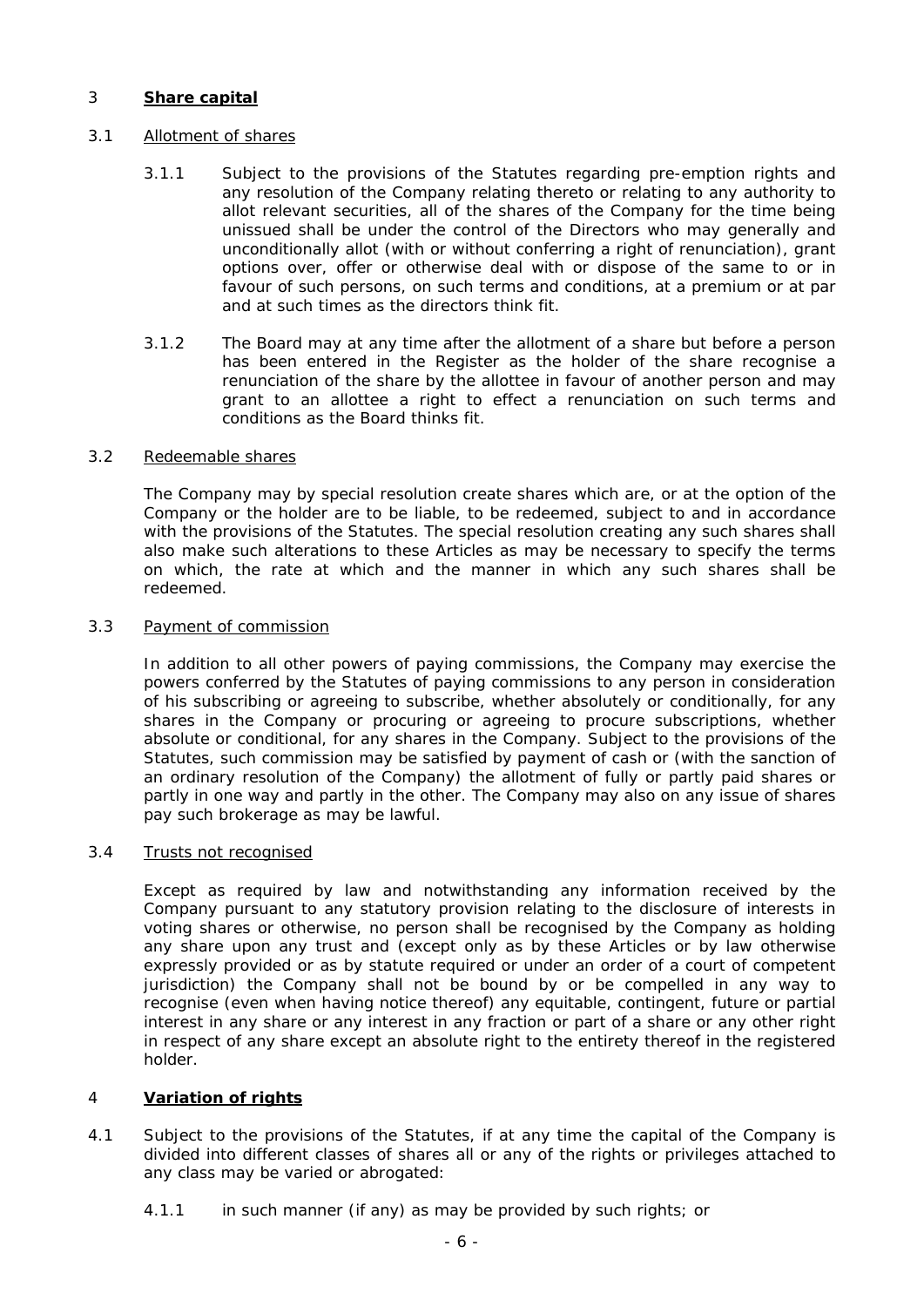- 4.1.2 in the absence of any such provision, either with the consent in writing of the holders of at least 75% (seventy-five per cent.) of the nominal amount of the issued shares of that class or with the sanction of a special resolution passed at a separate meeting (convened and conducted pursuant to the provisions of Article 23.1) of the holders of the issued shares of that class, but not otherwise.
- 4.2 The creation or issue of shares ranking pari passu with or subsequent to the shares of any class shall not (unless otherwise expressly provided by these Articles or the rights attached to such last-mentioned shares as a class) be deemed to be a variation of the rights of such shares. A reduction of the capital paid up on any shares of any class will not be deemed to constitute a variation or abrogation of the rights attached to those shares. A purchase or redemption by the Company of any of its own shares in accordance with the provisions of the Statutes and of these Articles shall not be deemed to be a variation of the rights attaching to any shares.

# 5 **Share certificates**

# 5.1 Uncertificated Shares

Unless otherwise determined by the Board and permitted by the Regulations, no person shall be entitled to receive a certificate in respect of any share for so long as the title to that share is evidenced otherwise than by a certificate and for so long as transfers of that share may be made otherwise than by a written instrument by virtue of the Regulations. The Board shall have power to implement any arrangements it may, in its absolute discretion, think fit in relation to the evidencing of title to, and transfer of, uncertificated shares (subject always to the Regulations and the facilities and requirements of the Relevant System concerned).

# 5.2 Conversion

Conversion of certificated shares into uncertificated shares, and vice versa, may be made in such manner as the Board may, in its absolute discretion, think fit (subject always to the Regulations and the facilities and requirements of the Relevant System concerned).

## 5.3 Registration of Shares

The Company shall enter on the register of members how many shares are held by each member in uncertificated form and in certificated form and shall maintain the register in each case as is required by the Regulations and the Relevant System concerned. Unless the Board otherwise determines, holdings of the same holder or joint holders in certificated and uncertificated form shall be treated as separate holdings.

# 5.4 Certificated and Uncertificated Shares

A class of share shall not be treated as two classes by virtue only of that class comprising both certificated shares and uncertificated shares or as a result of any provision of these Articles or the Regulations which apply only in respect of certificated shares or uncertificated shares.

#### 5.5 Member's right to share certificates and time for delivery

Subject to the provisions of Article 5.1, every member, upon becoming the holder of any shares (except a recognised person in respect of whom the Company is not required by law to complete and have ready for delivery a certificate) shall be entitled, without payment, to one certificate for all the shares of each class held by him (and, upon transferring a part of his holding of shares of any class, to a certificate for the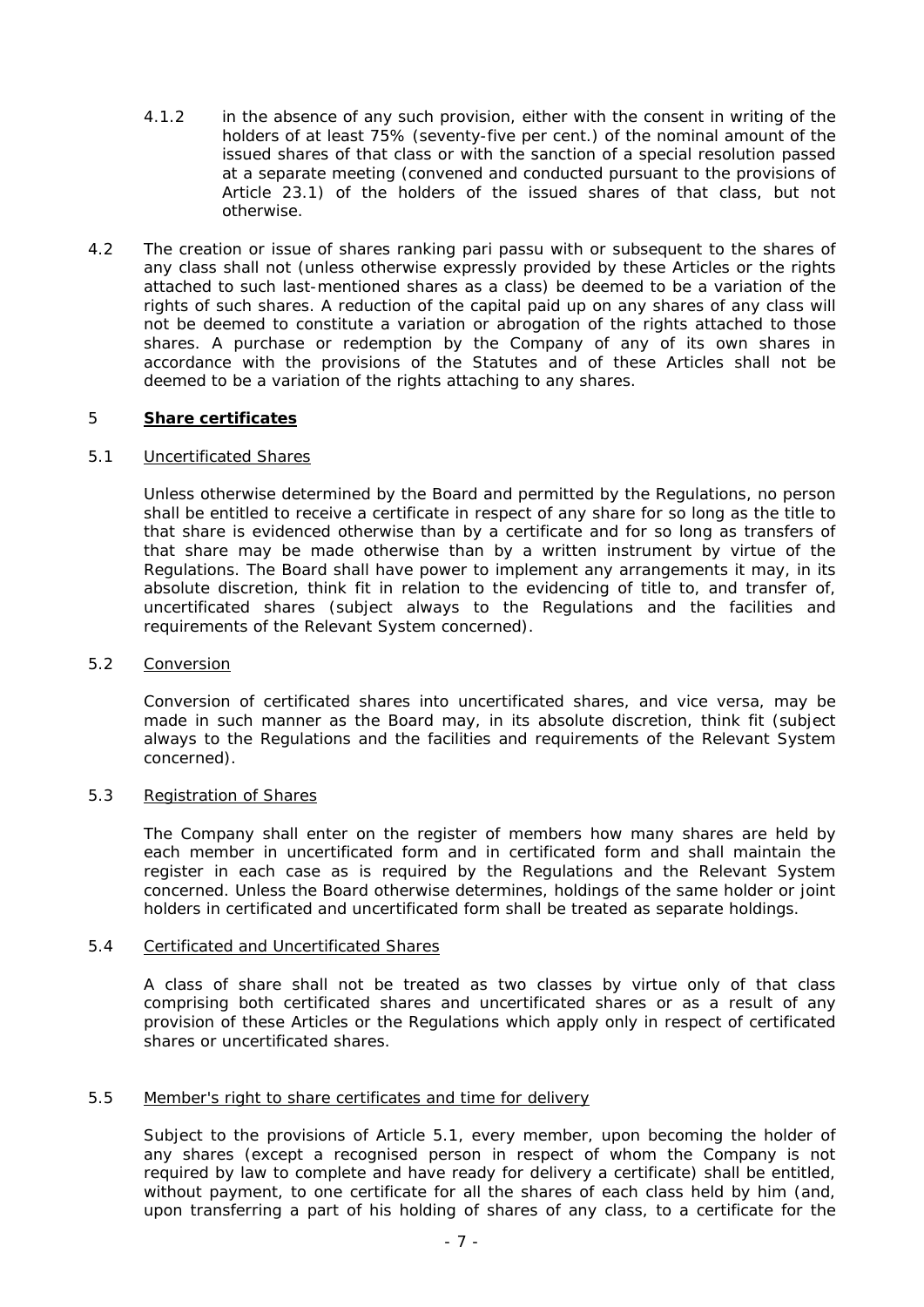balance of such holding) or several certificates each for one or more of his shares upon payment for every certificate after the first of such reasonable sum as the Board may from time to time determine. Every certificate shall be executed in such other manner as the Board may approve and shall specify the number, class and distinguishing numbers (if any) of the shares to which it relates and the amount or respective amounts paid up thereon. The Company shall not be bound to issue more than one certificate for shares held jointly by several persons and delivery of a certificate to one joint holder shall be a sufficient delivery to all of them. Shares of different classes may not be included in the same certificate.

#### 5.6 Sealing of share certificates

Every certificate for shares or debentures shall be issued under the Seal, under the official seal kept by the Company by virtue of section 40 CA1985 or in such other manner as the Board may approve.

# 5.7 Cost of certificates

Every member shall be entitled without charge to one certificate for all his shares, and when the capital of the Company is divided into different classes of shares to one certificate for all his shares in each class **PROVIDED THAT**, in the case of any share registered in the names of two or more persons, the Company shall not be bound to issue more than one certificate in respect thereof to all the joint holders, and delivery of such certificate to any one of them shall be sufficient delivery to all. Where a member (other than a Recognised Person) transfers part of the shares to which any certificate relates, he shall be entitled to a certificate for the balance thereof without charge. Every certificate shall specify the number and class and distinguishing numbers (if any) of the shares to which it relates and the amount paid up thereon.

## 5.8 Issue of a new certificate in the place of one damaged lost or destroyed

If any certificate is damaged or defaced, then, upon delivery thereof to the Directors, they may order the same to be cancelled and may issue a new certificate in lieu thereof. If any certificate be lost, stolen or destroyed, then, upon such indemnity (with or without security) as the Directors deem adequate being given, a new certificate in lieu thereof shall be given to the party entitled to such lost, stolen or destroyed certificate. Every certificate issued under this Article 5.8 shall be issued without payment but there shall be paid to the Company a sum equal to any exceptional out of pocket expenses incurred by the Company in preparing any such indemnity and/or security referred to in this Article 5.8.

#### 5.9 Shares not to have distinguishing numbers

If, at any time, all the issued shares of the Company, or all the issued shares of a particular class are fully paid up and rank pari passu for all purposes, none of those shares shall thereafter (subject to any resolution of the Directors to the contrary) have a distinguishing number so long as it remains fully paid up and ranks pari passu for all purposes with all shares of the same class for the time being issued and fully paid up.

# 6 **Calls on Shares**

# 6.1 Calls

The Directors may, subject to the provisions of these Articles and to any relevant terms of allotment thereof, from time to time make such calls as they think fit upon the members in respect of all moneys unpaid on the shares held by them respectively (whether in respect of nominal value or a premium). Each member shall, subject to being given fourteen days' notice at least of each call, pay the amount of each call so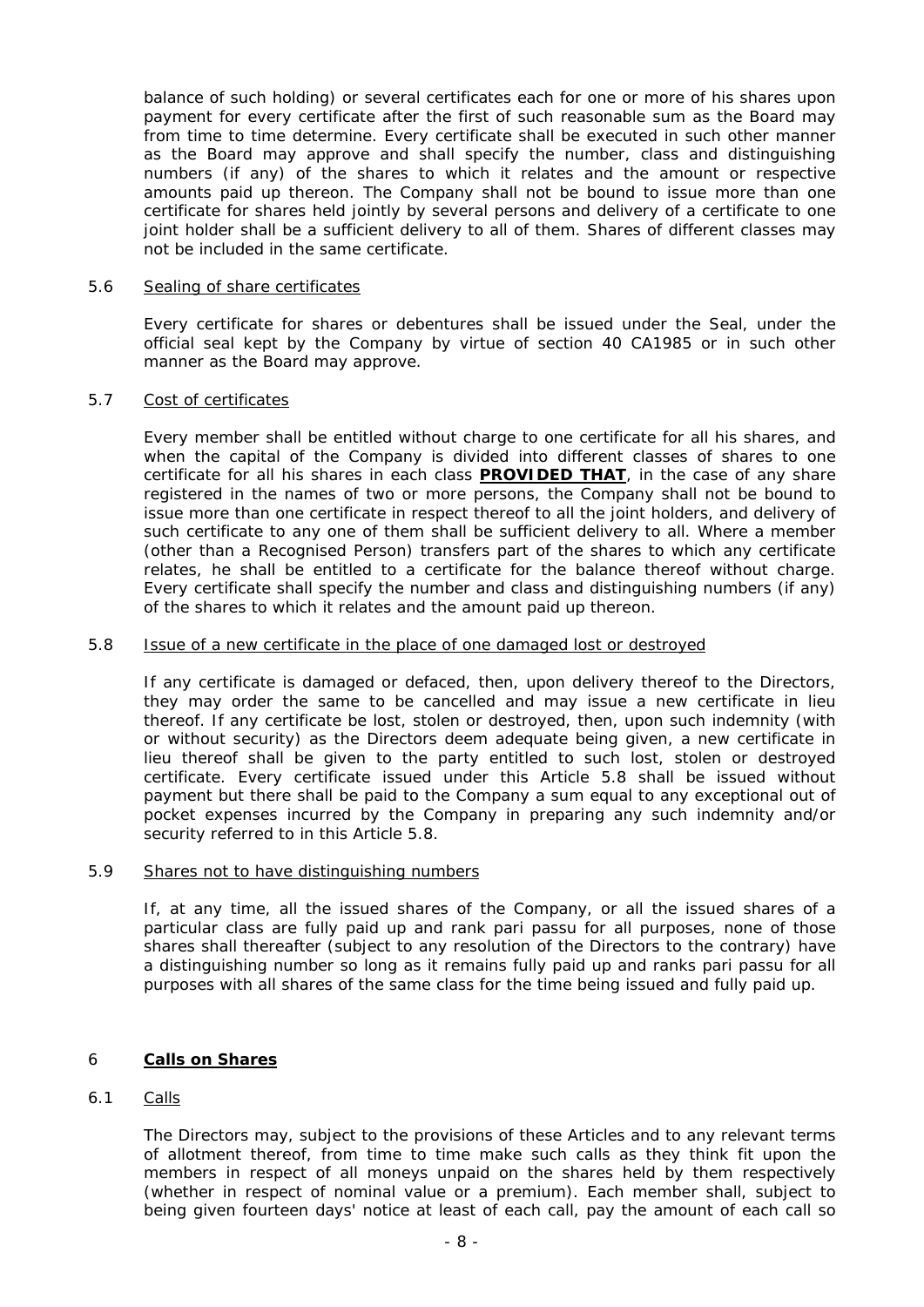made on him to the person and at the time and place specified by the Directors in such notice. A call may be made payable by instalments. A call shall be deemed to have been made as soon as the resolution of the Directors authorising such call shall have been passed. A call may be revoked or postponed in whole or in part as the Directors may determine. A person on whom a call is made remains liable to pay the amount called despite the subsequent transfer of the share in respect of which the call is made.

## 6.2 Liability of joint holders of shares

The joint holders of a share shall be jointly and severally liable for payment of all instalments and calls in respect thereof and any one of such persons may give effectual receipts for any return of capital payable in respect of such share.

## 6.3 Instalments to be treated as calls and power to differentiate

If by the terms of any prospectus, admission document or any other document relating to an issue of shares in the Company or by the conditions of allotment any amount is payable in respect of any shares by instalments, every such instalment shall be payable as if it were a call duly made by the Directors of which due notice had been given. The Directors may on the issue of shares differentiate between the holders as to the amount of calls to be paid and the times of payment.

# 6.4 When interest on calls or instalment payable

If the call or instalment payable in respect of any share is not paid on or before the day appointed for payment thereof, the person from whom the amount of the call or instalment is due shall pay interest on the unpaid amount at such rate as may be fixed by the terms of allotment of the share or, if no rate is fixed, at the Appropriate Rate from the time appointed for payment thereof until the actual payment thereof, and shall not receive any dividend in respect of the amount unpaid. The Board may waive payment of the interest in whole or in part.

#### 6.5 Payment of calls in advance

The Directors may, if they think fit, receive from any member willing to advance the same, all or any part of the money unpaid upon the shares held by him beyond the sums actually called up; and upon the money paid in advance, or so much thereof as from time to time exceeds the amount of the calls then made upon the shares in respect of which such advance shall have been made, the Company may pay interest at such rate (not exceeding, without the sanction of the Company given by ordinary resolution, the Appropriate Rate) as the member paying such sum in advance and the Directors agree upon. A payment in advance of calls extinguishes to the extent of the payment the liability of the member on the shares in respect of which it is made.

#### 6.6 Sums due on allotment to be treated as calls

Any sum which by or pursuant to the terms of allotment of a share becomes payable on allotment or at any fixed date, whether on account of the nominal value of the share or by way of premium, shall for the purposes of these Articles be deemed to be a call duly made and payable on the date on which by or pursuant to the terms of allotment the same becomes payable and, in case of non-payment, all the relevant provisions of these Articles as to payment of interest and expenses, forfeiture or otherwise shall apply as if such sum had become payable by virtue of a call duly made and notified.

#### 6.7 Power to make calls if uncalled capital included in mortgage

If any uncalled capital of the Company is included in or charged by any mortgage, charge or other security, the Directors may delegate to the person in whose favour such mortgage, charge or security is executed, or to any other person in trust for him, the power to make calls on the members in respect of such uncalled capital and to sue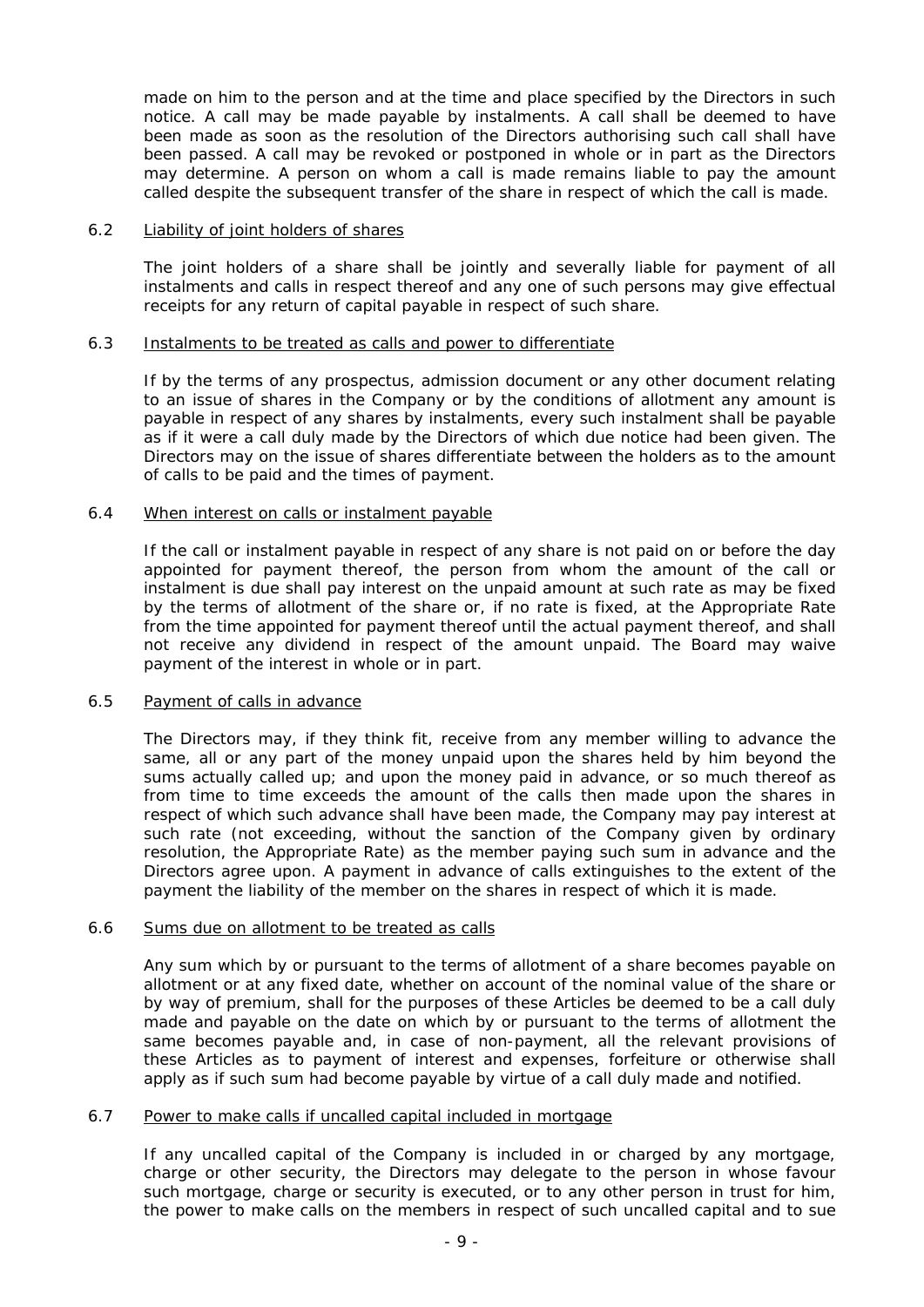in the name of the Company or otherwise for the recovery of moneys becoming due in respect of calls so made and to give valid receipts for such moneys. The power so delegated may (if expressed so to be) be assignable.

# 7 **Forfeiture of Shares**

# 7.1 If call or instalment not paid, notice may be given

If any member fails to pay the whole or any part of any call or instalment on or before the day appointed for the payment thereof, the Directors may, at any time thereafter during such time as the call or instalment or any part thereof remains unpaid, serve a notice on such member or on a person entitled by transmission to the relevant share requiring him to pay such call or such part thereof as remains unpaid, together with any interest that may have accrued thereon and all costs, charges and expenses incurred by the Company by reason of such non-payment.

# 7.2 Form of notice

The notice shall name the day (not being less than fourteen days after the date of service of the notice) on and the place at which such call or instalment (or such part thereof as remains unpaid) and such interest, costs, charges and expenses as aforesaid are to be paid. The notice shall also state that, in the event of non-payment at or before the time and at the place appointed, the shares in respect of which the call was made or instalment is payable will be liable to be forfeited.

# 7.3 If notice not complied with, shares may be forfeited

If the requirements of any such notice as aforesaid are not complied with, any shares in respect of which such notice shall have been given may at any time thereafter, and before payment of all calls or instalments, interest and expenses due in respect thereof, be forfeited by a resolution of the Directors to that effect. Such forfeiture shall include all dividends declared or other amounts payable in respect of the forfeited shares and not actually paid before the forfeiture. The Directors may accept the surrender of any shares liable to be forfeited hereunder and, in such case, references in these Articles to forfeiture shall include surrender.

# 7.4 Forfeited shares to become the property of the Company

When any share has been forfeited in accordance with these Articles, notice of the forfeiture shall be served upon the person who was before forfeiture the holder of the share or the person entitled by transmission to the share; but no forfeiture shall be in any manner invalidated by any omission or neglect to give notice as aforesaid. Subject to the provisions of the Statutes, any share so forfeited and the rights attaching to it shall be deemed to be the property of the Company, no voting rights shall be exercised in respect thereof and the Directors may within three years of such forfeiture sell, reallot or otherwise dispose of the same in such manner as they think fit either to the person who was before the forfeiture the holder thereof or to any other person, and either with or without any past or accruing dividends and, in the case of re-allotment, with or without any money paid thereon by the former holder being credited as paid-up thereon. The Directors may, if necessary, authorise some person to execute a transfer of a forfeited share to any such other person as aforesaid. Any share not disposed of in accordance with the foregoing within a period of three years from the date of its forfeiture shall thereupon be cancelled in accordance with the provisions of the Statutes.

# 7.5 Directors' power to annul forfeiture

The Directors may at any time, before any share so forfeited shall have been cancelled or sold re-allotted or otherwise disposed of, annul the forfeiture upon such conditions as they think fit.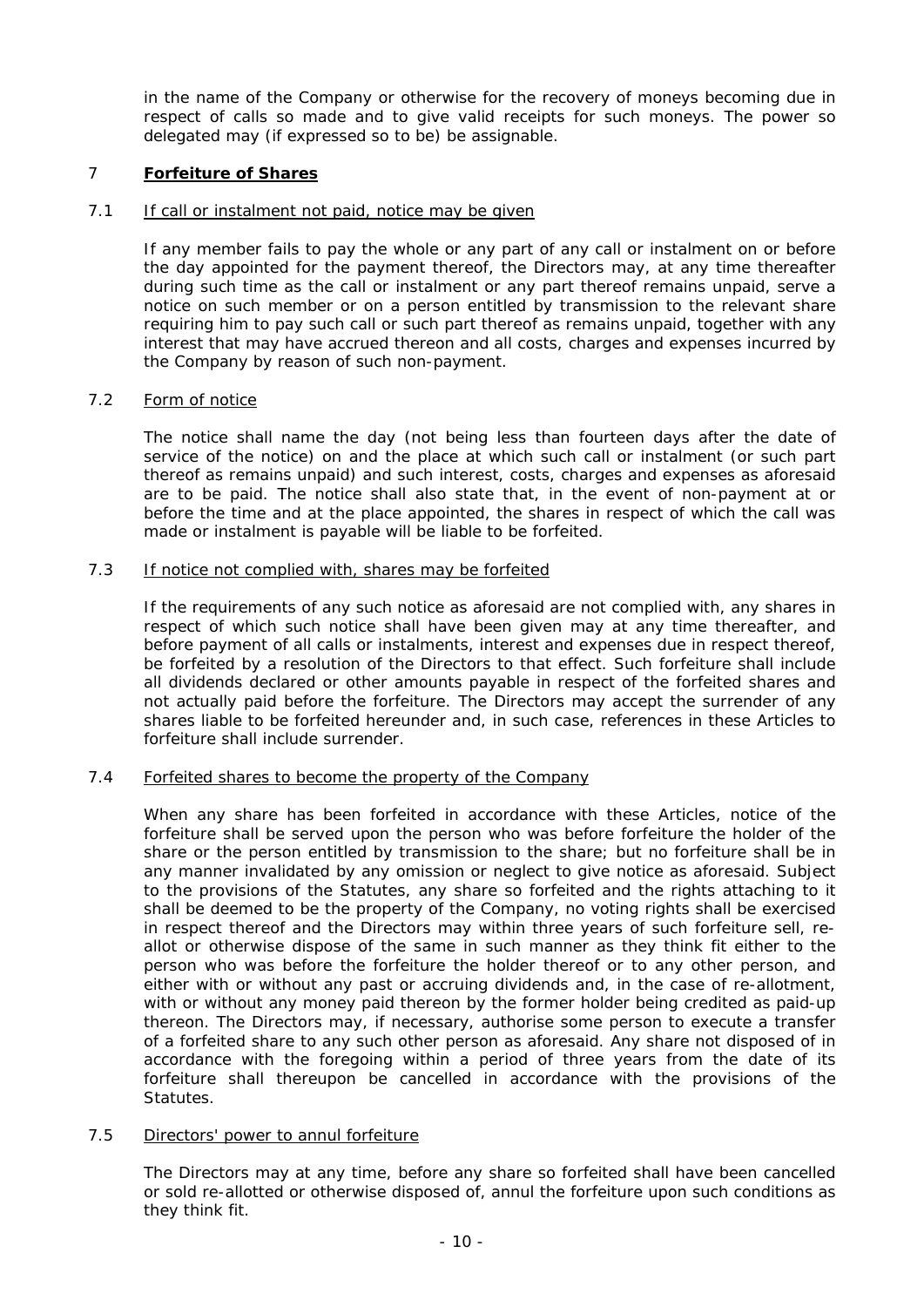# 7.6 Arrears to be paid notwithstanding forfeiture

A member whose shares have been forfeited shall thereupon cease to be a member in respect of such shares but shall nevertheless remain liable to pay (and shall forthwith pay) to the Company all calls, instalments, interest, costs, charges and expenses owing upon or in respect of such shares at the time of forfeiture, together with interest thereon, from the time of forfeiture until payment, at such rate as may be fixed by the terms of allotment of the shares or, if no rate is so fixed, at the Appropriate Rate, and the Directors may enforce payment thereof if they think fit without any allowance for the value of the shares at the time of forfeiture.

# 7.7 Statutory Declaration by Director as to forfeiture

A statutory declaration in writing that the declarant is a Director or the secretary of the Company and that a share has been duly forfeited in pursuance of these Articles, and stating the time when it was forfeited, shall, as against all persons claiming to be entitled to the share, be conclusive evidence of the facts therein stated and such declaration, together with, in the case of certificated shares, a duly sealed certificate of proprietorship of the share delivered to a purchaser or allotted thereof, shall (subject to the execution of any necessary transfer) constitute a good title to the share, and the new holder thereof shall not be bound to see to the application of the purchase money, if any, nor shall his title to the share be affected by any omission, irregularity or invalidity in or relating to or connected with the proceedings in reference to the forfeiture, sale, re-allotment or disposal of the share.

# 8 **Lien on Shares**

# 8.1 Company's lien on shares

The Company shall have a first and paramount lien and charge upon all the shares, other than fully paid-up shares, registered in the name of each member (whether solely or jointly with other persons) for any amount payable in respect of such shares, whether the time for payment thereof shall have actually arrived or not and such lien shall extend to all dividends from time to time declared or other moneys payable in respect of such shares. Unless otherwise agreed, the registration of a transfer of shares shall not operate as a waiver of the Company's lien, if any, on such shares.

# 8.2 Enforcement of lien by sale

For the purpose of enforcing such a lien, the Directors may sell all or any of the shares subject thereto, in such manner as they think fit, but no such sale shall be made until such time for payment referred to in Article 8.1 shall have arrived and until notice in writing stating, and demanding payment of, the sum payable and giving notice of the intention to sell in default of such payment shall have been served in such manner as the Directors shall think fit on such member (or to a person entitled by transmission to the shares) and default shall have been made by him in the payment of such amounts payable for seven days after such notice.

# 8.3 Application of proceeds of sale

The net proceeds of any such sale, after payment of the costs thereof, shall be applied by the Company in or towards satisfaction of such part of the amount in respect of which the lien exists as is presently payable. The residue, if any, shall (on surrender to the Company for cancellation of the certificate for the shares sold, or the provision of an indemnity (with or without security) as to any lost or destroyed certificate required by the Board and subject to a like lien for sums not presently payable upon the share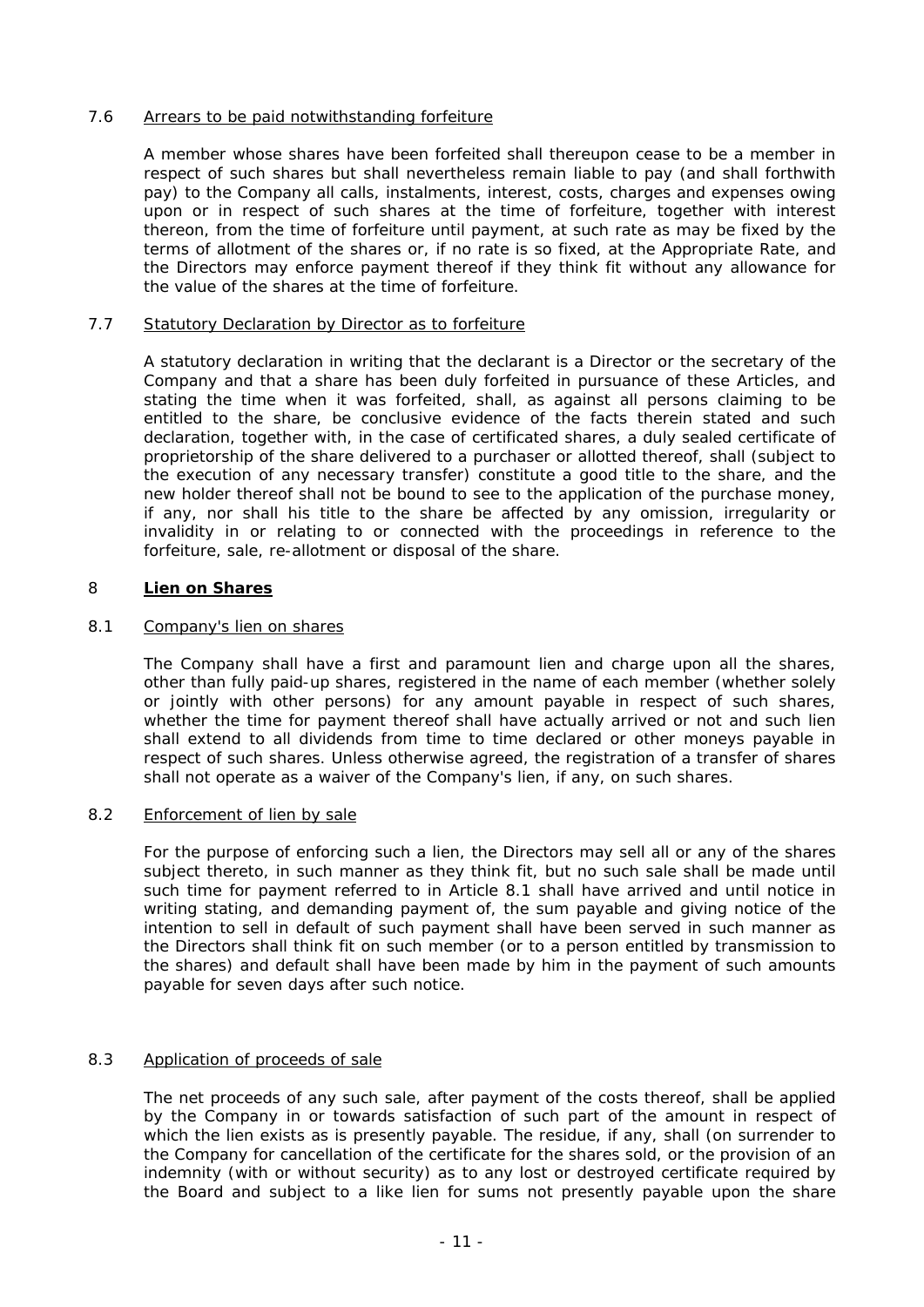before the sale) be paid to the member or the person (if any) entitled by transmission to the shares.

# 8.4 Validity of sale for enforcing lien

Upon any sale for enforcing any lien in purported exercise of the powers hereinbefore given, the Directors may, in the case of certificated shares, nominate some person to execute a transfer of the shares sold in the name and on behalf of the registered holder or the person entitled by transmission to the shares and may in any case cause the name of the purchaser to be entered in the Register in respect of the shares sold and the purchaser shall not be bound to see to the regularity of the proceedings or to the application of the purchase money and, after his name has been entered in the Register in respect of such shares, the validity of the sale shall not be impeached by any person and the remedy of any person aggrieved by the sale shall be in damages only and against the Company exclusively.

# 9 **Transfer of Shares**

# 9.1 Uncertificated Shares

All transfers of uncertificated shares shall be made in accordance with and be subject to the Regulations and the facilities and requirements of the Relevant System concerned and, subject thereto in accordance with any arrangements made by the Board pursuant to Article 5.1.

# 9.2 Form of transfer

All transfers of certificated shares may be effected by transfer in writing in any usual or common form or in any other form acceptable to the Directors. The instrument of transfer shall be signed by or on behalf of the transferor and (except in the case of fully paid shares) by or on behalf of the transferee. The transferor shall remain the holder of the shares concerned until the name of the transferee is entered in the Register in respect thereof.

# 9.3 Directors power to refuse registration of transfers

The Directors may, in their absolute discretion (but subject to any rules or regulations of the London Stock Exchange or any rules published by the Financial Services Authority applicable to the Company from time to time) and without assigning any reason therefor, refuse to register any transfer of shares or renunciation of a renounceable letter of allotment:

- 9.4 unless all of the following conditions are satisfied:
	- 9.4.1 it is in respect of a fully paid share;
	- 9.4.2 it is in respect of a share on which the Company does not have a lien;
	- 9.4.3 it is in respect of only one class of share;
	- 9.4.4 it is in favour of a single transferee or renouncee or not more than four joint holders as transferees or renouncees;
	- 9.4.5 it is duly stamped or duly certified or otherwise shown to the satisfaction of the Board to be exempt from stamp duty;
	- 9.4.6 the conditions referred to in Article 9.7 have been satisfied in respect thereof;
- 9.5 (subject to Article 22.5) the transferor or renouncer of which or any person appearing to be interested in which has been duly served with, but is in default in complying with,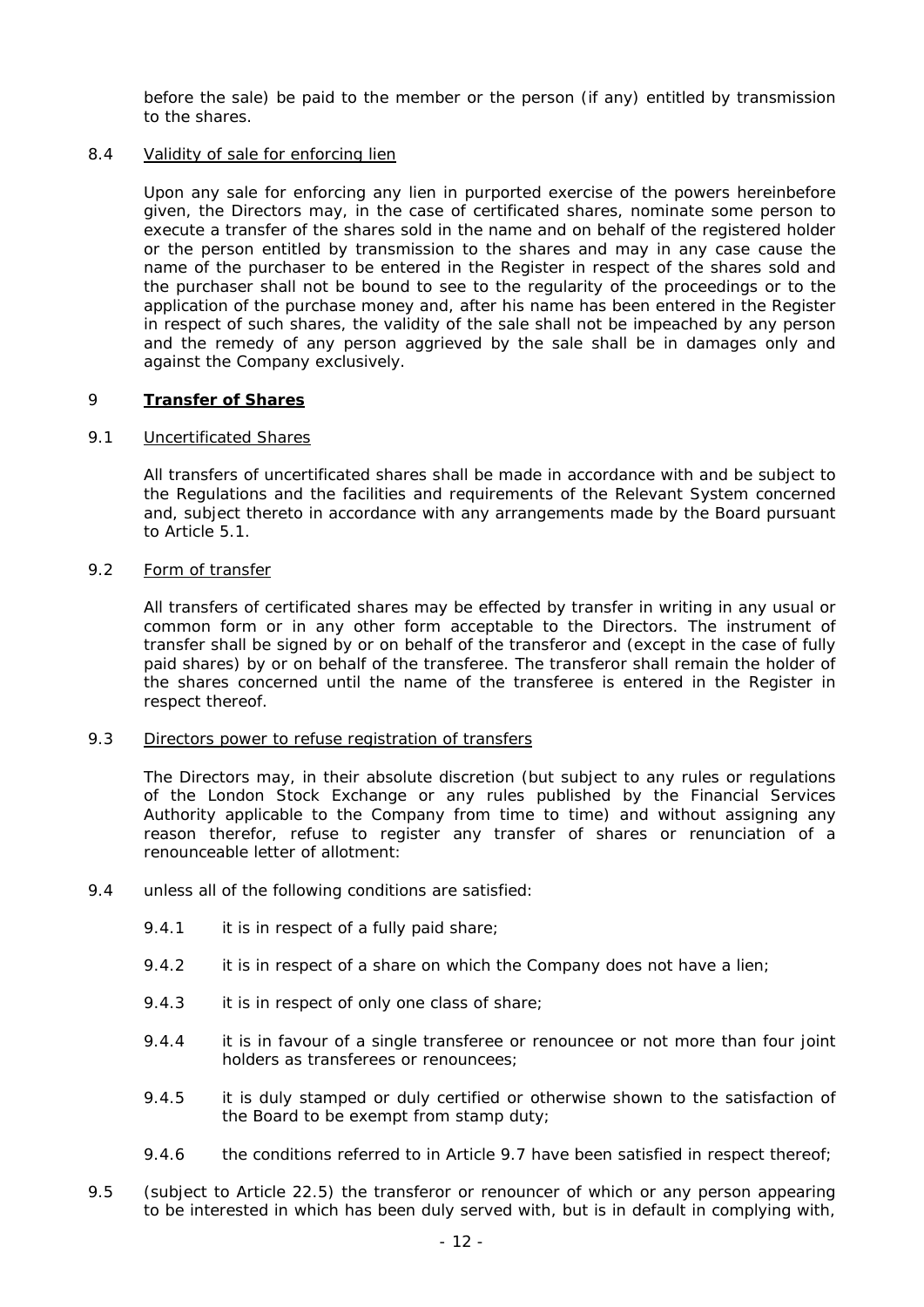a statutory notice as described in Article 22.4.2, **PROVIDED ALWAYS THAT** this Article 9.5 shall not apply in respect of a transfer or renunciation (i) which is a Permitted Sale within the meaning set out in Article 22.5 or (ii) of shares by a transferor or renouncer whose holding of shares immediately prior to the proposed transfer represents less than 0.25% (one-quarter of one per cent.) of the issued shares of the relevant class,

9.6 in respect of a transfer of uncertificated shares in such other circumstances (if any) as may be permitted by the Regulations and the requirements of the Relevant System concerned, and, if the Directors refuse to register a transfer or renunciation, they shall, within two months after the date on which in the case of certificated shares the transfer or renunciation was lodged with the Company send to the transferee or renouncee notice of the refusal or, in the case of uncertificated shares, the date on which the appropriate instruction was received by or on behalf of the Company in accordance with the facilities and requirements of the relevant system.

# 9.7 Registration of transfers

Every instrument of transfer must be left at the Transfer Office (or at such other place as the Directors may from time to time determine) to be registered, accompanied by the relevant share certificate(s) (save in the case of a Recognised Person where a share certificate has not been issued in respect of the shares in question or in the case of a renunciation), and such other evidence as the Directors may reasonably require to prove the title of the transferee or renouncer and the due execution by him or his duly authorised agent of the transfer or renunciation. Thereafter, the Directors, subject to the power vested in them by Articles 9.1 to 9.6, shall register the transferee or renouncer as the holder.

## 9.8 No fees on registration

No fee shall be chargeable by the Company for registering any transfer, renunciation of a renounceable letter of allotment, probate, letters of administration, certificate of marriage or death, power of attorney or other document relating to or affecting the title to any shares or the right to transfer the same or otherwise for making any entry in the Register.

# 9.9 Suspension of registration and closing of Register

The registration of transfers may be suspended at such times and for such periods as the Directors may from time to time determine and either generally or in respect of any class of shares. The Register shall not be closed for more than thirty days in any year and notice of closure shall be given by advertisement in accordance with the Statutes.

# 9.10 Retention of instruments of transfer

All instruments of transfer which are registered shall, subject to Article 9.11.1, be retained by the Company but any instrument of transfer which the Directors may refuse to register shall (except in the case of suspected fraud) be returned to the person depositing the same.

# 9.11 Destruction of transfers and other documents

- 9.11.1 The Company shall be entitled to destroy:
	- (a) all instruments of transfer (including a document constituting the renunciation of an allotment of shares) which have been registered at any time after the expiration of six years from the date of registration thereof;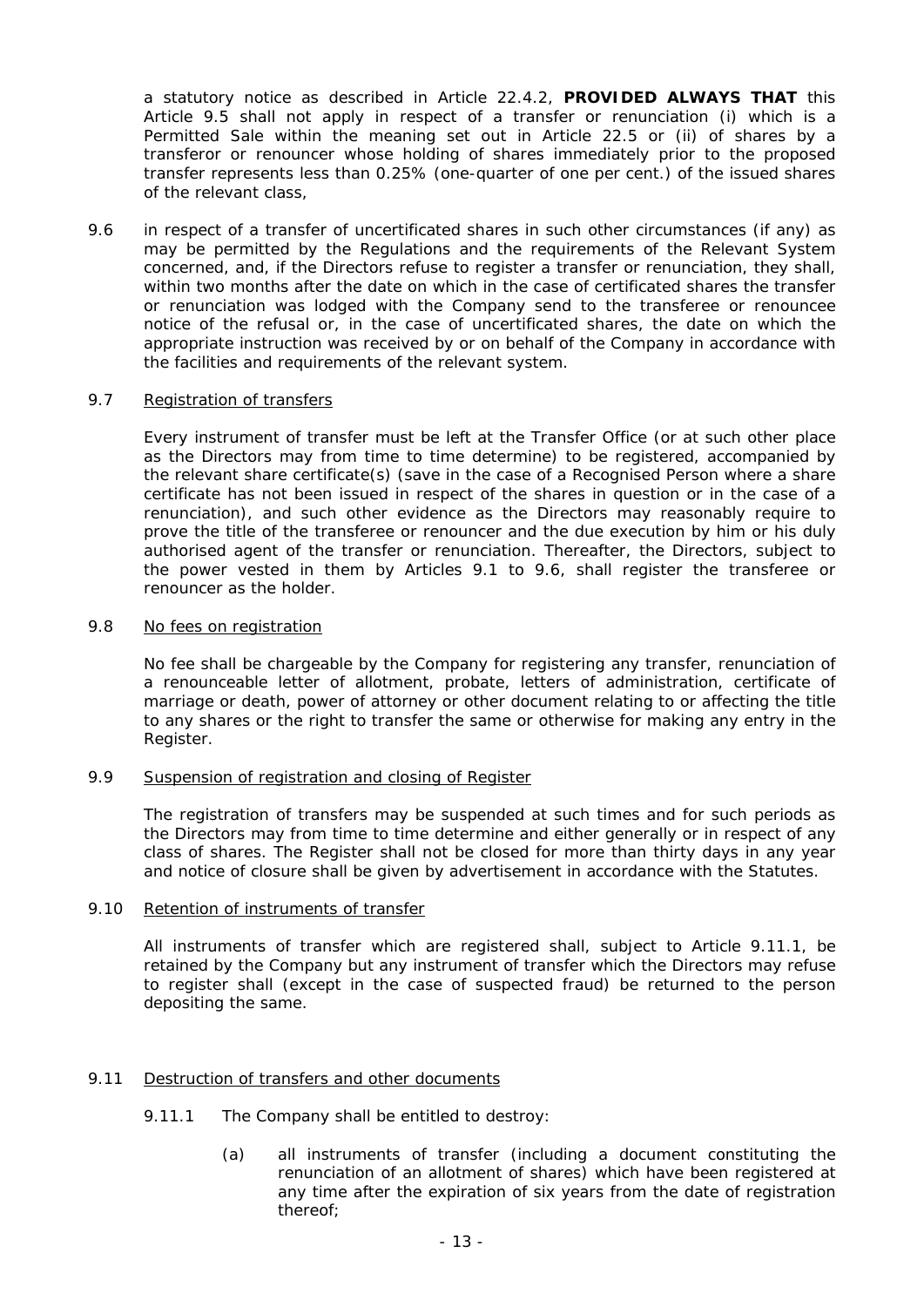- (b) all dividend mandates and any variations or cancellations thereof and all notifications of change of address at any time after the expiration of two years from the date of recording thereof;
- (c) all share certificates which have been cancelled at any time after the expiration of one year from the date of such cancellation; and
- (d) any other document on the basis of which any entry in the Register has been made at any time after the expiration of six years from the date on which an entry in the Register was first made in respect of it,

**PROVIDED ALWAYS THAT** any such instrument, mandate, variation, cancellation, notification, certificate, or other document may be destroyed before the expiration of the relevant period as aforesaid if an accurate, complete and legible copy thereof is retained on microfilm or any other mechanical or electronic method of recording and maintaining such copies.

- 9.11.2 It shall conclusively be presumed in favour of the Company that every entry in the Register purporting to have been made on the basis of a document so destroyed was duly and properly made, that every instrument of transfer so destroyed was a valid and effective instrument duly and properly registered, that every share certificate so destroyed was a valid and effective document duly and properly cancelled, that every other document hereinbefore mentioned so destroyed was a valid and effective document in accordance with the recorded particulars thereof in the books or records of the Company **PROVIDED ALWAYS THAT**:
	- (a) the provisions aforesaid shall apply only to the destruction of a document effected in good faith and without express notice to the Company of any claim (regardless of the parties thereto) to which the document might be relevant;
	- (b) nothing contained in this Article 9.11 shall be construed as imposing upon the Company any liability in respect of the destruction of any such document earlier than as aforesaid or in any case where the conditions of proviso (i) above are not fulfilled; and
	- (c) references in this Article 9.11 to the destruction of a document include references to the disposal thereof in any manner.

# 10 **Transmission of Shares**

# 10.1 Representatives of interest of deceased members

The executors or administrators of a deceased member (not being one of two or more joint holders) shall be the only persons recognised by the Company as having any title to shares held by him alone; but, in the case of shares held by more than one person, the survivor or survivors only shall be recognised by the Company as being entitled to such shares. Nothing in this Article 10.1 shall release the estate of a deceased holder (whether sole or joint) from any liability in respect of any share solely or jointly held by him.

# 10.2 Election in case of death or bankruptcy of member

Any person becoming entitled to a share in consequence of the death or bankruptcy of any member may, upon such evidence being produced as may be required by the Directors, elect either to be registered as a member (in respect of which registration no fee shall be payable) by giving notice in writing to that effect or, without being so registered, execute a transfer to some other person who shall be registered as a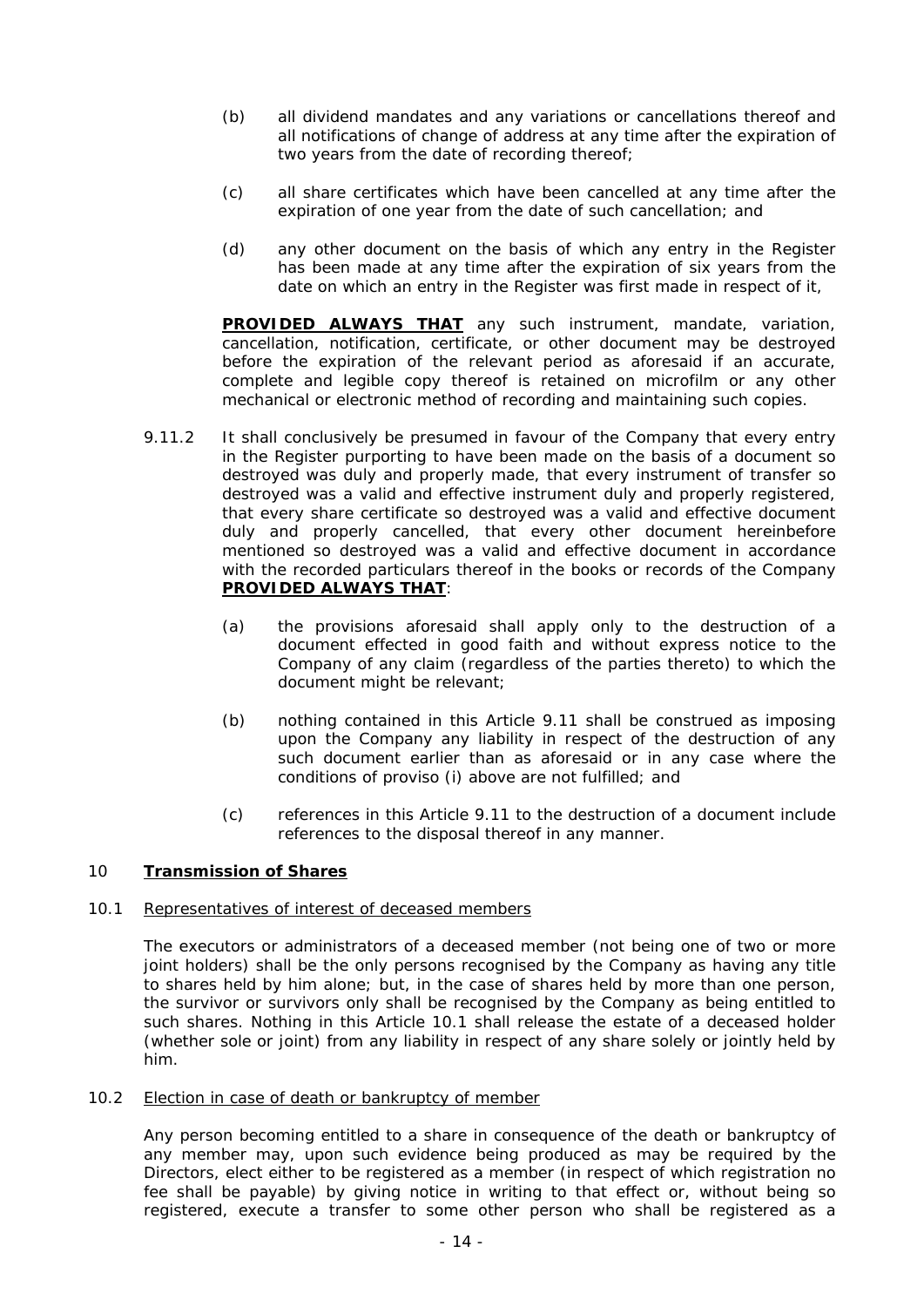transferee of such share and the execution of such a transfer shall signify his election as aforesaid; but the Directors shall in either case have the like power of declining or refusing to register such transfer as is provided with respect to ordinary transfers. The Directors may at any time give notice requiring any such person to elect as aforesaid and, if such notice is not complied with within sixty days, the Directors may thereafter withhold payment of all dividends and other moneys payable in respect of such share until compliance therewith.

## 10.3 Rights as to dividends and voting

Any person becoming entitled to a share in consequence of the death or bankruptcy of any member shall be entitled to the same dividends and other advantages to which he would be entitled if he were the registered holder of the share, except that he shall not, unless and until he is registered as a member in respect of the share, be entitled in respect of it to receive notices of or to exercise or enjoy any right or privilege conferred by membership in relation to meetings of the Company.

## 11 **Consolidation and sub-division of Shares**

## 11.1 Consolidation

The Company may by ordinary resolution consolidate and divide its shares, or any of them, into shares of a larger amount.

## 11.2 Sub-division

- 11.2.1 The Company may by ordinary resolution sub-divide its shares, or any of them, into shares of a smaller amount and may by such resolution determine that, as between the holders of the shares resulting from such sub-division, one or more of such shares shall have some preferred or other advantage as regards dividend, capital, voting or otherwise over or shall have such deferred rights or be subject to such restrictions as compared with the other or others as the Company has power to attach to shares upon the allotment thereof.
- 11.2.2 Subject to any direction by the Company in general meeting, whenever as the result of any consolidation and division or sub-division of shares members of the Company are entitled to any issued shares of the Company in fractions, the Directors may deal with such fractions as they shall determine and, in particular, may:
	- (a) sell the shares to which members are so entitled in fractions for the best price reasonably obtainable and pay and distribute to and amongst the members entitled to such shares in due proportions the net proceeds of the sale thereof provided always that, where a member is entitled to net proceeds of sale of less than £3 (or such other amount as the Board, having regard to any relevant requirement of the London Stock Exchange in relation thereto, may determine), they will not be distributed as aforesaid but will be retained for the benefit of the Company. For the purpose of giving effect to any such sale, the Directors may, in the case of certificated shares, nominate some person to execute a transfer of the shares, or, in the case of uncertificated shares, nominate some person to transfer such shares on behalf of the members so entitled to the purchaser thereof and may cause the name of the purchaser to be entered in the Register as the holder of the shares comprised in any such transfer and he shall not be bound to see to the application of the purchase money nor shall his title to the shares be affected by any irregularity or invalidity in the proceedings in reference to the sale; or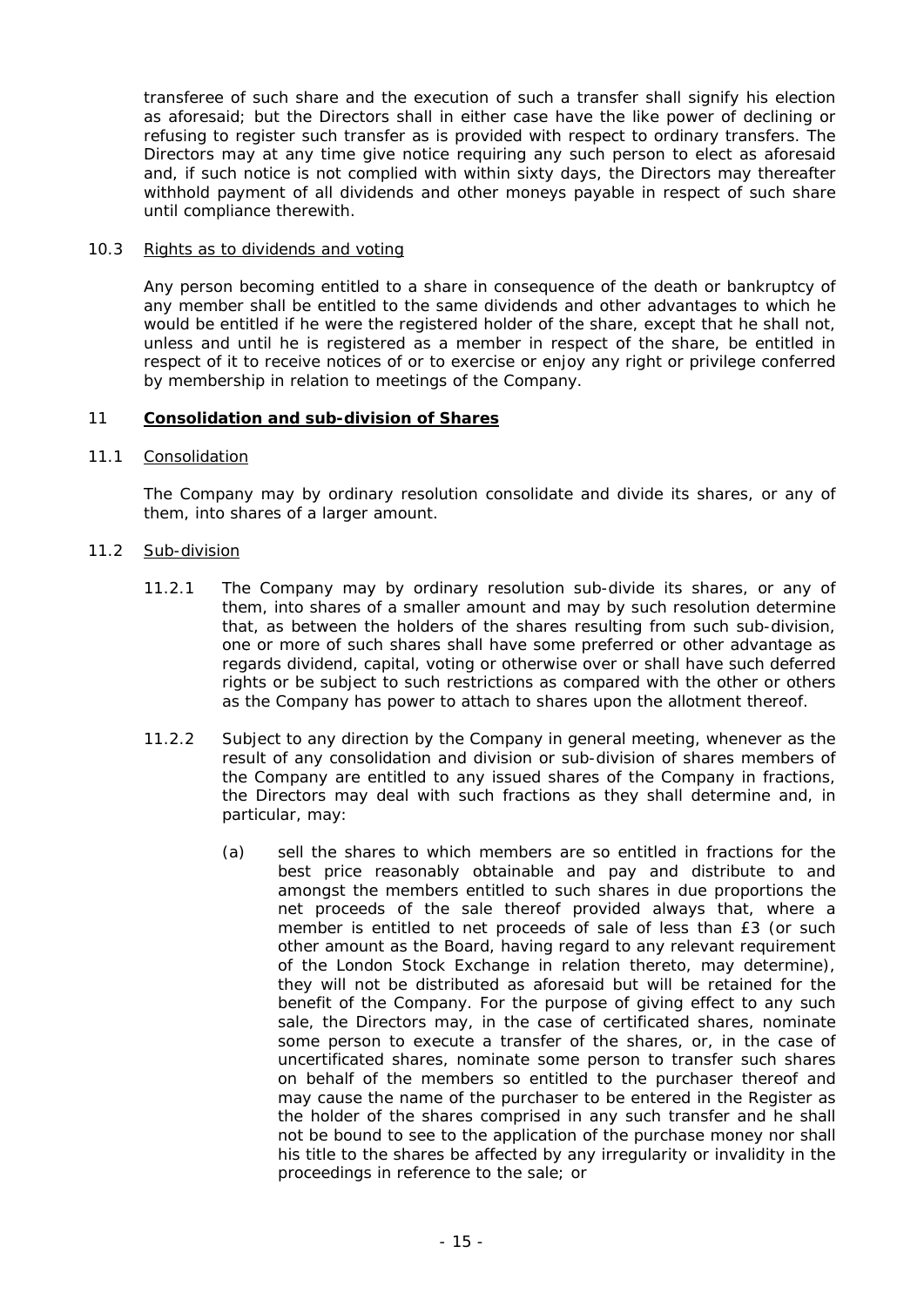(b) subject to the Statutes, issue to a member credited as fully paid by way of capitalisation the minimum number of shares required to round up his holding of shares to a number which, following consolidation and division or sub-division, leaves a whole number of shares (such issue being deemed to have been effected immediately before consolidation or subdivision, as the case may be). The amount required to pay up those shares may be capitalised as the Board thinks fit out of amounts standing to the credit of reserves (including a share premium account, capital redemption reserve and profit and loss account), whether or not available for distribution, and applied in paying up in full the appropriate number of shares. A resolution of the Board capitalising part of the reserves has the same effect as if the capitalisation had been declared by ordinary resolution of the Company pursuant to Article 37. In relation to the capitalisation the Board may exercise all the powers conferred on it by Article 37 without an ordinary resolution of the Company.

# 12 **Conversion of Shares into stock**

#### 12.1 Paid-up shares convertible into stock

The Company may from time to time by ordinary resolution convert all or any fully paid-up shares into stock of the same class as the shares which shall be so converted and may from time to time in like manner reconvert such stock into fully paid-up shares of the same class and of any denomination.

## 12.2 Transfer of stock

When any shares have been converted into stock, the several holders of such stock may thenceforth transfer their respective interests therein, or any part of such interests, in the same manner and subject to the same regulations as and subject to which any shares in the capital of the Company may be transferred, or as near thereto as circumstances admit, but the Directors may from time to time fix the minimum amount of stock transferable (which minimum shall not exceed the nominal amount of the shares from which the stock arose) and direct that fractions of that minimum shall not be transferred, but with power at their discretion to waive such rules in any particular case.

#### 12.3 Privilege of stockholders

The several holders of such stock shall be entitled to participate in the dividends and profits of the Company according to the class of stock and the amount of their respective interests in such stock, and such interests shall, in proportion to the amount thereof, confer on the holders thereof respectively the same privileges and advantages for the purpose of voting at meetings of the Company and for other purposes as would have been conferred by shares of the same class of equal amount in the capital of the Company, but so that none of such privileges or advantages, except the participation in the dividends and profits of the Company and in the assets of the Company on a winding up, shall be conferred by any such amounts of stock as would not, if existing in the shares, have conferred such privileges or advantages.

# 12.4 Definitions of "stock" and "stockholder"

All such provisions of these Articles relating to shares as are applicable to fully paid-up shares shall apply to stock, and in all such provisions the words "**share**" and "**shareholders**" shall include "**stock**" and "**stockholder**". No such conversion shall affect or prejudice any preference or other special privilege.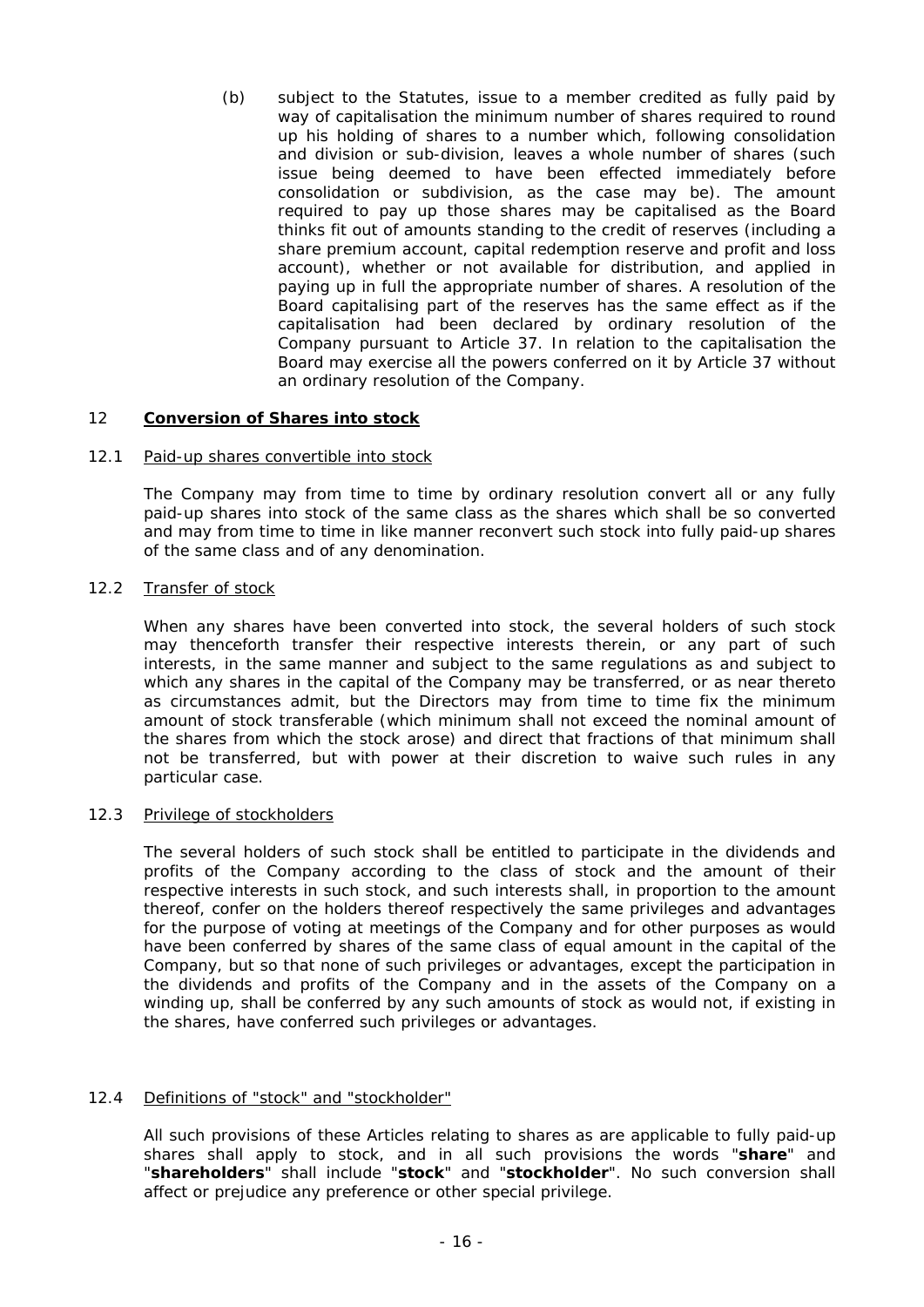# 13 **Increase of capital**

#### 13.1 Increase of capital

The Company may, from time to time, by ordinary resolution, increase the capital by the creation of new shares, such increase to be of such aggregate amount and to be divided into shares of such respective amounts as the resolution may prescribe. Subject to such privileges, priorities or conditions as are or may be attached thereto, all new shares shall be subject to the same provisions in all respects as if they had been part of the original capital.

#### 13.2 Power to attach rights to new shares

Subject to the provisions of the Statutes, any new shares in the capital of the Company may be allotted with such preferential right to dividend and such priority in the distribution of assets or subject to such postponement of dividends or in the distribution of assets and with or subject to such preferential or limited or qualified right of voting at general meetings as the Company may from time to time by ordinary resolution determine or, if no such determination be made, as the Directors shall determine, but so that the rights attached to any issued shares as a class shall not be varied except with the consent of the holders thereof duly given under the provisions of these Articles.

## 14 **Reduction and cancellation of capital**

#### 14.1 Reduction of capital

The Company may from time to time by special resolution reduce its share capital, any capital redemption reserve and any share premium account in any manner authorised, and with and subject to any incident prescribed or allowed, by the Statutes and the rights attached to existing shares.

#### 14.2 Cancellation of capital

The Company may by ordinary resolution cancel any shares which at the date of the passing of the resolution have not been taken or agreed to be taken by any person and diminish the amount of its share capital by the nominal value of the shares so cancelled.

#### 15 **Purchase of own shares**

#### 15.1 Company may purchase own shares

The Company may purchase its own shares (including any redeemable shares) but so that no such purchase shall take place save in accordance with the Statutes.

#### 16 **General meetings**

#### 16.1 When annual general meetings to be held

A general meeting shall be held in every year as the annual general meeting of the Company (and specified as such in the notice convening the meeting), at such time (within a period of not more than six months beginning with the day following the Company's accounting reference date) and place as may be determined by the Directors. The general meetings referred to in this Article 16 shall be called annual general meetings. All other general meetings shall be called general meetings.

#### 16.2 When general meetings to be called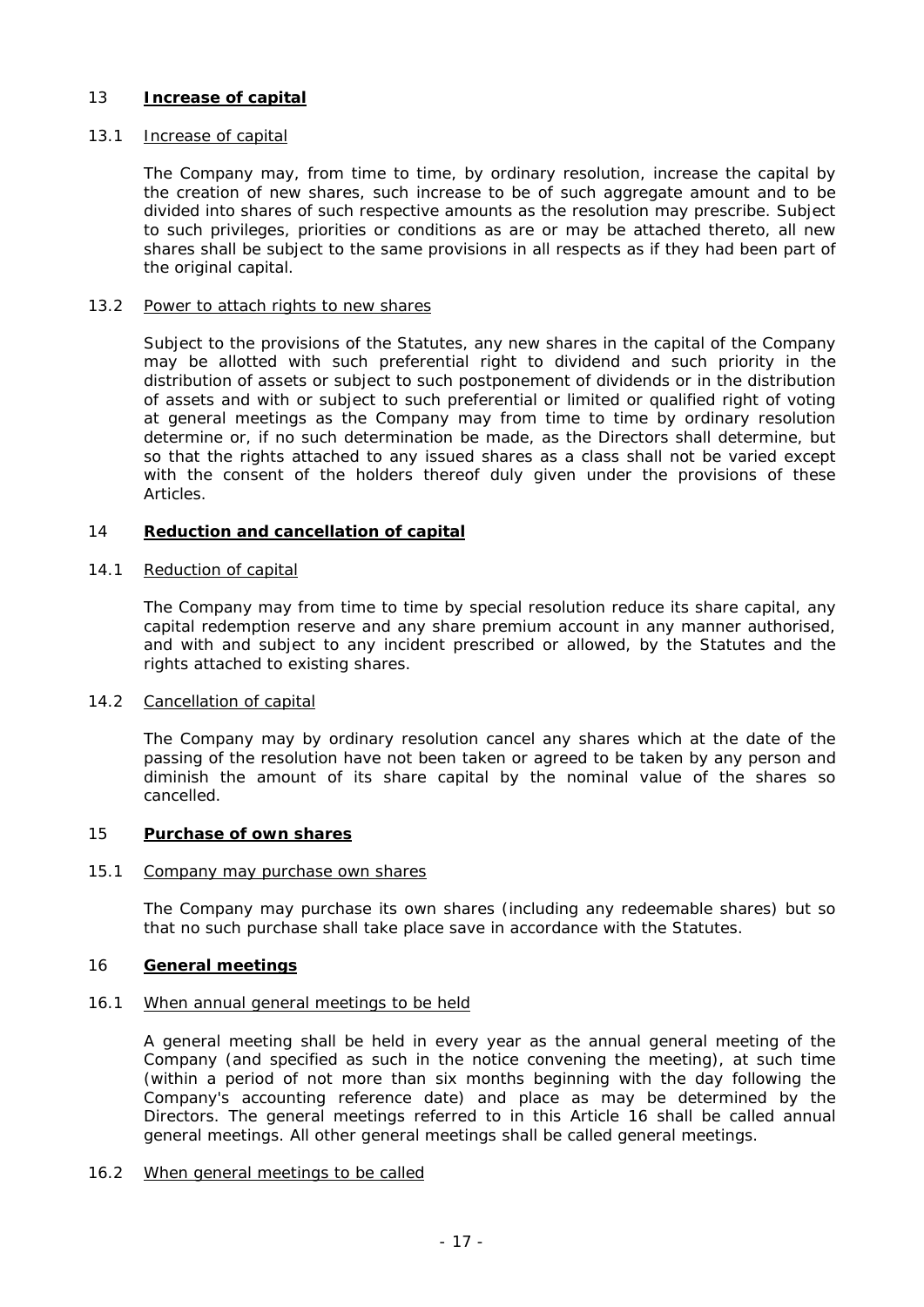The Directors may call a general meeting whenever they think fit and shall in any event do so when and in the manner required by CA2006. General meetings shall also be convened on such requisition, or in default may be convened by requisitionists, as provided by the Statutes. If at any time there are not within the United Kingdom sufficient Directors capable of acting to form a quorum for a meeting of the Directors, any Director or any two members of the Company may convene a general meeting in the same manner as nearly as possible as that in which general meetings may be convened by the Directors.

# 17 **Notice of general meetings**

## 17.1 Notice of meetings

- 17.1.1 An annual general meeting shall be called by not less than twenty one days' notice in writing and all other general meetings shall be called by not less than fourteen days' notice in writing (or such shorter period as CA2006 permits). The notice shall be exclusive of the day on which it is served or deemed to be served and of the day for which it is given and shall specify the place, the day and hour of meeting and, in case of special business, the general nature of such business. The notice shall be given to the members (other than those who, under the provisions of these Articles or the terms of issue of the shares they hold, are not entitled to receive notice from the Company), to the Directors and to the Auditors. A notice calling an annual general meeting shall specify the meeting as such and the notice convening a meeting to pass a special resolution shall specify the intention to propose the resolution as such.
- 17.1.2 For the purposes of this Article, a notice must be served on a member in accordance with the provisions of CA2006, that is, in hard copy form, or where the member has consented or is deemed to have consented under CA2006, in electronic form or via a website. If the notice contains an electronic address for the Company, a member may send any document or information relating to the relevant general meeting to that electronic address.

# 17.2 Electronic communication

- 17.2.1 If notice of a meeting is sent in electronic form the Company must have complied with all applicable regulatory requirements and the person entitled to receive such notice must have agreed that the notice can be sent to him in that way and not revoked that agreement or, in the case of a company, be deemed to have agreed to receive notice in that way by a provision in the Statutes.
- 17.2.2 The notice must be sent to the address specified by the person entitled to receive such notice or in the case of notice sent to a company, an address which is deemed to have been specified by any provision of the Statutes.

# 17.3 Notice of a meeting on a website

**PROVIDED THAT** the Company has complied with all applicable regulatory requirements the Company may send or supply a notice of meeting by making it available on a website and where the Company intends to make that notice of meeting available on a website, the Company must:

- 17.3.1 comply with the provisions of Article 44.5;
- 17.3.2 notify persons entitled to receive such notice that the notice of meeting has been published on the website, such notification to state that it concerns a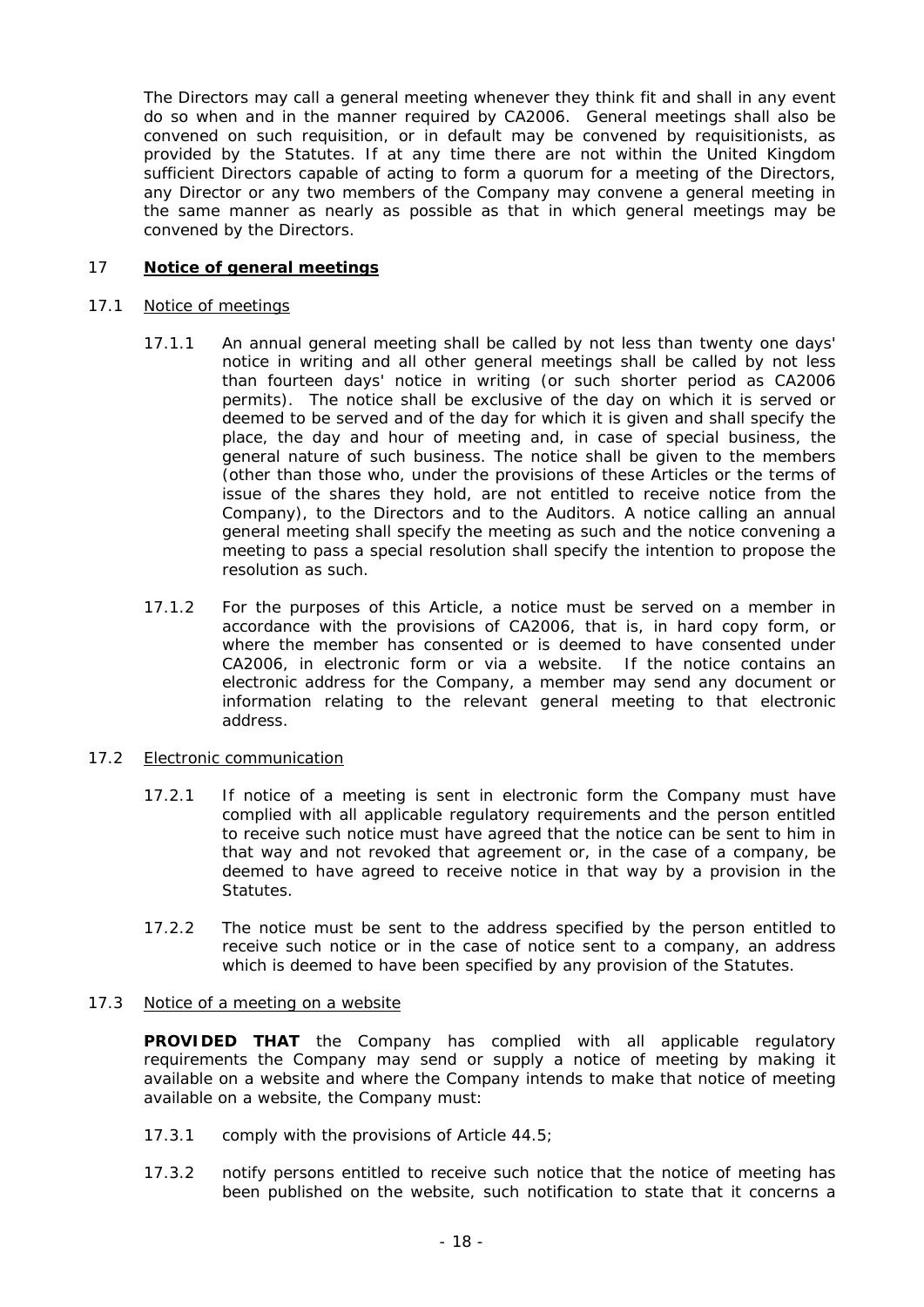notice of meeting, to specify the place, date and time of the meeting and whether the meeting will be an annual general meeting; and

17.3.3 the notice must be available on the website throughout the period beginning with the date of notification and ending with the conclusion of the meeting.

#### 17.4 Omission to send notice

The accidental omission to give notice of a meeting or to send an appointment of proxy with a notice to a person entitled to receive the same when so required or the non receipt of a notice or appointment of proxy by any such person shall not invalidate the convening of or the proceedings at that meeting.

#### 17.5 Meetings at short notice

A general meeting shall, notwithstanding that it is called by shorter notice than that specified in Article 17.1, be deemed to have been duly called if it is so agreed by such members as are prescribed by the Statutes.

#### 18 Proxies

In every notice calling a meeting of the Company or of any class of the members of the Company, there shall appear with reasonable prominence a statement that a member entitled to attend and vote is entitled to appoint one or more proxies to attend, speak and vote instead of him, and that a proxy need not also be a member.

#### 19 **Business of general meetings**

#### 19.1 Business of annual general meeting

The business of an annual general meeting shall be:

- 19.1.1 to receive and consider the profit and loss account, the balance sheet and reports of the Directors and of the Auditors, and the documents required by law to be annexed to the balance sheet;
- 19.1.2 to approve the Directors' remuneration report;
- 19.1.3 to elect Directors and officers in the place of those retiring by rotation or otherwise or ceasing to hold office pursuant to Article 24.1 and to fix their remuneration if required;
- 19.1.4 to declare dividends (if any);
- 19.1.5 to appoint the Auditors (when special notice of the resolution for such appointment is not required by the Statutes) and to fix, or determine the manner of the fixing of their remuneration;
- 19.1.6 to renew the authority of the Directors required by section 80 CA1985 in relation to the allotment of shares (if required).

All other business transacted at an annual general meeting unless specifically stated otherwise in these Articles and all business transacted at a general meeting shall be deemed special.

#### 19.2 Special notice of a resolution

Where by any provision contained in the Statutes special notice is required of a resolution, the resolution shall not be effective unless notice of the intention to move it has been given to the Company not less than twenty eight clear days (or such shorter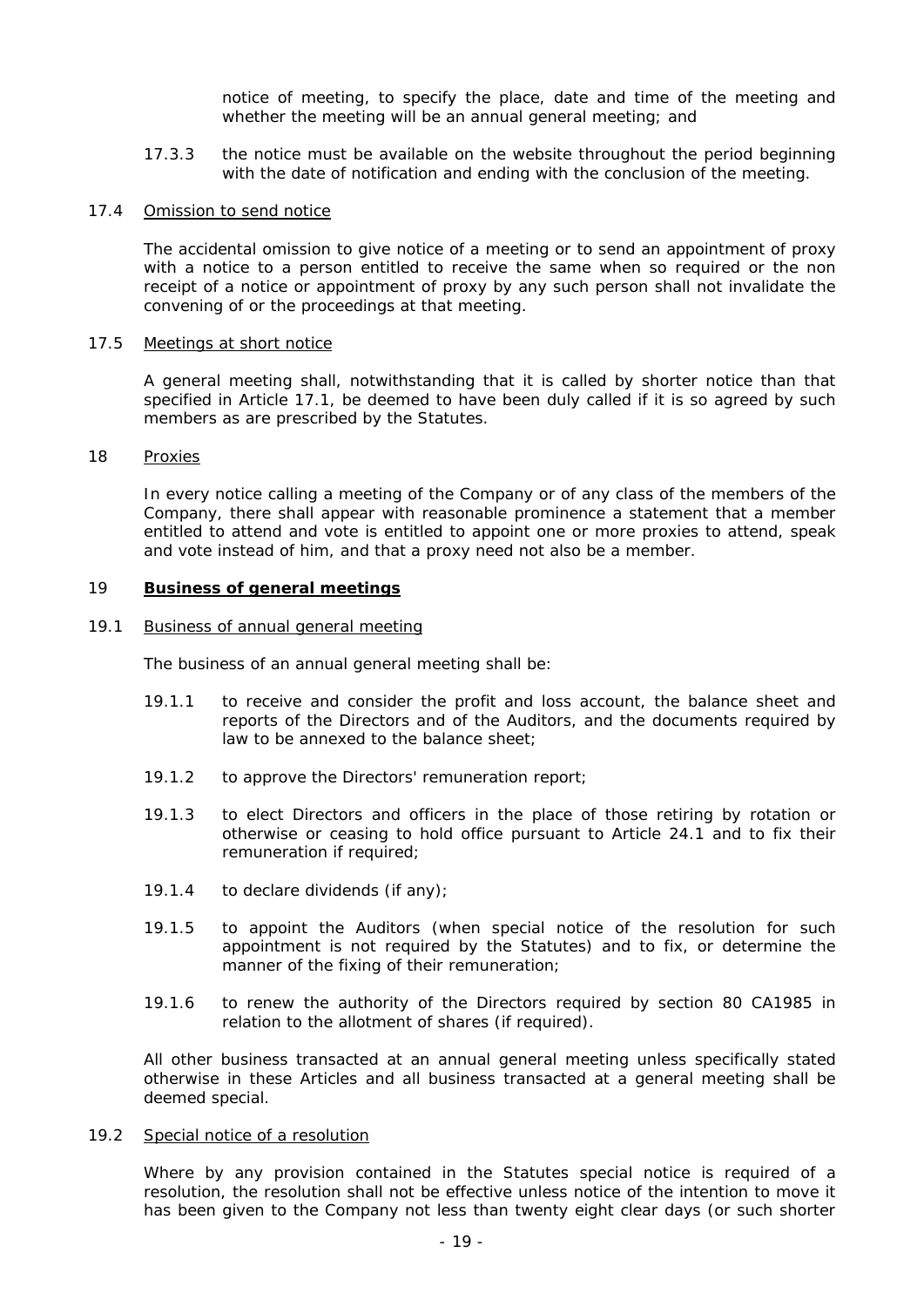period as the Statutes permit) before the meeting at which it is moved, and the Company shall give to its members, subject as provided in these Articles, notice of any such resolution as required by the Statutes.

## 19.3 Amendments to resolutions

An ordinary resolution to be proposed at a general meeting may be amended if:

- 19.3.1 notice of the proposed amendment is given to the Company secretary in writing by a person entitled to vote at the general meeting at which it is proposed not less than 48 hours before the meeting is to take place (or such later time as the chairman of the meeting may determine); and
- 19.3.2 the proposed amendment does not, in the reasonable opinion of the chairman of the meeting, materially alter the scope of the resolution.

A special resolution to be proposed at a general meeting may be amended by ordinary resolution if:

- 19.3.3 the chairman of the meeting proposes the amendment at the general meeting at which the resolution is to be proposed; and
- 19.3.4 the amendment does not go beyond what is necessary to correct a grammatical or other non-substantive error in the resolution.

# 20 **Proceedings at general meetings**

## 20.1 Quorum

Subject to the provisions of Article 20.2 in respect of adjourned meetings, for all purposes the quorum for a general meeting shall be not less than two members present in person, by a duly authorised corporate representative or by proxy and entitled to vote. No business shall be transacted at any general meeting unless the requisite quorum shall be present when the meeting proceeds to business. The appointment of a chairman in accordance with the provisions of these Articles shall not be treated as part of the business of the meeting.

# 20.2 Proceedings if quorum not present

If, within thirty minutes from the time appointed for the meeting a quorum is not present, the meeting, if convened by or upon the requisition of members, shall be dissolved. In any other case, it shall stand adjourned to such day and to such time and place as the chairman (or, in default, the Board) shall appoint. At any such adjourned meeting, the member or members present in person, by a duly authorised corporate representative or by proxy and entitled to vote shall have power to decide upon all matters which could properly have been disposed of at the meeting from which the adjournment took place.

# 21 **Chairman**

The chairman (if any) of the Board or, in his absence, the deputy chairman (if any) shall preside as chairman at every general meeting of the Company. If there is no such chairman or deputy chairman, or if at any meeting neither is present within fifteen minutes after the time appointed for holding the meeting or neither is willing to act, the Directors present shall select one of their number to be chairman failing which the members present and entitled to vote shall choose one of their number to be chairman by ordinary resolution.

# 21.1 Power to adjourn meetings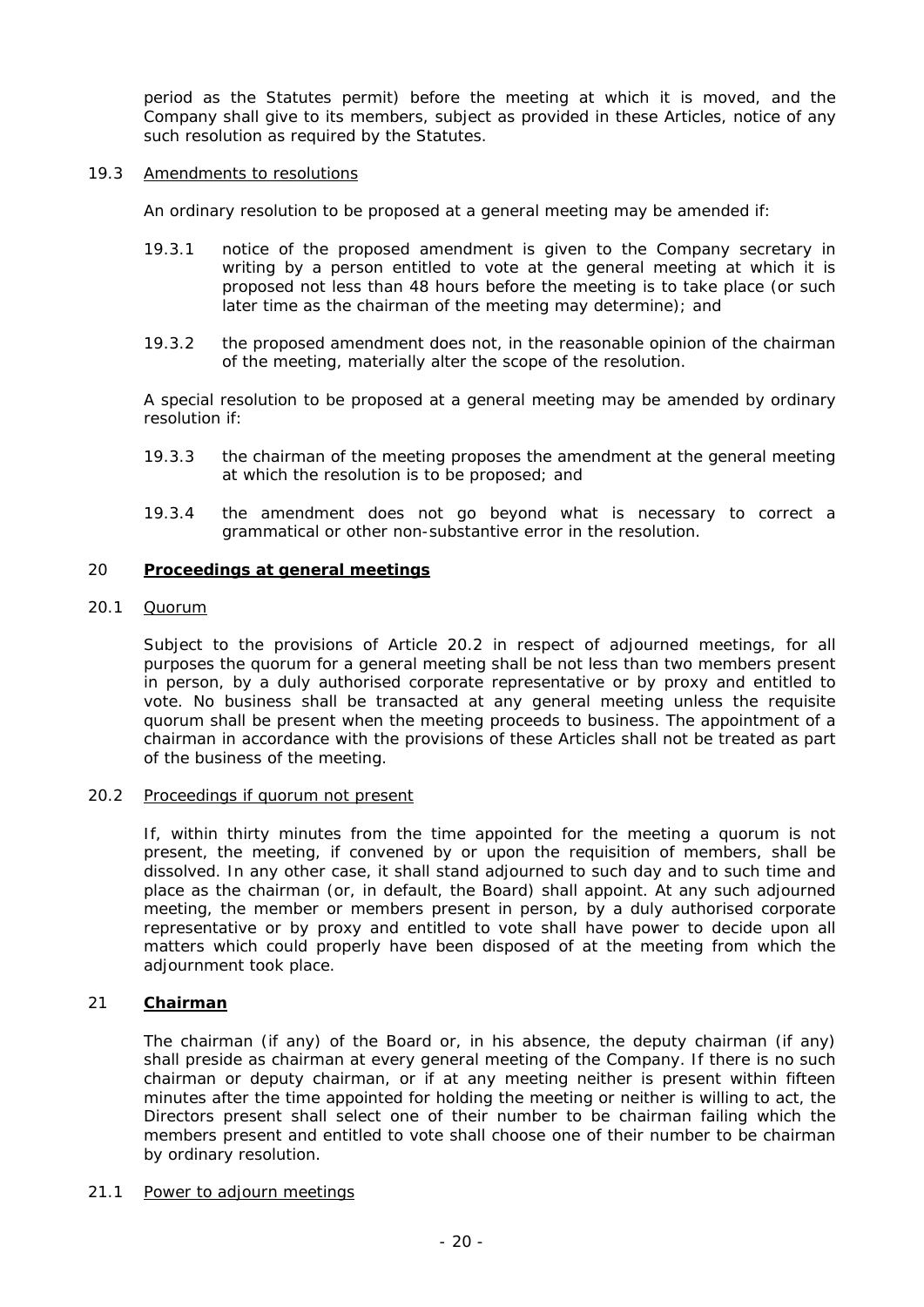- 21.1.1 The chairman of the meeting may, with the consent of the meeting (and shall, if so directed by the meeting) adjourn any meeting from time to time and from place to place. No business shall be transacted at any adjourned meeting other than the business left unfinished at the meeting from which the adjournment took place.
- 21.1.2 Without prejudice to any other power which he may have under the provisions of these Articles or at common law, the chairman of the meeting may, without the consent of the meeting, interrupt or adjourn a meeting from time to time and from place to place or for an indefinite period if he decides that it has become necessary to do so in order to:
	- (a) seize the proper and orderly conduct of the meeting; or
	- (b) give all persons entitled to do so a reasonable opportunity of speaking and voting at the meeting; or
	- (c) ensure that the business of the meeting is properly disposed of.

# 21.2 When notice of adjourned meeting to be given

Whenever a meeting is adjourned for twenty eight days or more or sine die, not less than seven clear days' notice in writing specifying the place, the day and hour of the adjourned meeting shall be given to the members, the Directors and the Auditors, but it shall not be necessary to specify in such notice the nature of the business to be transacted at the adjourned meeting. Save as aforesaid, it shall not be necessary to give any notice of any adjourned meeting.

# 21.3 Accommodation of members at meeting

If it appears to the chairman of the meeting that the meeting place specified in the notice convening the meeting is inadequate to accommodate all members entitled and wishing to attend, the meeting is duly constituted and its proceedings valid if the chairman is satisfied that adequate facilities are available to ensure that a member who is unable to be accommodated is able to:

- 21.3.1 participate in the business for which the meeting has been convened; and
- 21.3.2 hear and see all persons present who speak (whether by the use of microphones, loud-speakers, audio-visual communications equipment or otherwise), whether in the meeting place or elsewhere; and
- 21.3.3 be heard and seen by all other persons present in the same way.

# 21.4 Security

The Board may make any arrangement and impose any restriction it considers appropriate to ensure the security of a meeting including, without limitation, the searching of a person attending the meeting and the restriction of the items of personal property that may be taken into the meeting place. The Board is entitled to refuse entry to a meeting to a person who refuses to comply with these arrangements or restrictions.

# 21.5 Demand for poll

At any general meeting, a resolution put to the vote of the meeting shall be decided on a show of hands unless a poll is (before or on the declaration of the result of the show of hands) demanded by: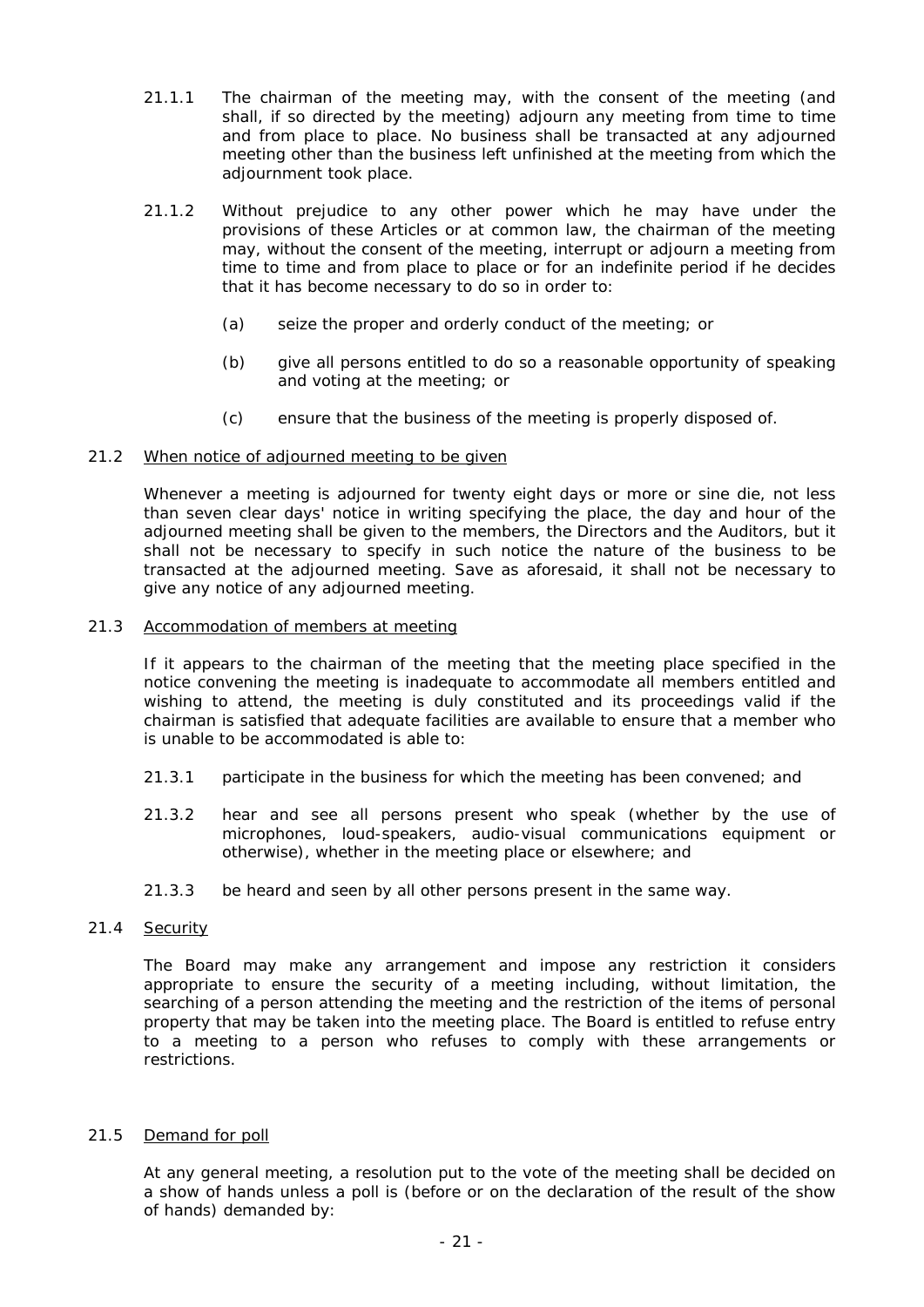- 21.5.1 the chairman of the meeting; or
- 21.5.2 not less than five members present in person, by a duly authorised corporate representative or by proxy and entitled to vote; or
- 21.5.3 a member or members present in person, by a duly authorised corporate representative or by proxy and representing in aggregate not less than onetenth of the total voting rights of all the members having the right to vote on the resolution; or
- 21.5.4 a member or members present in person, by a duly authorised corporate representative or by proxy and holding shares in the Company conferring a right to vote on the resolution being shares on which an aggregate sum has been paid equal to not less than one tenth of the total sum paid up on all the shares conferring that right.

A demand for a poll may be withdrawn but only with consent of the chairman. A demand withdrawn in this way validates the result of a show of hands declared before the demand is made.

#### 21.6 Evidence of passing of resolution

Unless a poll is demanded and the demand is not withdrawn, a declaration by the chairman of the meeting that a resolution has been carried, or carried unanimously, or by a particular majority, or lost or not carried by a particular majority, and an entry to that effect in the minute book, shall be conclusive evidence of that fact without proof of the number or proportion of the votes recorded for or against such resolution. If a poll is demanded, it shall be taken in such manner (including the use of ballot or voting papers or tickets) as the chairman of the meeting may direct, and the result of the poll shall be deemed to be the resolution of the meeting at which the poll was demanded. The chairman of the meeting may and, if so directed by the meeting, shall appoint scrutineers, who need not be members, and may adjourn the meeting to some place and time fixed by him for the purpose of declaring the result of the poll.

# 21.7 Casting vote

In the case of an equality of votes, the chairman shall, both on a show of hands and on a poll have a casting vote in addition to the votes to which he may be entitled as a member.

#### 21.8 Poll demanded by proxy

A valid appointment of a proxy shall be deemed to confer authority to demand or join in demanding a poll and, for the purposes of Article 21.5 a demand by a proxy for a member or other person entitled to vote shall be deemed to be a demand by that member or other person.

#### 21.9 How poll to be taken

A poll demanded on the election of a chairman of a general meeting or on a question of adjournment shall be taken immediately. A poll demanded on any other question shall be taken either immediately or at such subsequent time (not being more than thirty days from the date of the meeting) and place as the chairman of the meeting may direct. No notice need be given of a poll not taken immediately if the time and place at which it is to be taken are announced at the meeting at which it is demanded. In any other case at least 7 days' notice must be given specifying the time and place at whch the poll is to be taken. The demand for a poll shall not prevent the continuance of a meeting for the transaction of any business other than the question on which the poll has been demanded.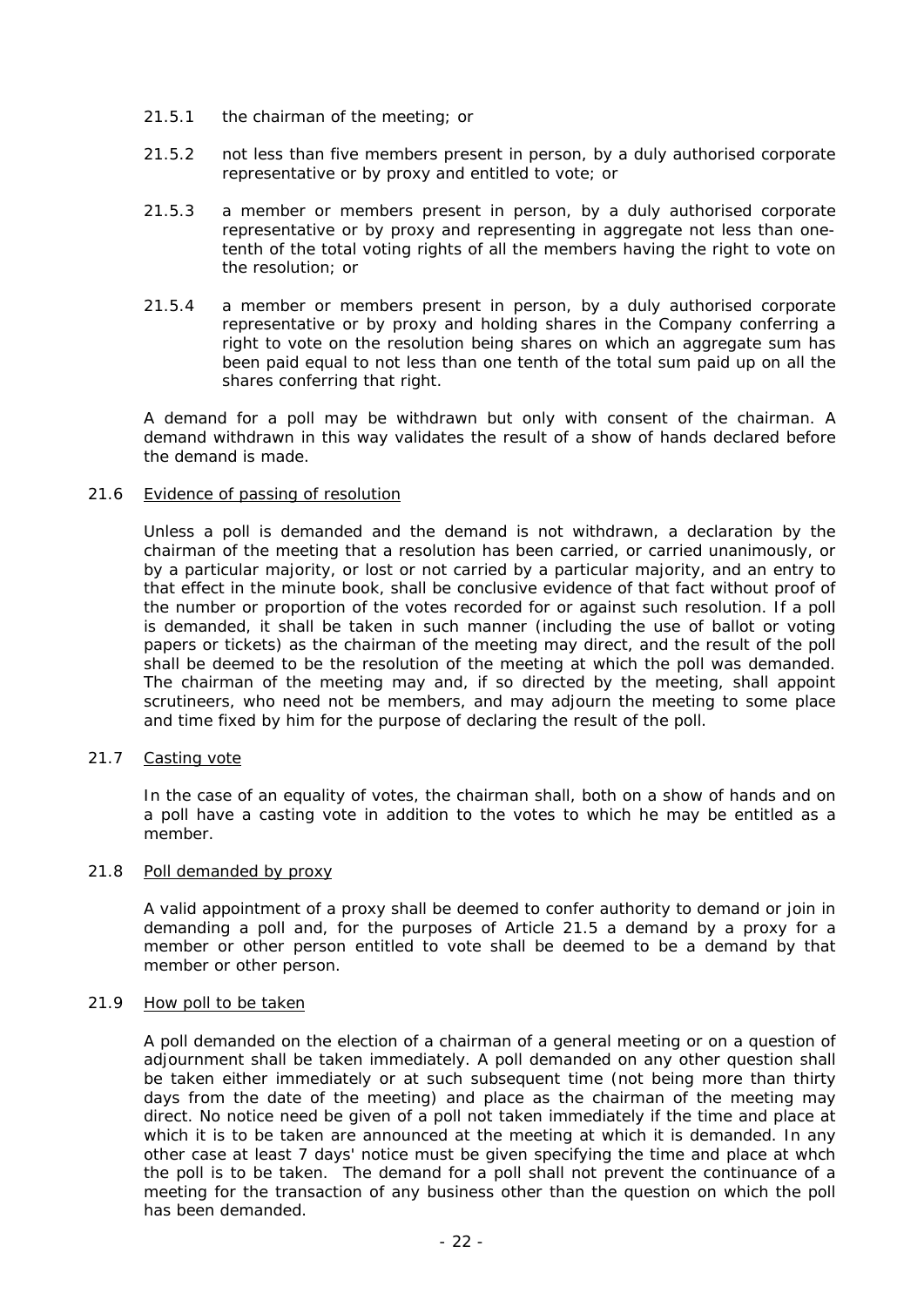# 22 **Voting**

# 22.1 Votes of members

Subject to any special terms as to voting upon which any shares may have been issued or may for the time being be held or a suspension or abrogation of voting rights pursuant to these Articles, every member present in person, by a duly authorised corporate representative or by proxy shall upon a show of hands have one vote and every member so present-shall upon a poll have one vote for every share of which he is holder. A member in respect of whom an order has been made by a court or official having jurisdiction (whether in the United Kingdom or elsewhere) that he is or may be suffering from mental disorder or is otherwise incapable of running his affairs may vote, whether on a show of hands or on a poll, by his guardian, receiver, curator bonis or other person authorised for that purpose and appointed by the court. A guardian, receiver, curator bonis or such other person may vote by proxy if evidence (to the satisfaction of the Board) of the authority of the person claiming to exercise the right to vote is deposited at the Office (or at another place specified in accordance with these Articles for the deposit of instruments of proxy) within the time limits prescribed by these Articles for the deposit of instruments of proxy for use at the meeting, adjourned meeting or poll at which the right to vote is to be exercised. On a poll, a member need not exercise all of his votes or cast them all in the same way.

# 22.2 Joint owners

If two or more persons are jointly entitled to shares for the time being conferring a right to vote, any one of such persons may vote at any meeting, either personally or by proxy, in respect thereof as if he were solely entitled thereto and, if more than one of such joint holders be present at any meeting, either personally or by proxy, the member whose name stands first on the Register as one of the holders of such shares, and no other, shall be entitled to vote in respect of the same.

# 22.3 When members not to vote

- 22.4 No member shall, unless the Directors otherwise determine, be entitled to be present or to vote, either in person or by proxy, at any general meeting or at a separate meeting of the holders of any class of shares or upon any poll or to exercise any privilege as a member in relation to meetings of the Company in respect of any shares held by him ("**Relevant Shares**") if either:
	- 22.4.1 any calls or other moneys due and payable in respect of the Relevant Shares remain unpaid; or
	- 22.4.2 he or any other person appearing to be interested in any Relevant Shares ("**Other Person**") has been duly served, pursuant to any provision of the Statutes concerning the disclosure of interests in voting shares, with a notice (a "**Statutory Notice**") lawfully requiring the provision to the Company (within such period (not being less than fourteen days) after service of the Statutory Notice as is specified in such notice) of information regarding any of such Relevant Shares and he or such Other Person is in default in complying with the Statutory Notice.

For the purposes of Article 22.4.2, a person shall be treated as appearing to be interested in any shares if the member holding such shares has given to the Company a notification pursuant to a Statutory Notice which fails to establish the identity of the person or persons interested in such shares and if (after taking into account such notification and any other relevant notification) the Company knows or has reasonable cause to believe that the person in question is or may be interested in such shares.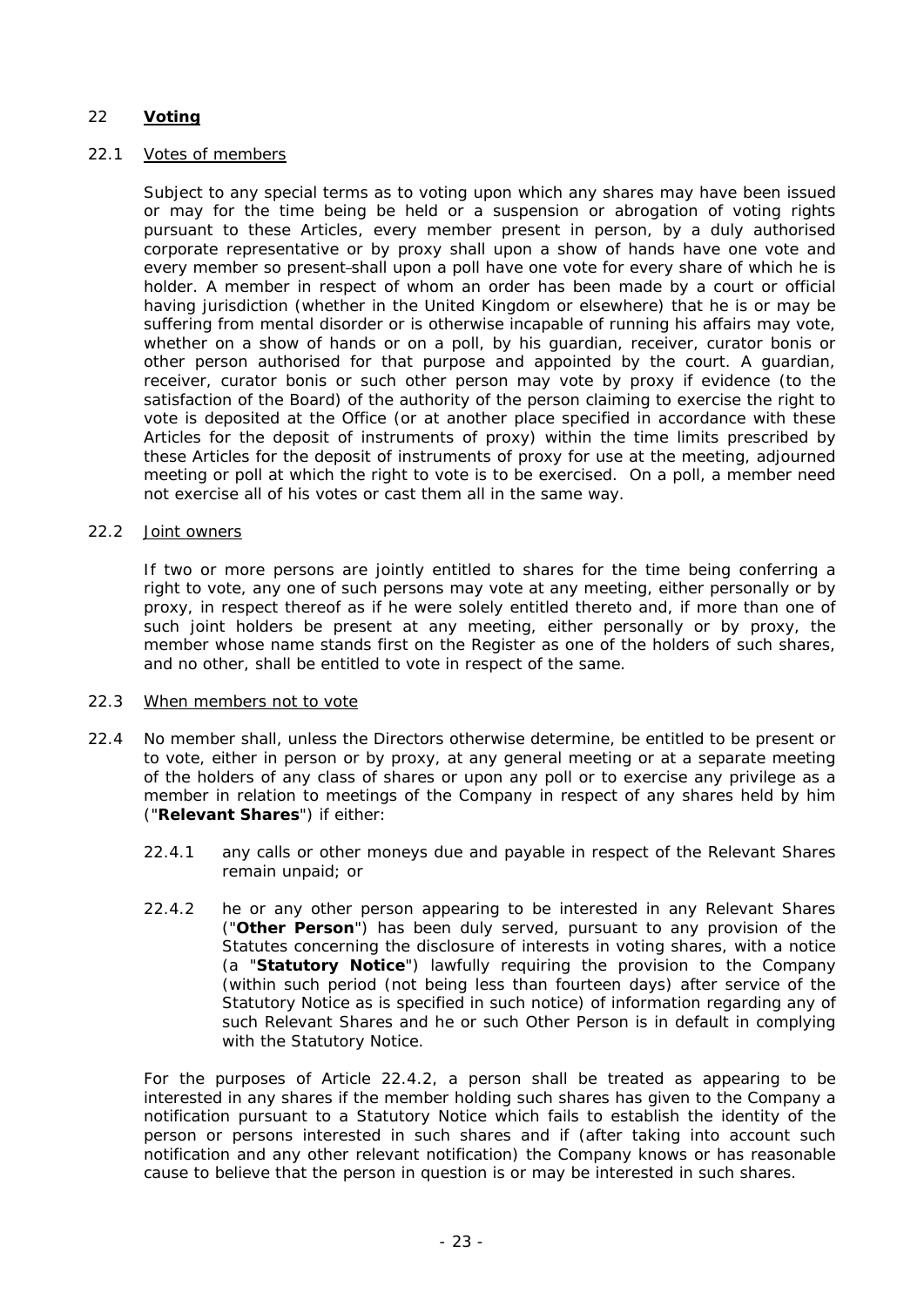- 22.5 The prohibitions on transfer referred to in Article 9.5 and on attendance and voting at any general meeting and on exercising any privilege as described in Article 22.4 shall cease to apply in respect of the circumstances described in Article 22.4.2 upon the expiry of seven days after the earlier of:
	- 22.5.1 receipt by the Company of notification that the Relevant Shares have been transferred pursuant to a Permitted Sale; and
	- 22.5.2 due compliance, to the Company's satisfaction, with the Statutory Notice.

For these purposes, "**Permitted Sale**" means a sale of all the Relevant Shares to a bona fide third party who is not connected with the member concerned or any Other Person, being a sale which is effected through the London Stock Exchange, through an overseas investment exchange (as defined in section 313 of the Financial Services and Markets Act 2000) or by acceptance of a takeover offer (as defined in section 974 CA2006).

## 22.6 Votes may be given personally or by proxy

Votes may be given personally or by proxy and a member entitled to more than one vote need not, if he votes, use all his votes or cast all the votes he uses the same way.

# 22.7 Appointment of proxy

The appointment of a proxy shall be in the usual form, or such other form as shall be approved by the Directors, under the hand of the appointor or his duly authorised attorney or, if such appointor is a corporation, under its common seal or signed on its behalf by an attorney or a duly authorised officer of the corporation. A proxy need not be a member of the Company. A member may appoint more than one proxy to attend on the same occasion (although two proxies of the same individual member may not both count towards a quorum) and provided that each person is appointed to exercise the rights attached to a different share or shares held by him. Deposit of an appointment of proxy shall not preclude a member from attending and voting in person at the meeting or any adjournment thereof or on a poll.

# 22.8 Deposit of proxy forms

- 22.8.1 In the case of an appointment of a proxy in writing, the appointment together with the power of attorney (if any) or other authority under which it is signed, or a notarially certified copy thereof, shall be deposited at the Office, or at such other place as is specified for that purpose in any instrument of proxy sent by the Company in relation to the meeting, not less than forty eight hours before the time for holding the meeting or adjourned meeting at which the person named in such instrument proposes to vote and, in default thereof, such instrument shall not be treated as valid. For the avoidance of doubt non-working days shall be disregarded for the purposes of calculating such period.
- 22.8.2 In the case of an appointment contained in an electronic communication, where an address has been specified for the purpose of receiving electronic communications in the notice convening the meeting, or in any form of proxy sent out by the Company in relation to the meeting, the appointment shall be received at such address not less than forty eight hours before the time for holding the meeting or adjourned meeting at which the person named in the appointment proposes to vote. For the avoidance of doubt non-working days shall be disregarded for the purposes of calculating such period.

#### 22.9 Validity of proxy form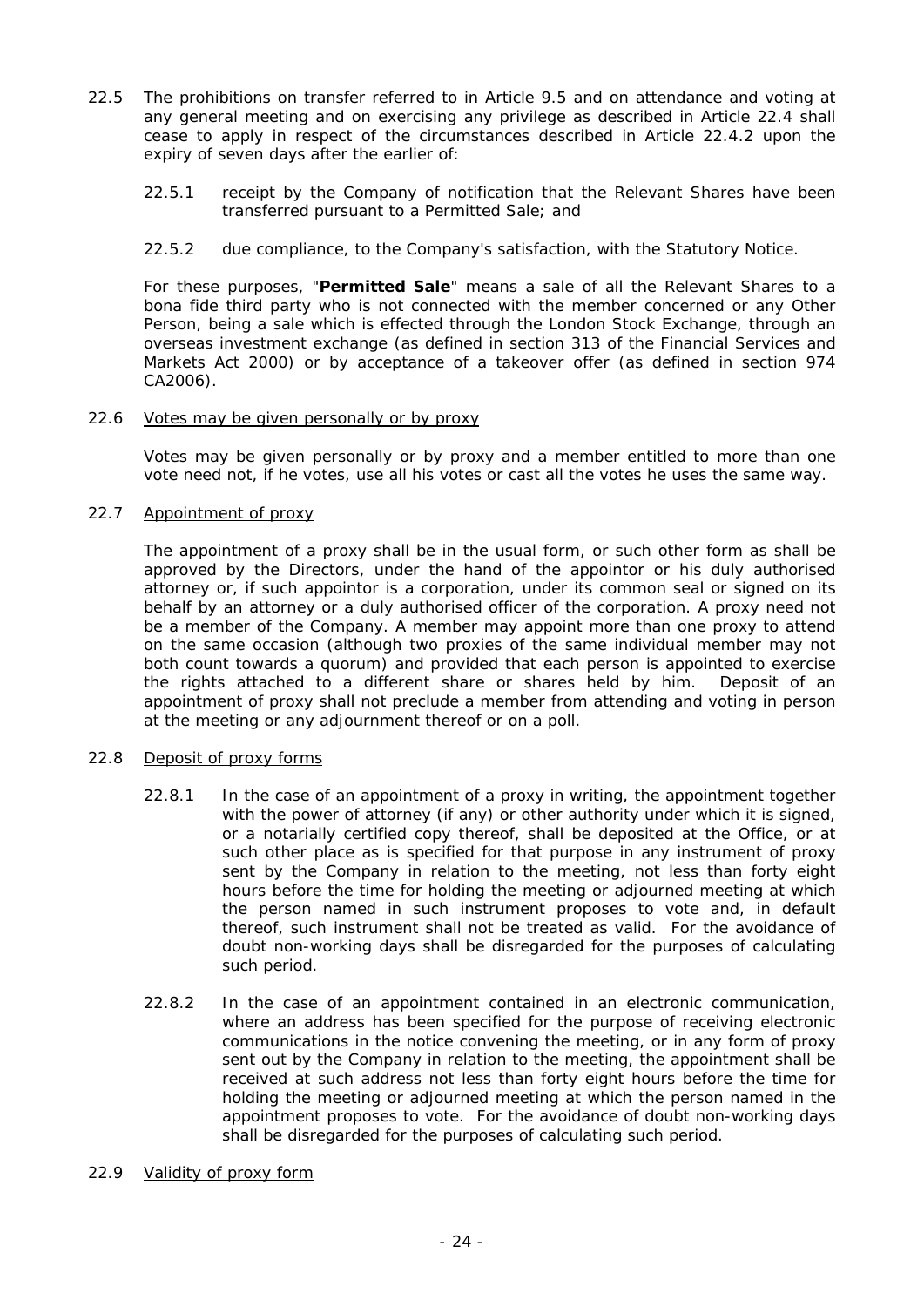The appointment of a proxy shall, unless the contrary is stated thereon, be valid as well for any adjournment of the meeting to which it relates. No appointment of a proxy shall be valid after the expiry of twelve months from the date of its execution. When two or more appointments of a proxy are deposited, delivered or received by the Company in respect of the same shareholding and the same meeting, then only the appointment bearing the latest date shall be valid. Where two or more such appointments bear the same date, only the latest to be deposited, delivered or received by the Company shall be accepted as the valid instrument of proxy provided that, if the Company is unable to determine which appointment was last deposited, delivered or received, then none shall be treated as valid.

#### 22.10 When votes by proxy valid though authority revoked

A vote given in accordance with the terms of an appointment of proxy shall be valid notwithstanding the previous death or incapacity of the principal or revocation of the appointment of proxy or the authority under which it was executed or transfer of the share in respect of which the vote is given, provided no intimation in writing of the death, incapacity, revocation or transfer shall have been received at the Office (or such other place as is specified for depositing the appointment of proxy or, where the appointment of the proxy was contained in an electronic communication, at the address at which the appointment was duly received) before the time for holding the meeting or adjourned meeting or the holding of a poll subsequently thereto at which such vote is given.

## 22.11 Corporations acting by representatives

Any corporation which is a member of the Company may, by resolution of its directors or other governing body, authorise any person to act as its representative at any meetings of the Company or of any class of members thereof. Such representative shall be entitled to exercise the same powers on behalf of the corporation which he represents as if he had been an individual shareholder, including power, when personally present, to vote on a show of hands. The Directors may, but shall not be bound to, require evidence of the authority of any person purporting to act as the representative of any such corporation.

# 22.12 Objections to and error in voting

No objection may be made to the qualification of a voter or to the counting of, or failure to count, a vote, except at the meeting or adjourned meeting at which the vote objected to is tendered or at which the error occurs. An objection properly made shall be referred to the chairman of the meeting and only invalidates the result of the voting if, in the opinion of the chairman of the meeting, it is of sufficient magnitude to affect the decision of the meeting. The decision of the chairman of the meeting is conclusive and binding on all concerned.

# 22.13 Amendments to resolutions

If an amendment proposed to a resolution under consideration is ruled out of order by the chairman of the meeting in good faith the proceedings on the substantive resolution are not invalidated by an error in his ruling.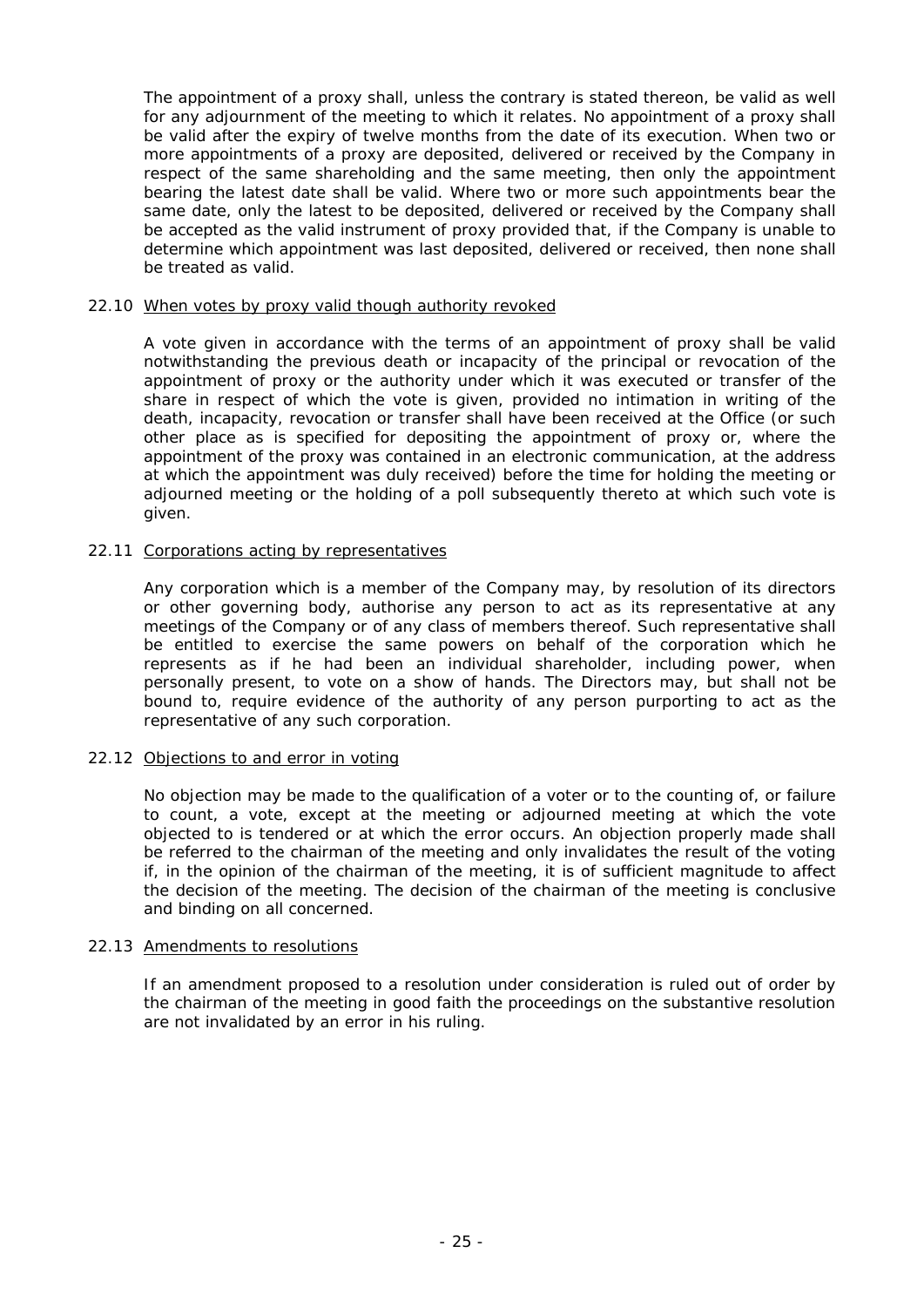# 23 **Class meetings**

# Proceedings at meetings of classes of members

Any meeting for the purposes of Article 4 shall be convened and conducted in all respects as nearly as possible in the same way as a general meeting of the Company, provided that (i) no member, not being a Director, shall be entitled to notice thereof or to attend thereat unless he is a holder of shares of the class the rights or privileges attached to which are intended to be varied or abrogated by the resolution, (ii) no vote shall be given except in respect of a share of that class, (iii) the quorum at any such meeting shall be two persons at least present holding or representing by proxy at least one-third in nominal value of the issued shares of the class and, at an adjourned meeting, one person holding shares of the class in question present in person or his proxy and (iv) a poll may be demanded by any member present in person or by proxy and entitled to vote at the meeting and, on a poll, each member has one vote for every share of that class of which he is the holder.

## 24 **Directors and other officers**

## 24.1 Number of Directors

Unless and until otherwise determined by the Company in general meeting, the number of Directors shall not be less than 2 and, unless and until otherwise determined as aforesaid the maximum number of Directors shall be 8. The continuing Directors may act notwithstanding any vacancy in their body, provided that if the number of Directors be less than the prescribed minimum the remaining Directors shall forthwith appoint an additional Director or additional Directors to make up such minimum or shall convene a general meeting of the Company for the purpose of making such appointment. If there be no Director or Directors able or willing to act, then any two members may summon a general meeting for the purpose of appointing Directors. Any additional Director so appointed shall (subject to the provisions of the Statutes and these Articles) hold office only until the dissolution of the annual general meeting of the Company next following such appointment unless he is re-elected during such meeting.

#### 24.2 Fees of Directors

There shall be paid out of the funds of the Company by way of remuneration of directors who are not managing or executive directors appointed under Article 26 fees at such rates as the Directors may from time to time determine provided that such fees do not in aggregate exceed a sum determined from time to time by the Remuneration Committee of the Board or such other figure as the Company may in general meeting from time to time determine. Such fees shall be divided among such Directors in such proportion or manner as may be determined by the Directors and, in default of determination, equally. A fee payable to a Director pursuant to this Article is distinct from any salary, remuneration or other amount payable to him pursuant to other provisions of these Articles and accrues from day to day.

#### 24.3 Travelling and hotel expenses and special remuneration

The Directors (including any alternate Directors) shall be entitled to be repaid all reasonable travelling, hotel and other expenses properly incurred by them in respect of or about the performance of their duties as Directors including any expenses incurred in attending meetings of the Board or of committees of the Board or general meetings **PROVIDED THAT** if a Director or alternate Director is required to undertake any travel by aeroplane in the performance of his duties or in attending such meetings then the costs of any such aeroplane travel shall not be considered reasonable to the extent that they exceed the cost of "Business Class" tickets. If, in the opinion of the Directors, it is desirable that any of their number should go or reside abroad, make any special journeys or otherwise perform any special services on behalf of the Company or its business, such Director or Directors may be paid such reasonable additional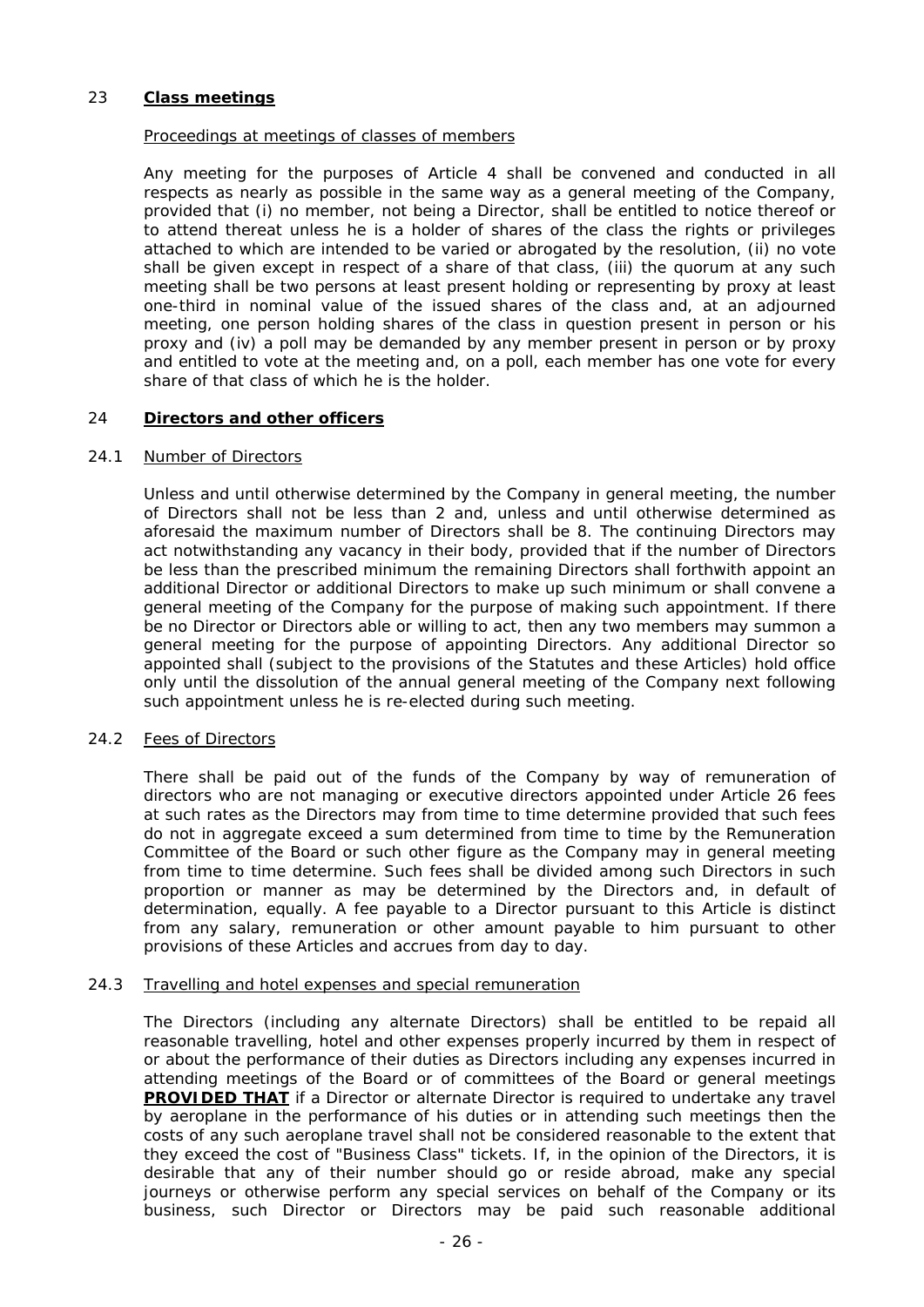remuneration (whether by way of fees, salary, percentage of profits or otherwise) and expenses therefor as the Directors may from time to time determine.

## 24.4 Qualification of Directors and attendance at general meetings and separate general meetings

A Director shall not be required to hold any shares in the Company by way of qualification. A Director who is not a member of the Company shall be entitled to receive notice of and attend and speak at all general meetings of the Company and at all separate general meetings of the holders of any class of shares in the capital of the Company.

## 24.5 Directors' power to fill casual vacancies

Without prejudice to the power of the Company pursuant to these Articles, the Directors shall have power at any time to appoint any person either to fill a casual vacancy or as an addition to the Board, but so that the total number of Directors shall not exceed any maximum number fixed in accordance with these Articles. Subject to the provisions of the Statutes and of these Articles, any Director so appointed shall hold office only until the dissolution of the annual general meeting of the Company next following such appointment unless he is re-elected during such meeting.

# 25 **Alternate directors**

# 25.1 Appointment and revocation

Any Director (other than an alternate Director) may by writing under his hand appoint (i) any other Director or (ii) any other person who is approved by the Board as hereinafter provided to be his alternate. Every such alternate shall (subject to his giving to the Company an address within the United Kingdom at which notices may be served on him) be entitled to receive notices of all meetings of the Directors and all committees of the Board of which his appointor is a member and, in the absence from the Board of the Director appointing him, to attend and vote at meetings of the Directors, and to exercise all the powers, rights, duties and authorities of the Director appointing him. No appointment of a person other than a Director shall be operative unless and until the approval of the Board by a majority consisting of not less than twothirds of the whole Board (which shall, for these purposes, exclude the Director proposing to make the appointment) shall have been given. A Director may at any time revoke the appointment of an alternate appointed by him and, subject to such approval as aforesaid where requisite, appoint another person in his place. If a Director shall die or cease to hold the office of Director, the appointment of his alternate shall thereupon cease and determine, provided always that if, any Director retires but is re-elected at the meeting at which such retirement took effect, any appointment made by him pursuant to this Article which was in force immediately prior to his retirement shall continue to operate after his re-election as if he had not so retired. The appointment of an alternate director shall cease and determine on the happening (in relation to him) of any of those events described in Articles 31.1.1 to 31.1.4. An alternate Director need not hold a share qualification and shall not be counted in reckoning any maximum number of Directors allowed by these Articles for the time being. A Director acting as alternate shall have an additional vote at meetings of Directors for each Director for whom he acts as alternate but he shall count as only one for the purpose of determining whether a quorum be present.

#### 25.2 Alternate to be responsible for his own acts

Every person acting as an alternate Director shall be an officer of the Company and shall alone be responsible to the Company for his own acts and defaults. He shall not be deemed to be the agent of or for the Director appointing him.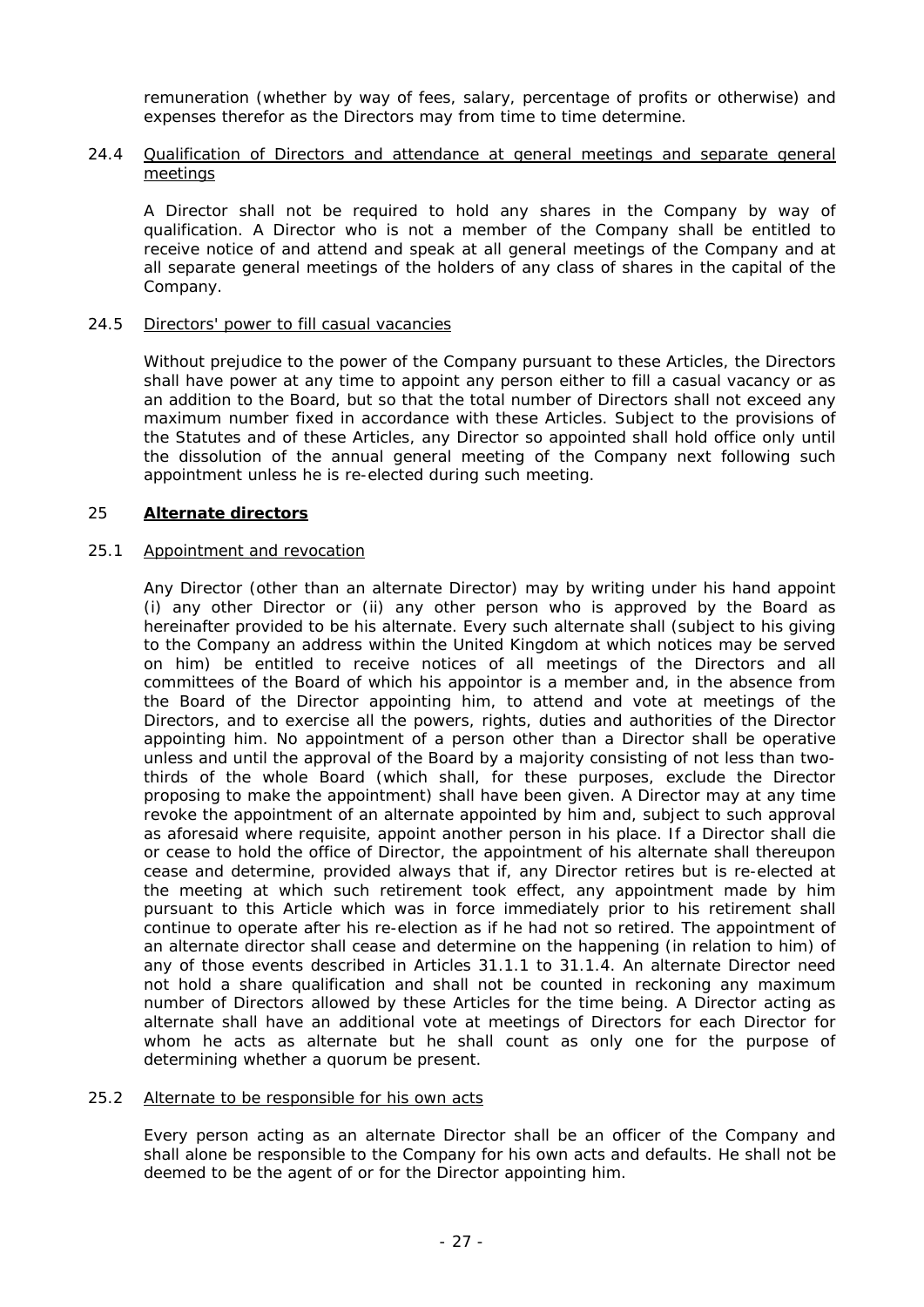# 25.3 Remuneration of alternate

An alternate Director is not entitled to a fee from the Company for his services as an alternate Director. The remuneration of any such alternate Director shall be payable out of the remuneration payable to the Director appointing him, and shall consist of such portion (if any) of the last mentioned remuneration as shall be agreed between the alternate and the Director appointing him.

# 26 **Managing and executive directors**

# 26.1 Appointment

Subject to the provisions of the Statutes, the Directors may from time to time appoint one or more of their body to be executive chairman or chief executive or joint chief executive, managing director or joint managing director of the Company or any one or more of such offices or to hold such other executive office in relation to the management of the business of the Company as they may decide either for a fixed term or without any limitation as to the period for which he or they is or are to hold such office, and may, from time to time (subject to the provisions of any service contract between him and the Company and without prejudice to any claim he may have for compensation or damages for breach of any such service contract) remove or dismiss him or them from such office and appoint another or others in his or their place or places.

# 26.2 Remuneration of Directors

The salary or remuneration of any executive chairman, chief executive, joint chief executive, managing director, joint managing director or executive Director of the Company shall, subject as provided in any contract, be such as the Directors may from time to time determine, and may either be a fixed sum of money, or may altogether or in part be governed by the business done or profits made, or may include the making of provision for the payment to him, his widow or other dependants, of a pension on retirement from the office or employment to which he is appointed and for the participation in pension, health insurance and life assurance benefits, or may be upon such other terms as the Directors determine.

# 26.3 Powers

The Directors may from time to time entrust to and confer upon an executive chairman, chief executive, joint chief executive, managing director, joint managing director or executive Director for the time being such of the powers exercisable under these Articles by the Directors (other than power to make calls or forfeit shares) as they may think fit, and may confer such powers for such time, and to be exercised for such objects and purposes, and upon such terms and conditions, and with such restrictions as they may think expedient. The Directors may confer such powers either collaterally with or to the exclusion of and in substitution for all or any of the powers of the Directors in that behalf and may from time to time increase, revoke, withdraw, alter or vary all or any of such powers.

# 27 **Powers and duties of directors**

# 27.1 Directors to manage and control the business of the Company

The business of the Company shall be managed by the Directors who, in addition to the powers and authorities by these Articles or otherwise expressly conferred upon them, may exercise all such powers and do all such acts and things as may be exercised or done by the Company and as are not by the Statutes or by these Articles required to be exercised or done by the Company in general meeting, subject nevertheless to such directions (being not inconsistent with any provisions of these Articles or of the Statutes) as may be given by the Company in general meeting. No direction given by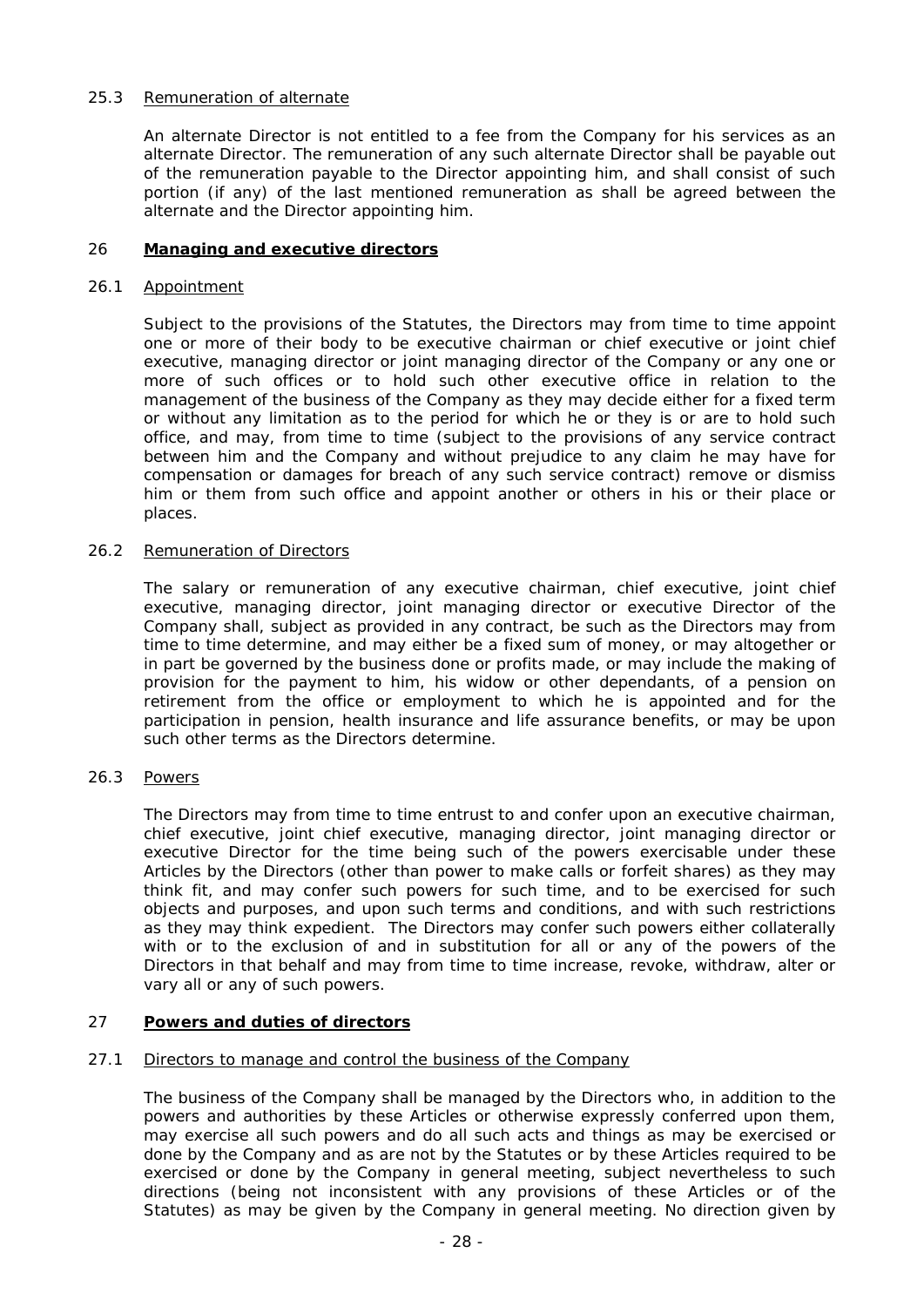the Company in general meeting shall invalidate any prior act of the Directors which would have been valid if such direction had not been given. The provisions contained in these Articles as to any specific power of the Directors shall not be deemed to abridge, limit or restrict the general powers hereby given.

## 27.2 Directors' power to award pensions

- 27.2.1 The Directors may establish or concur or join with other companies (being subsidiary undertakings of the Company or companies with which it is associated in business) in establishing and making contributions out of the Company's moneys to any schemes or funds for providing pensions, annuities, sickness or compassionate allowances, life assurance benefits, donations, gratuities or other benefits for employees (which expression as used in this Article 27 shall include any Director who may hold or have held any office or place of profit) and ex-employees of the Company and of any such other companies and their wives, widows, relatives, families or dependants, or any class or classes of such persons.
- 27.2.2 The Directors may pay, enter into agreements to pay or make grants revocable or irrevocable (and either subject or not subject to any terms or conditions) of pensions or other retirement, superannuation, death or disability benefits to Directors, employees and ex-employees and their wives, widows, relatives, families or dependants, or to any of such persons, including pensions or benefits additional to those, if any, to which such Directors, employees or ex-employees or any such persons are or may become entitled under any such scheme or fund as aforementioned. Any such pension or benefit may, as the Directors consider desirable, be granted to an employee either before and in anticipation of or upon or at any time after his actual retirement.
- 27.2.3 The Directors may also procure the establishment and subsidy of or subscription to and support of any institutions, associations, clubs, funds or trusts calculated to be for the benefit of any such persons as aforesaid or otherwise to advance the interests and well-being of the Company or of any such other company as aforesaid, or its members, and payments for or towards the insurance of any such person as aforesaid, and subscriptions or guarantees of money for charities, educational or benevolent objects or for any exhibition or for any public, general or useful object.
- 27.2.4 The Directors may also sanction the exercise of any power conferred upon the Company by section 247 CA2006 and make provision for the benefit of persons employed or formerly employed by the Company or any of its subsidaries (other than a director or former director or shadow director) in connection with the cessation or transfer to any person of the whole or part of the undertaking of the Company or that subsidiary.
- 27.3 Director may hold office of profit under and may contract with Company
	- 27.3.1 Subject to the provisions of the Statutes and provided that he has disclosed to the Directors the nature and extent of any interest which he has or may have:
		- (a) a Director may hold any other office or place of profit in the Company except that of Auditor in conjunction with the office of Director and may act by himself or through his firm in a professional capacity to the Company and, in any such case, on such terms as to remuneration and otherwise as the Directors may arrange. Any such remuneration shall be in addition to any remuneration provided for by any other provision of these Articles;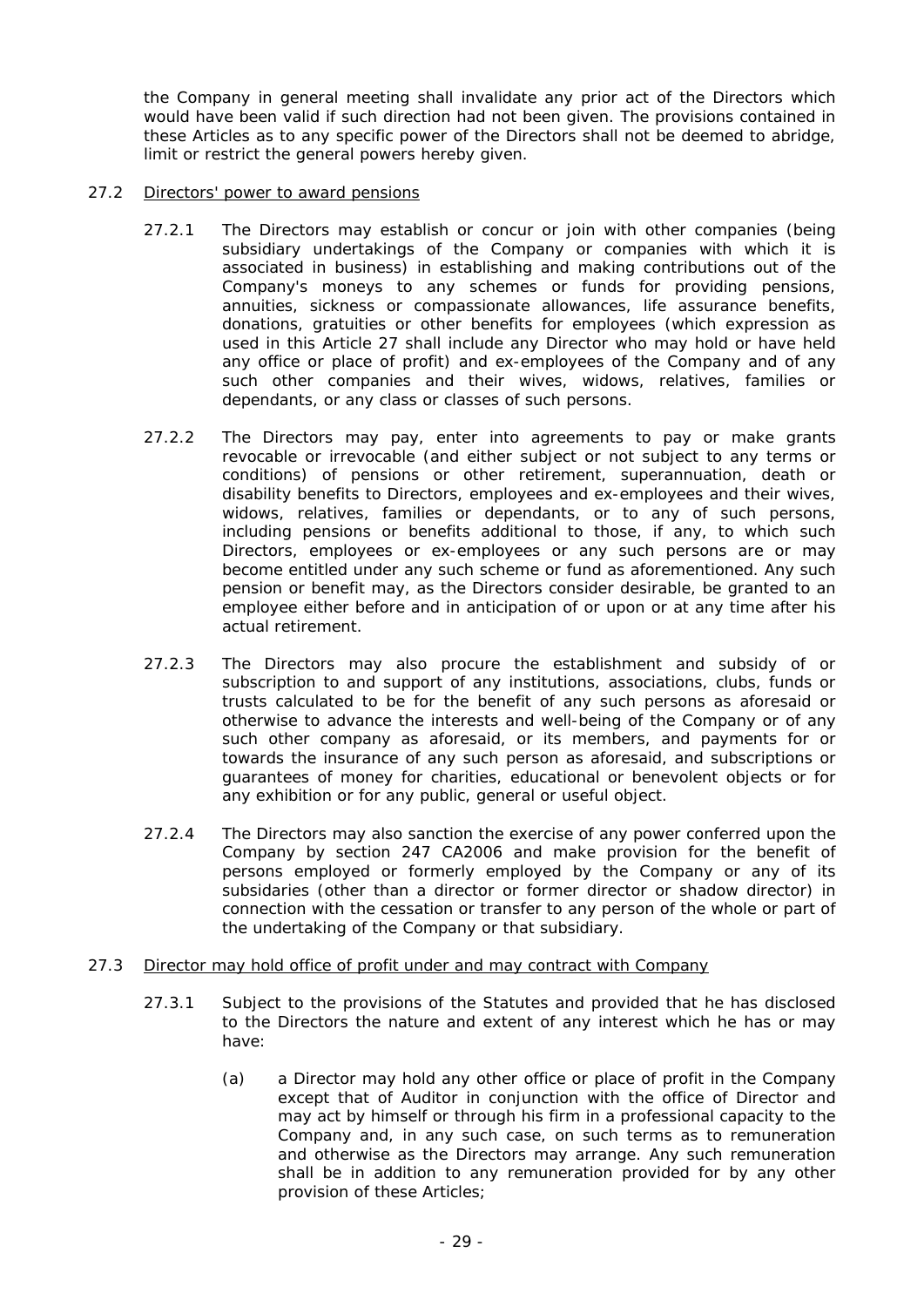- (b) no Director shall be disqualified by his office from entering into any contract, arrangement, transaction or proposal with the Company either in regard to such other office or place of profit or acting in a professional capacity for the Company or as seller, purchaser or otherwise; and
- (c) no contract, arrangement, transaction or proposal entered into by or on behalf of the Company in which any Director or person connected with him is in any way interested, whether directly or indirectly, shall be avoided; nor
- (d) shall any Director who enters into any such contract, arrangement, transaction or proposal or who is so interested be liable to account to the Company for any profit realised by any such contract, arrangement, transaction or proposal by reason of such Director holding that office or of the fiduciary relationship thereby established.
- 27.3.2 Save as herein provided, a Director shall not vote or be counted in any quorum or as participating in a Directors' meeting or any part of a Directors' meeting in respect of any contract, arrangement, transaction or proposed contract, transaction or arrangement or any other proposal whatever in which he (together with any person connected with him) has any [material] interest otherwise than by virtue of his interests in shares or debentures or other securities of or otherwise in or through the Company.
- 27.3.3 A Director shall (in the absence of some other material interest than is indicated below) be entitled to vote (and be counted in the quorum and as participating in a Directors' meeting or any part of a Directors' meeting) in respect of any resolution concerning any of the following matters, namely:
	- (a) the giving of any security, guarantee or indemnity to him in respect of money lent or obligations incurred by him, or any other person, at the request of or for the benefit of the Company or any of its subsidiary undertakings;
	- (b) the giving of any security, guarantee or indemnity to a third party in respect of a debt or obligation of the Company or any of its subsidiary undertakings for which he himself has assumed responsibility in whole or in part either alone or jointly with others, under a guarantee or indemnity or by the giving of security;
	- (c) any proposal, contract, arrangement or transaction concerning an offer of shares or debentures or other securities of or by the Company or any of its subsidiary undertakings for subscription or purchase in which offer he is or may be entitled to participate as a holder of securities or is to be interested as a participant in the underwriting, subunderwriting or guarantee for subscription thereof;
	- (d) any contract, arrangement, transaction or other proposal concerning any other company in which he is interested, directly or indirectly and whether as an officer or member or otherwise howsoever provided that he (together with any person connected (within the meaning of section 252 CA2006) with him) is not the holder of or interested in 1% (one per cent.) or more of any class of the equity share capital of such company (or of any third party company through which his interest is derived) or of the voting rights available to members of the relevant company (any such interest being deemed for the purpose of this Article 27 to be a material interest in all circumstances);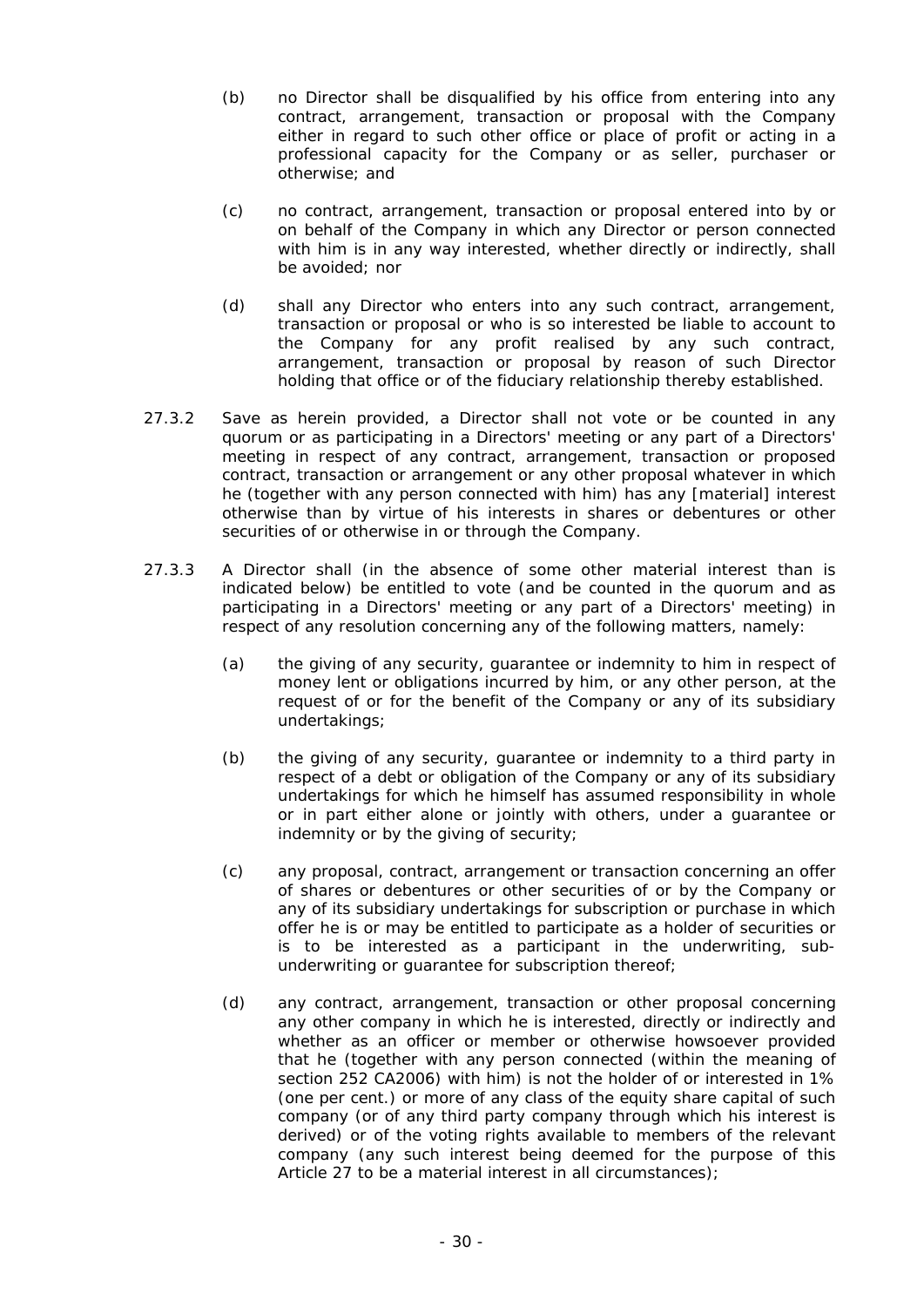- (e) any contract, arrangement, transaction or other proposal concerning the adoption, modification or operation of a pension, superannuation or similar fund or scheme, a retirement, death or disability benefits fund or scheme or an employees' share scheme which has been approved by or is subject to and conditional upon approval by HM Revenue & Customs for taxation purposes or does not accord to any Director as such any privilege or benefit not awarded to the employees to which such fund or scheme relates; and
- (f) any proposal concerning the grant, purchase and/or maintenance of any insurance for the benefit of Directors or for the benefit of persons including Directors.
- 27.3.4 If any question shall arise at any meeting as to the materiality of a Director's interest or as to the entitlement of any Director to vote or be counted in a quorum and such question is not resolved by his voluntarily agreeing to abstain from voting or being counted in the quorum, such question shall be referred to the chairman of the meeting and his ruling in relation to any Director (other than himself) shall be final and conclusive except in a case where the nature or extent of the interests of the Director concerned have not been fairly disclosed. In the event any such question is referred to the chairman as aforesaid and if the chairman is the Director in question, the other Directors shall appoint one of their number to be chairman for the purpose of such reference only.
- 27.3.5 Subject to the provisions of the Statutes, the Company may by ordinary resolution suspend or relax the provisions of this Article 27.3 to any extent or ratify any transaction not duly authorised by reason of a contravention of this Article 27.3.
- 27.3.6 For the purpose of this Article 27.3, an interest of a person who is, for the purposes of section 252 CA2006, connected with a Director shall be treated as such Director's interest and, in relation to an alternate Director, an interest of his appointor shall be treated as that such alternate's interest. This Article applies to an alternate Director as if he were a Director otherwise appointed.

# 27.4 Directors' declarations of interest in proposed transaction

- 27.4.1 If a Director of the Company is in any way, directly or indirectly, interested in a proposed transaction or arrangement with the Company, he must declare the nature and extent of his interest to the other Directors.
- 27.4.2 The declaration of interest may, but need not, be made:
	- (a) at a meeting of the Directors; or
	- (b) by notice to the Directors in accordance with:
		- (i) section 184 of CA2006 (notice in writing); or
		- (ii) section 185 of CA2006 (general notice).
- 27.4.3 If a declaration of interest proves to be, or becomes, inaccurate or incomplete, a further declaration must be made.
- 27.4.4 Any declaration of interest required by Article 27.4.1 must be made before the Company enters into the transaction or arrangement.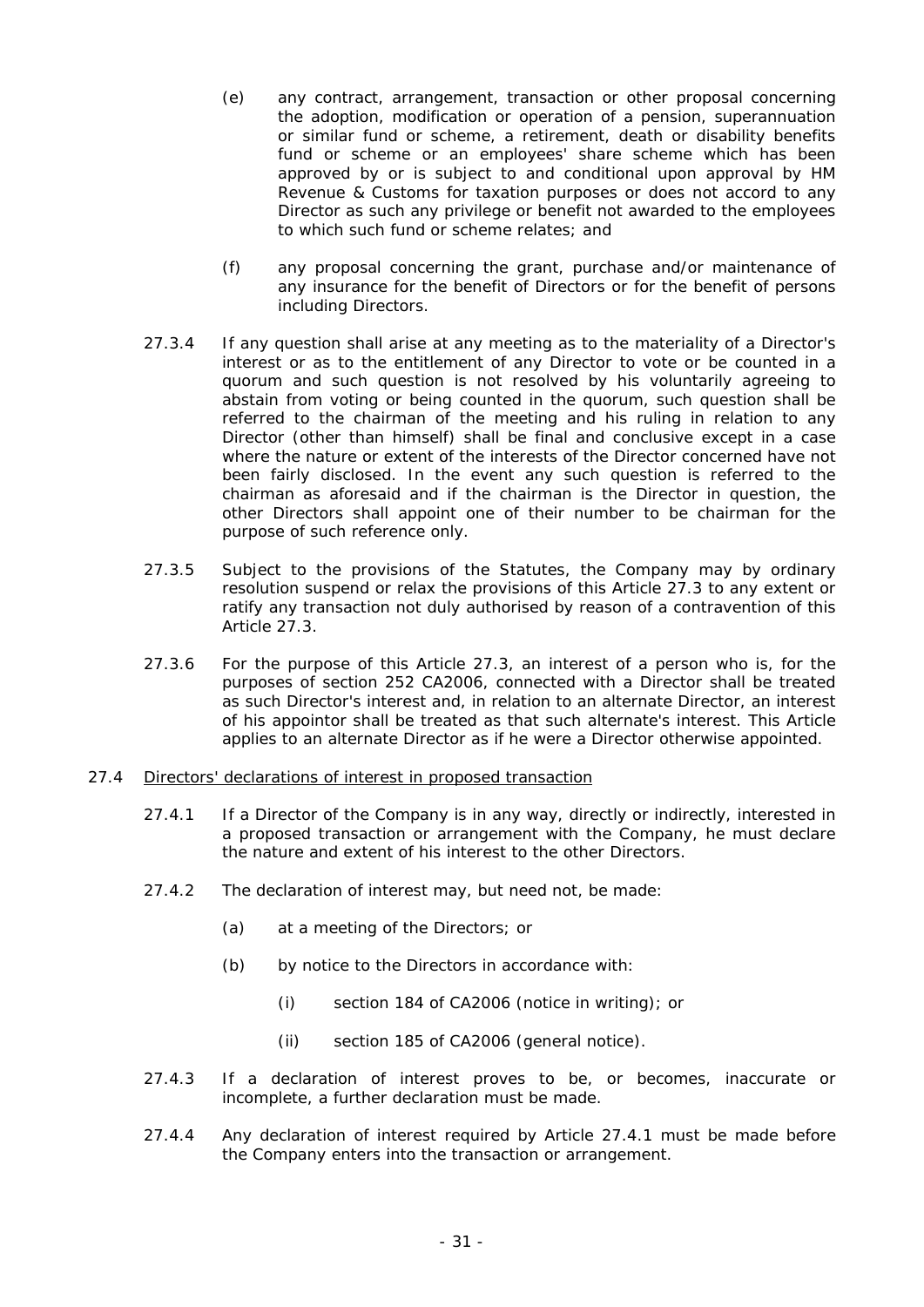- 27.4.5 A declaration in relation to an interest of which the Director is not aware, or where the Director is not aware of the transaction or arrangement in question, is not required.
- 27.4.6 For the purposes of Article 27.4.5, a Director is treated as being aware of matters of which he ought reasonably to be aware and a Director need not declare an interest:
	- (a) if it cannot reasonably be regarded as likely to give rise to a conflict of interest;
	- (b) if, or to the extent that, the other Directors are already aware of it (and for this purpose the other Directors are treated as aware of anything of which they ought reasonably to be aware); or
	- (c) if, or to the extent that, it concerns terms of his service contract that have been or are to be considered:
		- (i) by a meeting of the Directors; or
		- (ii) by a committee of the Directors appointed for the purpose under the Articles.

## 27.5 Directors' declaration of interest in existing transaction or arrangement

- 27.5.1 If a Director of the Company is in any way, directly or indirectly, interested in a transaction or arrangement that has been entered into by the Company, he must (unless the interest has been declared pursuant to Article 27.4 above) declare the nature and extent of the interest to the other Directors in accordance with this Article.
- 27.5.2 The declaration of interest must be made:
	- (a) at a meeting of the Directors;
	- (b) by notice to the Directors in accordance with:
		- (i) section 184 of CA2006 (notice in writing); or
		- (ii) section 185 of CA2006 (general notice).
- 27.5.3 If a declaration of interest under this section proves to be, or becomes, inaccurate or incomplete, a further declaration must be made.
- 27.5.4 Any declaration required by Article 27.5.1 must be made as soon as is reasonably practicable. Failure to comply with this requirement does not affect the underlying duty to make the declaration.
- 27.5.5 A declaration in relation to an interest of which the Director is not aware, or where the Director is not aware of the transaction or arrangement in question, is not required.
- 27.5.6 For the purposes of Article 27.5.5 a director is treated as being aware of matters of which he ought reasonably to be aware and a Director need not declare an interest:
- 27.5.7 if it cannot reasonably be regarded as likely to give rise to a conflict of interest;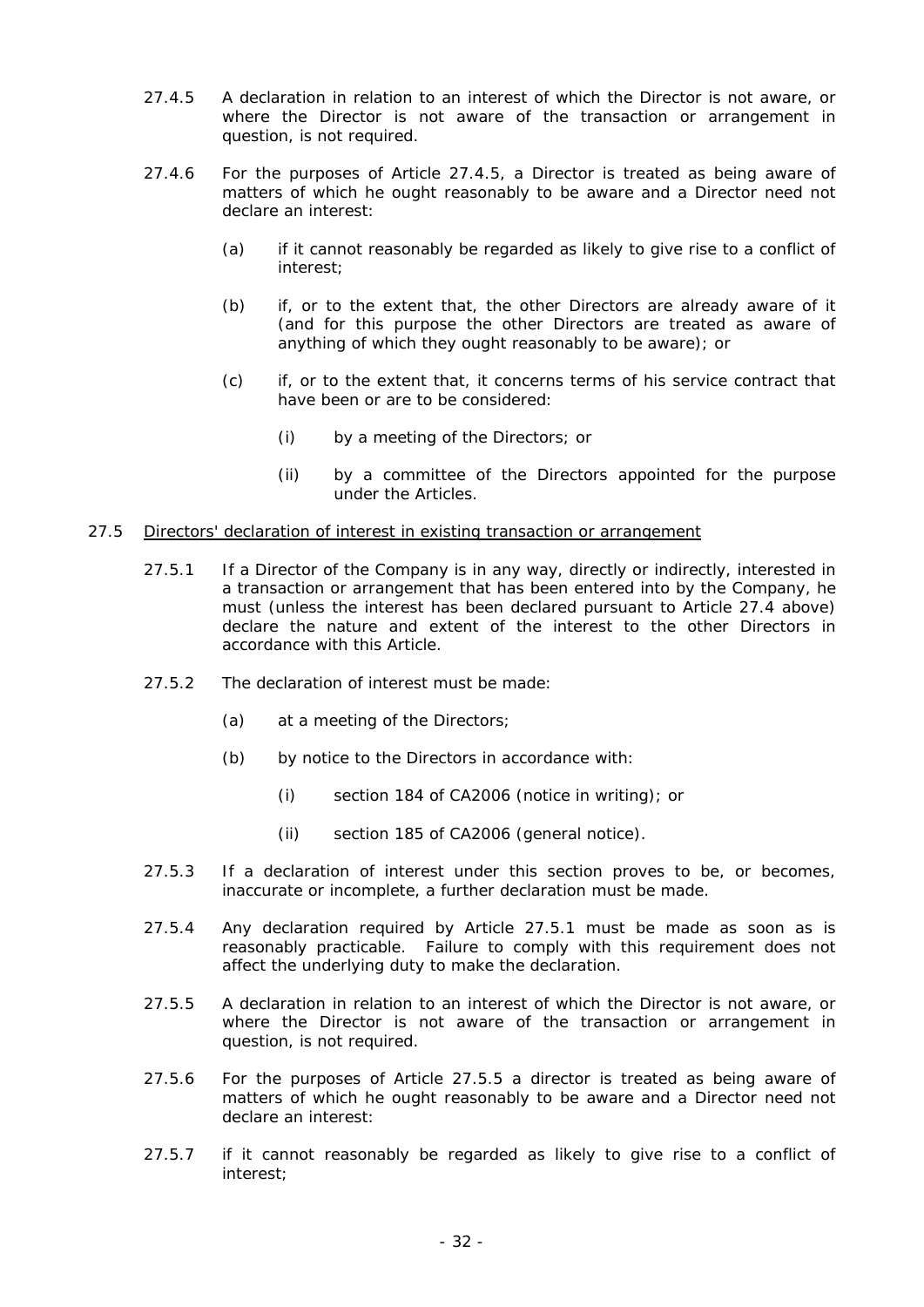- 27.5.8 if, or to the extent that, the other directors are already aware of it (and for this purpose the other directors are treated as aware of anything of which they ought reasonably to be aware); or
- 27.5.9 if, or to the extent that, it concerns terms of his service contract that have been or are to be considered:
	- (a) by a meeting of the directors; or
	- (b) by a committee of the directors appointed for the purpose under the Company's constitution.
- 27.6 Directors' interests other than in relation to transactions or arrangements with the **Company** 
	- 27.6.1 In this Article 27.5:
		- (a) "**confidential information**" means all trade secrets, data, know how and other such information (in whatever form held including written, oral, visual and electronic) which is for the time being not publicly known which is used in, or otherwise relates to, any part of the Company's business including (i) any goods manufactured and/or sold, or services rendered by, the Company, (ii) the operations, management, administration or other financial affairs of the Company, (iii) the sale or marketing of any of the goods manufactured and/or sold, or services rendered by, the Company or (iv) the Company's trade marks and the goodwill associated with each or any of them, all data, formulae, techniques, trade secrets, expertise, proprietary knowledge, know-how, designs, drawings, recipes, specifications, instructional materials and other such information, of whatever nature, used by the Company in connection with its business and all other intellectual property which is used in, required for or material to the conduct of the Company's business, or which relates to any of the assets of the Company;
		- (b) "**Conflict Circumstances**" means circumstances arising in which a Director has, or can have, a direct or indirect interest that conflicts, or possibly may conflict, with the interests of the Company (including, without limitation, in relation to the exploitation of any property, information or opportunity, whether or not the Company could take advantage of it, but excluding any situation which cannot reasonably be regarded as likely to give rise to a conflict of interest); and
		- (c) "**conflict of interest**" includes without limitation a conflict of interest and duty and/or a conflict of duties.
	- 27.6.2 If the Conflict Circumstances arise in relation to a resolution concerning the appointment or proposed appointment of a person as a Director of the Company or as the holder of any office or place of profit with the Company or any company in which the Company is interested (including, without limitation, fixing or varying the terms of his appointment or the termination or extension thereof), the Directors (other than the Director, and any other Director with a similar interest, who shall not be counted in the quorum at the meeting and shall not vote on the resolution) may resolve to authorise the appointment of the Director and the Conflict Circumstances on such terms as they may determine. In the event that the resolution which is under consideration by the Directors concerns the appointment (including fixing or varying the terms of appointment) of two or more Directors to offices or employment with the Company or any company in which the Company is interested, such proposals shall be divided and considered in relation to each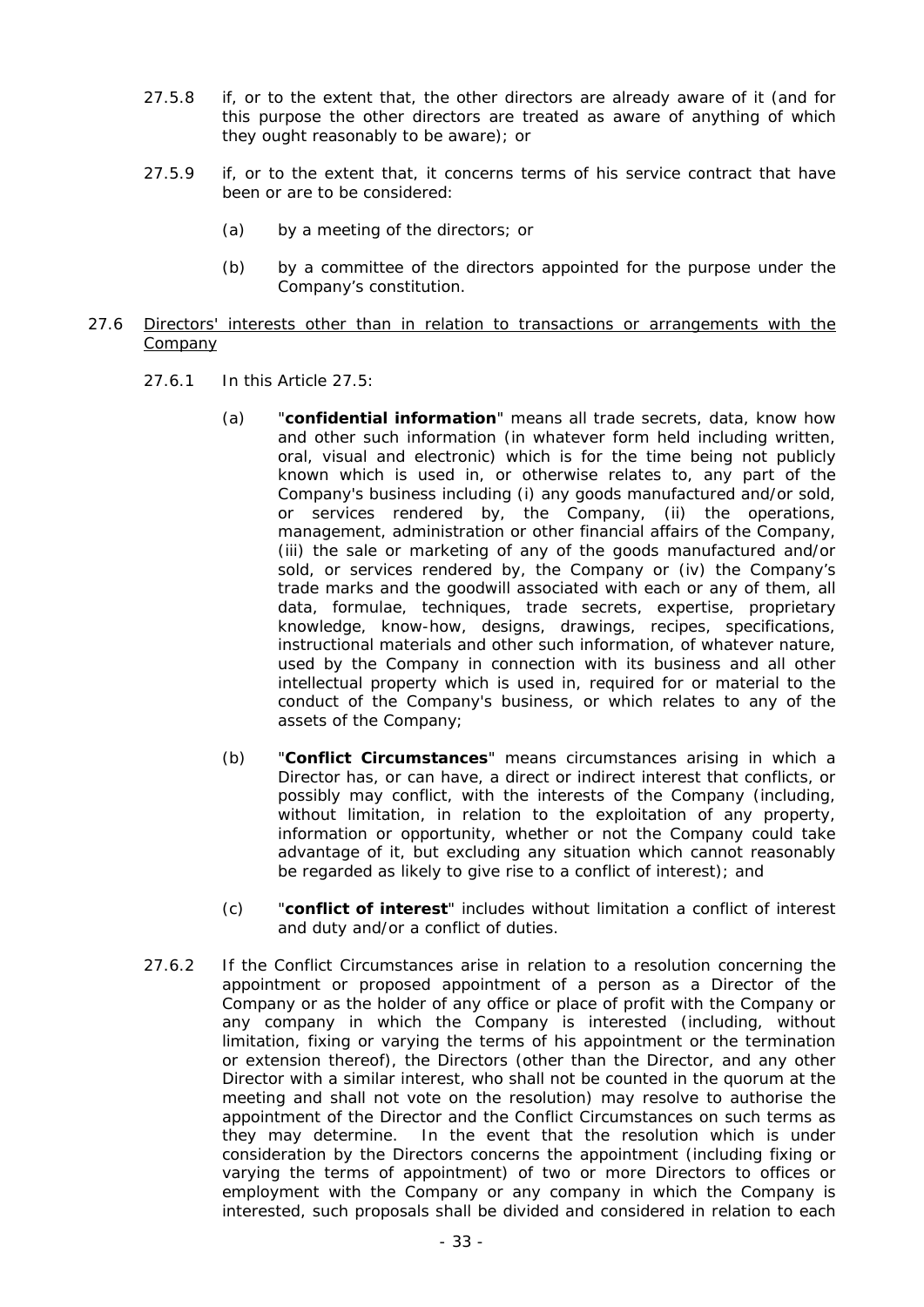Director separately and, in such cases, each of the Directors concerned (if not debarred from voting under any other provision of this Article) shall be entitled to vote (and be counted in the quorum) in respect of each resolution except that concerning his own appointment.

- 27.6.3 If the Conflict Circumstances arise in relation to anything other than the circumstances set out in Article 27.6.2 above, the Directors (other than the Director, and any other Director with a similar interest, who shall not be counted in the quorum at the meeting and shall not vote on the resolution) may resolve to authorise the Conflict Circumstances and the continuing performance by the Director of his duties on such terms as the Directors may determine.
- 27.6.4 A Director shall declare as soon as is reasonably practicable the nature and extent of his interest in any Conflict Circumstances within Article 27.6.2, Article 27.5.3 or otherwise.
- 27.6.5 Any terms determined by Directors under Article 27.6.2 or 27.6.3 above may be imposed at the time of authorisation or may be imposed or varied subsequently and may include (without limitation):
	- (a) whether the interested Director(s) may vote (or be counted in the quorum at a meeting) in relation to any resolution relating to the Conflict Circumstances;
	- (b) the exclusion of the interested Director(s) from all information and discussion by the Company of the Conflict Circumstances; and
	- (c) (without prejudice to the general obligations of confidentiality) the application to the interested Director(s) of a strict duty of confidentiality to the Company for any confidential information of the Company in relation to the Conflict Circumstances,

and an interested Director must act in accordance with the terms thereof.

- 27.6.6 Where an interested Director obtains (other than through his position as a Director of the Company) information that is confidential to a third party, he will not be obliged to disclose it to the Company or to use it in relation to the Company's affairs in circumstances where to do so would amount to a breach of that confidence.
- 27.6.7 For the avoidance of doubt, where Conflict Circumstances are to be approved by the Directors pursuant to Articles 27.6.2 and 27.6.3 above, the proposal made to the Directors and any authorisation or resolution passed by the Directors in relation to the Conflict Circumstances shall be dealt with in the same way as any other matter may be proposed to and resolved upon by the Directors in accordance with the provisions of these Articles.
- 27.6.8 The provisions of Articles  $27.3.1(a)$ ,  $27.3.1(b)$  and  $27.3.1(c)$  above shall be extended to include any Conflict Circumstances authorised by the Directors pursuant to Article 27.6.2 and 27.6.3 above.

# 27.7 Exercise of voting powers

The Directors may exercise the voting powers conferred by the shares in any other company held or owned by the Company or exercisable by them as directors of such other company in such manner in all respects as they think fit (including the exercise thereof in favour of any resolution appointing themselves or any of them as directors or other officers or employees of such company or voting or providing for the payment of remuneration to such officers or employees).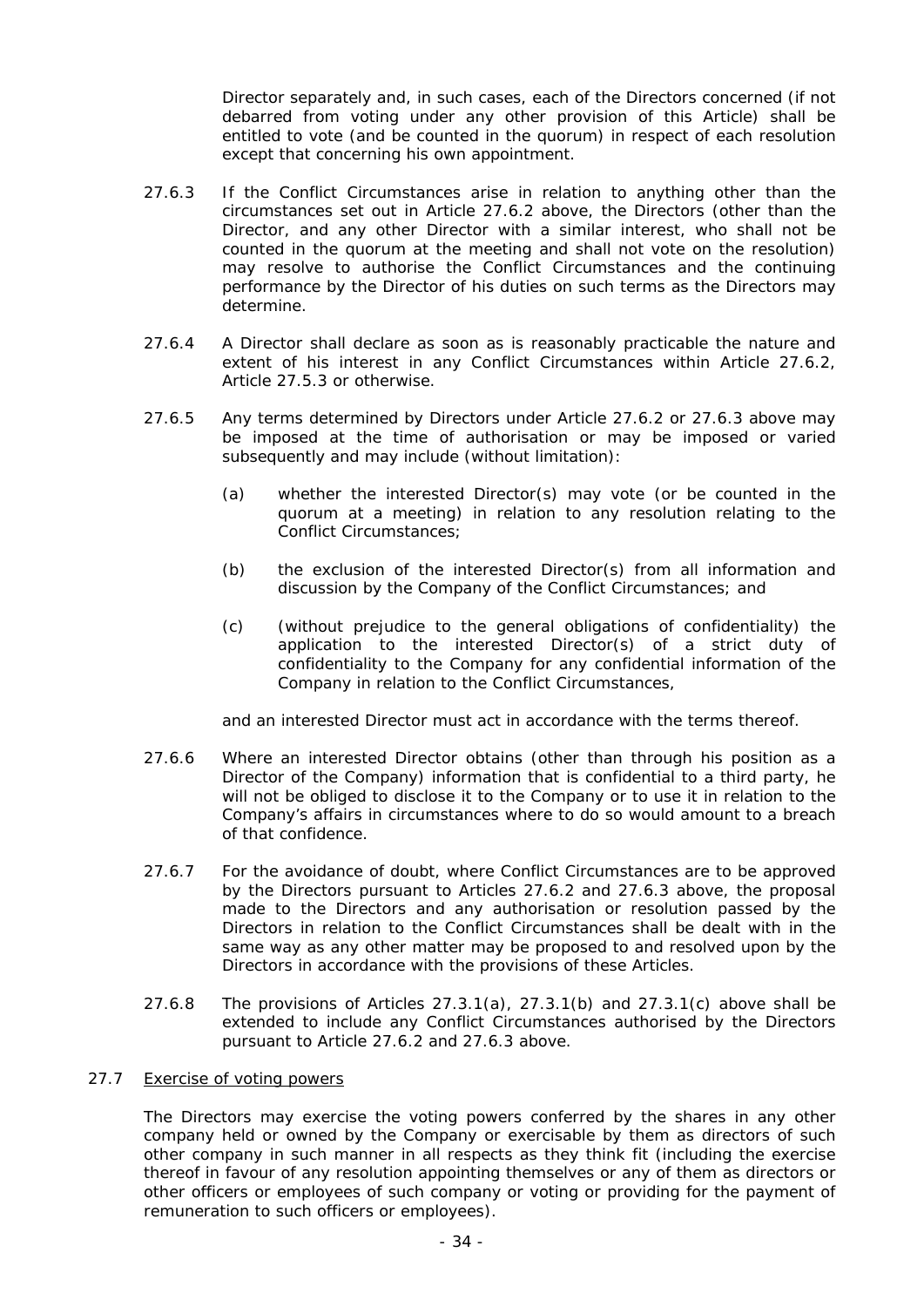# 27.8 Directors may join boards of other companies

Subject to compliance with the provisions of Article 27.3 above, a Director may continue or become a director or other officer, employee or member of any company promoted by the Company or in which it may be interested as a seller, shareholder or otherwise, and no such Director shall be accountable for any remuneration or other benefits derived as a director or other officer, employee or member of such company.

## 27.9 Power to authorise signatures and acceptances

All cheques, promissory notes, drafts, bills of exchange and other negotiable or transferable instruments and all receipts for money paid to the Company shall be signed, drawn, accepted, endorsed or otherwise executed, as the case may be, in such manner as the Directors shall from time to time by resolution determine.

## 27.10 Overseas branch register

The Directors may exercise the powers conferred upon the Company by section 129 CA2006 with regard to the keeping of an overseas branch register and the Directors may (subject to the provisions of that section) make and vary such regulations as they may think fit respecting the keeping of any such register.

# 28 **President**

## 28.1 President

The Directors may from time to time appoint a President of the Company (who need not be a Director) and may determine his remuneration and the period for which he is to hold office. It shall be the duty of the President to advise the Directors on such matters as he or they may deem to be of interest to the Company. The President shall not by virtue of his office as such have any powers or duties in relation to the management of the business of the Company and shall not by virtue of his office as such be a Director. Any appointment pursuant to this Article 28 may be terminated by the Directors or by ordinary resolution of the Company.

# 29 **Local management**

29.1 The Directors may from time to time provide for the management and transaction of the affairs of the Company in any specified locality, whether at home or abroad, in such manner as they think fit, and the provisions contained in the remainder of this Article 29.1 shall be without prejudice to the general powers conferred by this Article 29.1.

#### 29.2 Local board and delegation of powers

The Directors from time to time, and at any time, may establish any local or divisional boards or agencies for managing any of the affairs of the Company in any specified locality, and may appoint any persons to be members of such local or divisional board or agency, or any managers or agents, and may fix their remuneration. The Directors from time to time, and at any time, may delegate to any person so appointed any of the powers, authorities, and discretions for the time being vested in the Directors, other than the power of making calls or forfeiting shares, and may authorise the members for the time being of any such local or divisional board or agency, or any of them, to fill up the vacancies therein, and to act notwithstanding vacancies. Any such appointment or delegation may be made on such terms and subject to such conditions as the Directors may think fit, and the Directors may at any time remove any person so appointed, and may annul or vary any such delegation provided that no person dealing in good faith and without notice of the variation or annulment shall be affected by it. Any person so appointed to any local or divisional board or agency shall not by reason only of such appointment be entitled to attend or vote at meetings of the Directors.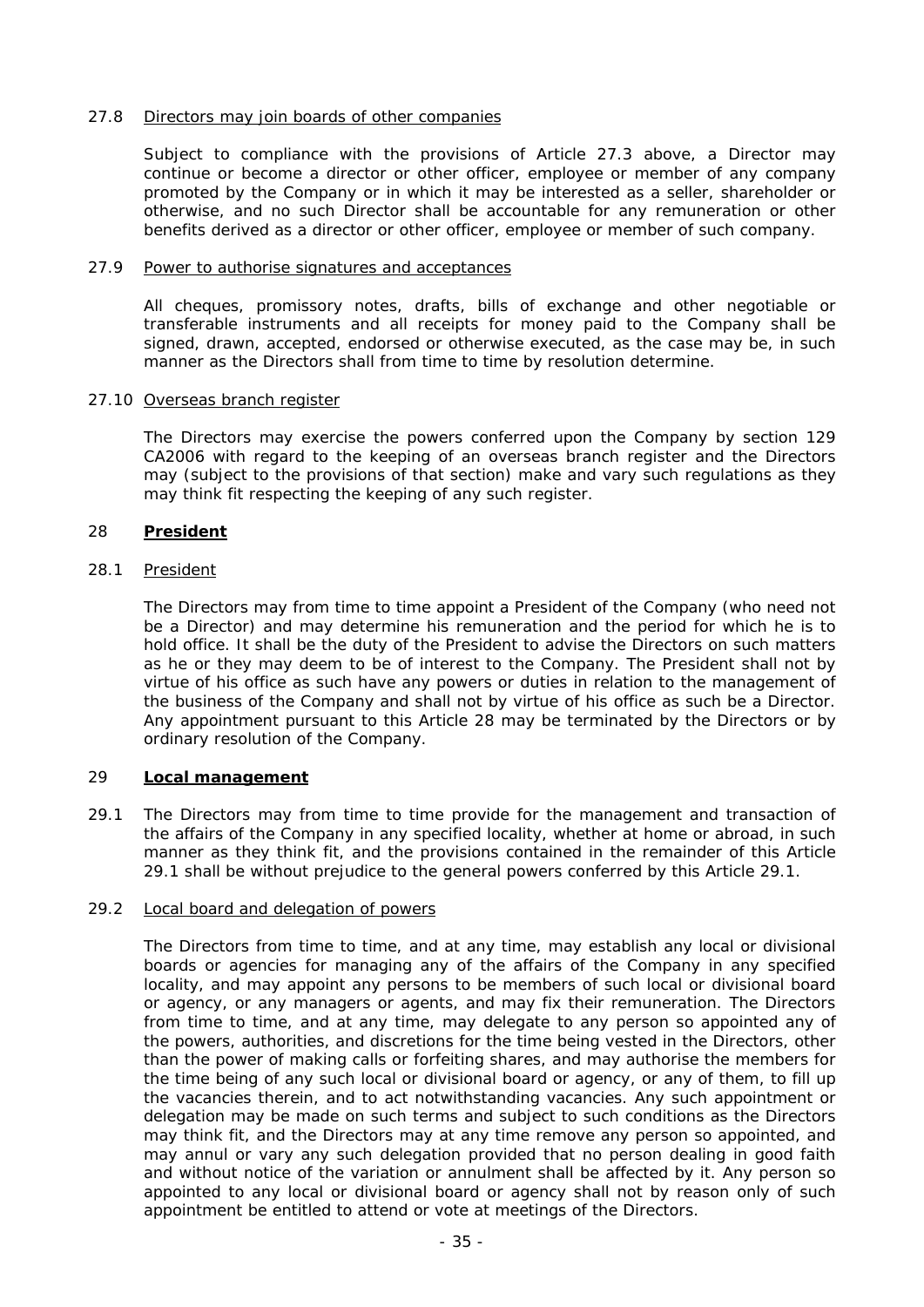## 29.3 Power to appoint attorney

The Directors may at any time and from time to time by power of attorney appoint any person or persons to be the attorney or attorneys of the Company for such purposes and with such powers, authorities and discretions (not exceeding those vested in or exercisable by the Directors under these Articles) and for such period and on such terms and subject to such conditions as the Directors may from time to time think fit. Any such power of attorney may contain such provisions for the protection or convenience of persons dealing with such attorney or attorneys as the Directors may think fit. The Directors may at any time revoke or alter the terms and conditions of the appointment.

## 29.4 Sub-delegation of powers

Any such delegates or attorneys as aforesaid may be authorised by the Directors to sub-delegate all or any of the powers, authorities and discretions for the time being vested in them.

#### 30 **Borrowing powers**

#### 30.1 Power to borrow money

- 30.1.1 Subject to the following provisions of this Article, the Directors may exercise all the powers of the Company to borrow money and to mortgage or charge its undertaking, property and assets both present and future and uncalled capital, or any part thereof, and to issue debentures and other securities, whether outright or as collateral security for any debt, liability or obligation of the Company or its parent undertaking (if any) or any subsidiary undertaking of the Company or of any third party.
- 30.1.2 The Directors shall restrict the borrowings of the Company and exercise all voting and other rights or powers of control exercisable by the Company in relation to its subsidiary undertakings so as to secure (as regards subsidiary undertakings so far as by such exercise they can secure) that the aggregate amount at any one time owing by the Group (being the Company and all its subsidiary undertakings from time to time) in respect of moneys borrowed, exclusive of moneys borrowed by the Company or any of its subsidiary undertakings from any other of such companies, shall not at any time, without the previous sanction of the Company in general meeting, exceed the greater of £100,000,000 or a sum equal to four times the aggregate of:
	- (a) the nominal capital of the Company for the time being issued and paid-up or credited as paid up; and
	- (b) the amounts standing to the credit of the consolidated reserves of the Company and its subsidiary undertakings whether distributable or undistributable and including (without limitation) share premium account, capital redemption reserve and profit and loss account;

all as shown in a consolidation of the then latest audited balance sheets of the Company and each of its subsidiary undertakings but after:

(c) making such adjustments as may be appropriate in respect of any variation in the issued and paid up share capital, share premium account and capital redemption reserve of the Company since the date of its latest audited balance sheet;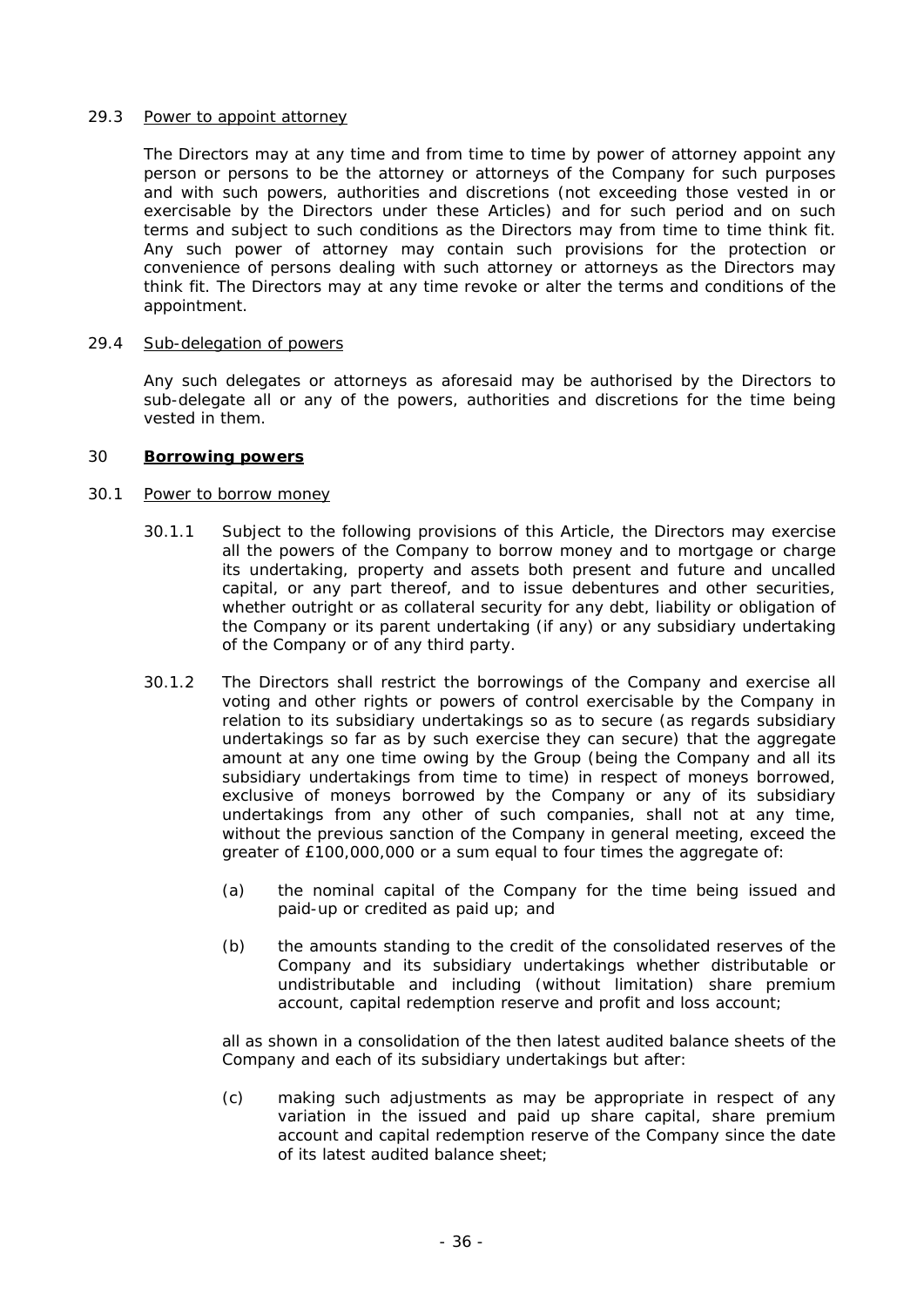- (d) excluding therefrom (so far as not already excluded) (i) any sums set aside for future taxation; (ii) amounts attributable to outside shareholders in subsidiary undertakings;
- (e) deducting therefrom (i) an amount equal to any distribution by the Company out of profits earned prior to the date of its latest audited balance sheet and which have been declared, recommended or made since that date except so far as provided for in such balance sheet; and (ii) any debit balances on profit and loss account.
- 30.1.3 For the purposes of this Article, "**moneys borrowed**" shall be deemed to include the following except insofar as otherwise taken into account:
	- (a) the nominal amount of any issued share capital and the principal amount of any debentures or borrowed moneys, the beneficial interest whereof is not for the time being owned by the Company or any of its subsidiary undertakings, or any body whether corporate or unincorporate and the payment or repayment whereof is the subject of a guarantee or indemnity by the Company or any of its subsidiaries;
	- (b) the outstanding amount raised by acceptance by any bank or accepting house under any acceptance credit opened on behalf of and in favour of any of the Company and its subsidiaries;
	- (c) the principal amount of any debenture (whether secured or unsecured) of any of the Company and its subsidiaries owned otherwise than by any of the Company and its subsidiaries;
	- (d) the principal amount of any preference share capital of a subsidiary owned otherwise than by any of the Company and its subsidiaries;
	- (e) any fixed or minimum premium payable on final repayment of any borrowing or deemed borrowings;
	- (f) any fixed amount in respect of a hire purchase agreement or of a finance lease payable in either case by the Company or any of its subsidiary undertakings which would be shown at the material time as an obligation in a balance sheet prepared in accordance with the accounting principles used in the preparation of the relevant balance sheet(s) (and for the purpose of this Article 30.1.3(f) "**finance lease**" means a contract between a lessor and the Company (or any of its subsidiary undertakings) as lessee or sub-lessee where substantially all the risks and rewards of the ownership of the asset leased or subleased are to be borne by that company and "hire purchase agreement" means a contract of hire purchase between a hire purchase lender and the Company or any of its subsidiary undertakings as hirer);
	- (g) such proportion of monies borrowed by the Company or any of its subsidiary undertakings (which are borrowed from any part owned subsidiary undertaking) as that part of such part owned subsidiary undertaking's issued and paid up equity share capital which is not beneficially owned by the Company (or any of its subsidiary undertakings) bears to the whole of its issue and paid up equity share capital, but shall be deemed not to include:
		- (i) borrowings for the purposes of repaying the whole or any part of borrowings by Company or any of its subsidiary undertakings for the time being outstanding and so to be applied within six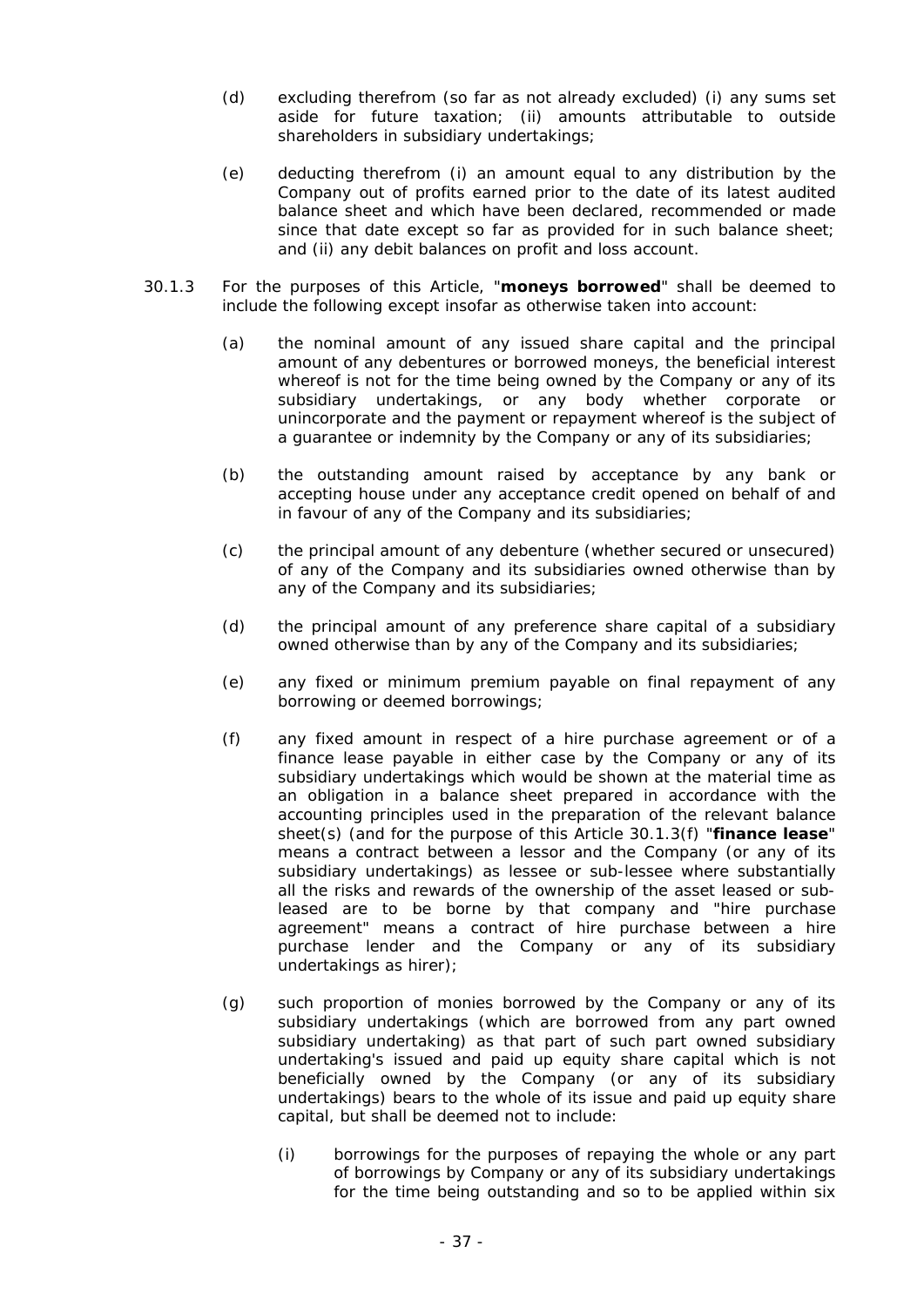months of being so borrowed, pending their application for such purpose within such period; and

- (ii) borrowings for the purpose of financing any contact in respect of which any part of the price receivable by the Company or its subsidiary undertakings is guaranteed or insured up to an amount not exceeding that part of the price receivable thereunder which is so guaranteed or insured.
- 30.1.4 A report by the Auditors as to the aggregate amount which may at any one time in accordance with the provisions of Article 30.1.2 be owing by the Company and its subsidiaries without such sanction as aforesaid shall be conclusive in favour of the Company and all persons dealing with the Company. In addition and for the purposes of this Article 30.1, the Board may act in reliance on a bona fide estimate as to the aggregate amount which may at any one time in accordance with the provisions of Article 30.1.2 be owing by the Company and its subsidiaries without such sanction as aforesaid and, if in consequence the borrowing limit imposed by this Article 30.1 is inadvertently exceeded, the amount of moneys borrowed equal to the excess may be disregarded until the expiration of 28 days after the day on which (by reason of the determination of the Auditors or otherwise) the Board became aware that such a situation has or may have arisen.
- 30.1.5 When the aggregate amount of borrowings required to be taken into account for the purposes of this Article 30.1 on any particular day is being ascertained, any of such moneys denominated or repayable in a currency other than sterling shall be converted for the purpose of calculating the sterling equivalent either:-at the rate of exchange prevailing on that day in London provided that all but not some only of such moneys shall be converted at the rate of exchange prevailing in London six months before such day if thereby such aggregate amount would be less (and so that for this purpose the rate of exchange shall be taken as the middle market rate as at the close of business); or where the repayment of such moneys is expressly covered by a forward purchase contract currency option, back to back loan, swap or other arrangements taken out or entered into to reduce the risk associated with fluctuations in exchange rates, at the rate of exchange specified therein.
- 30.1.6 No debt incurred or security given in respect of moneys borrowed or to be taken into account as moneys borrowed in excess of the limit hereby imposed shall be invalid or ineffectual except in the case of express notice to the lender or recipient of the security at the time when the debt was incurred or security given that the limit hereby imposed had been or would thereby be exceeded. No lender or person dealing with the Company shall be concerned to see or enquire whether such limit is observed.

#### 30.2 Mode of borrowing

Subject as provided in Article 30.1, the Directors may exercise all the powers of the Company to borrow or raise money upon or by the issue or sale of any bonds, debentures or securities, and upon such terms as to time of repayment, rate of interest, price of issue or sale, payment of premium or bonus upon redemption or repayment or otherwise as they may think proper, including a right for the holders of bonds, debentures or securities to exchange the same for shares in the Company of any class authorised to be issued.

#### 30.3 Security for payment of moneys borrowed or raised

Subject as provided in Article 30.1, the Directors may secure or provide for the payment of any moneys to be borrowed or raised by a mortgage of or charge upon an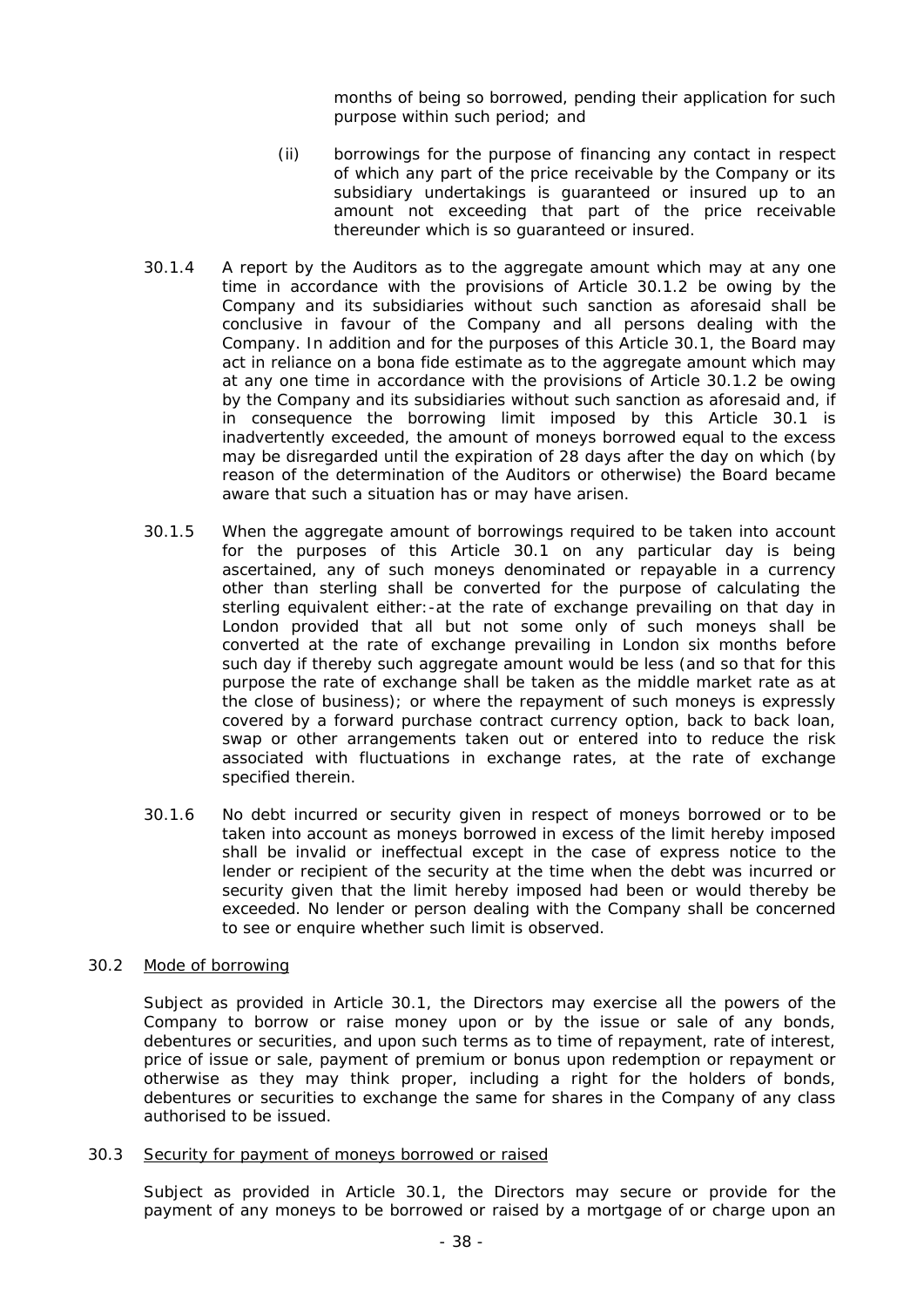or any part of the undertaking, property or assets of the Company, both present and future, and upon any capital remaining unpaid upon the shares of the Company whether called up or not, or by any other security, and the Directors may confer upon any mortgagee, chargee or person in whom any debenture or security is vested such rights and powers as they think necessary or expedient. The Directors may vest any property or assets of the Company in trustees for the purpose of securing any moneys so borrowed or raised and confer upon the trustees or any receiver to be appointed by them or by any debenture-holder such rights and powers as the Directors may think necessary or expedient in relation to the undertaking, property or assets of the Company so vested or the management or the realisation thereof or the making, receiving, or enforcing of calls upon the members in respect of unpaid capital, and otherwise. The Directors may make and issue debentures to trustees for the purpose of further security, and any such trustees may be remunerated.

#### 30.4 Security for payment of monies

The Directors may give security for the payment of moneys payable by the Company in like manner as for the payment of moneys borrowed or raised, but in such case the amount shall for the purposes of the limit in Article 30.1 be reckoned as part of the moneys borrowed.

# 30.5 Inspection of Register of Charges

The Directors shall keep a register of charges in accordance with the Statutes and the fee to be paid by any person other than a creditor or member of the Company for each inspection of the register of charges to be kept under the Statutes shall be such fee as is laid down by the Statutes or, failing which, decided by the Board.

## 31 **Disqualification of directors**

#### 31.1 Office of Director to be vacated

The office of a Director shall be vacated:

- 31.1.1 if (not being a person holding for a fixed term an executive office) if he resigns by writing under his hand left at the Office or if (being such a person) he tenders his resignation and the Directors resolve to accept the same; or
- 31.1.2 if he ceases to be a Director by virtue of any provision of the Statutes or becomes prohibited by law or by order of a court of competent jurisdiction from being a Director; or
- 31.1.3 if he becomes bankrupt or has a receiving order (or any analogous order under the corresponding legislation in any jurisdiction) made against him or makes an arrangement or compounds with his creditors generally or applies to the court for an interim order under section 253 of the Insolvency Act 1986 in connection with a voluntary arrangement under that Act or makes any similar application under analogous proceedings in another jurisdiction; or
- 31.1.4 if an order is made by any court of competent jurisdiction on the ground (however formulated) of mental disorder for his detention or for the appointment of a guardian or receiver or curator bonis or other person to exercise powers with respect to his affairs or he is admitted to hospital in pursuance of an application for admission for treatment under the Mental Health Act 1983 or, in Scotland, under the Mental Health (Scotland) Act 1984 or under any applicable, analogous legislation in any other jurisdiction and the Directors resolve that his office be vacated; or
- 31.1.5 if (not having leave of absence from the Directors) he or his alternate (if any) fail to attend the meetings of the Directors for six successive months unless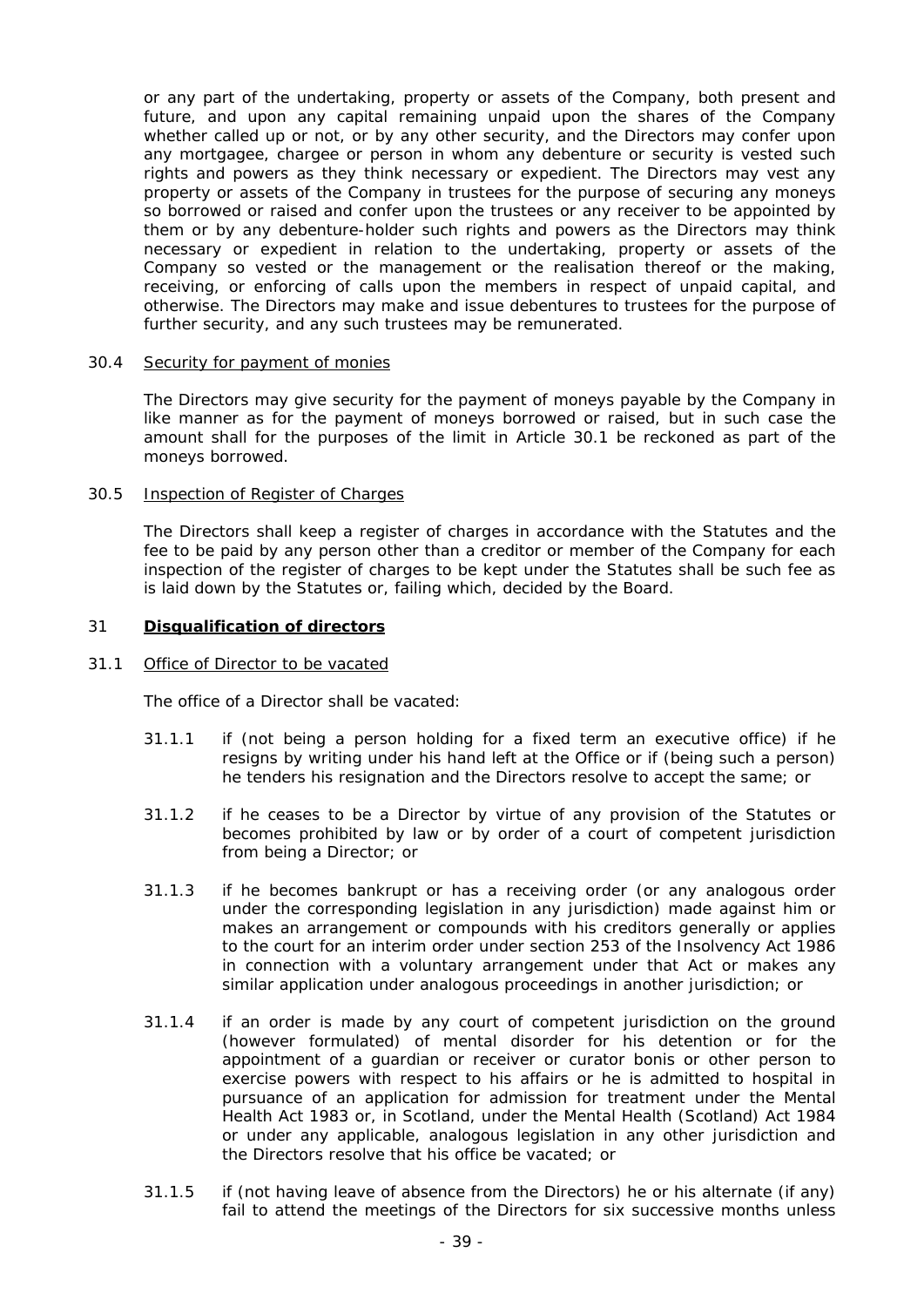prevented by illness, unavoidable accident or other cause which may seem to the Directors to be sufficient and the Directors resolve that his office be vacated; or

- 31.1.6 if he is requested to resign by notice in writing addressed to him at his address as shown in the register of Directors and signed by all the other Directors (without prejudice to any claims for damages which he may have for breach of any contract between him and the Company or any of its subsidiary undertakings) and, for this purpose, a set of like notices each signed by one or more of the Directors shall be as effective as a single notice signed by the requisite number of Directors; or
- 31.1.7 if he is removed from office in accordance with the provisions of these Articles.

Any act done in good faith by a Director whose office is vacated as aforesaid shall be valid unless, prior to the doing of such act, written notice shall have been served upon the Company or an entry shall have been made in the Directors' minute book stating that such Director has ceased to be a Director.

## 32 **Retirement, election and appointment of directors**

## 32.1 Rotation and retirement of Directors

At each annual general meeting any Directors who have been appointed by the Directors since the last annual general meeting or who were not appointed at one of the preceeding two annual general meetings shall retire from office and may offer themselves for reappointment by the members. A Director retiring at a meeting shall retain office until the dissolution of such meeting.

#### 32.2 Which Director to retire

The Directors to retire at each annual general meeting shall include such of the Directors referred to in Article 32.1 together with any other Director who wishes to retire and not offer themselves for re-election (if any). A retiring Director shall be eligible for re-election.

#### 32.3 Meeting to fill vacancies

The Company at any general meeting at which any Directors retire in the manner aforesaid may, subject to any resolution reducing the number of Directors, fill up the vacated offices by electing a like number of persons to be Directors and may fill up any other vacancies.

#### 32.4 Retiring Director to remain in office until successor appointed

If at any general meeting at which an election of Directors ought to take place the places of the retiring Directors are not filled up, then, subject to any resolution reducing the number of Directors, the retiring Directors, or such of them as have not had their places filled up, shall, if willing, continue in office until the dissolution of the annual general meeting in the next year, unless, as regards any particular Director, a resolution for his re-election shall have been put to the meeting and lost.

#### 32.5 Appointment of Directors to be voted on individually

A resolution for the appointment of two or more persons as Directors by a single resolution shall be void unless a resolution that it shall be so proposed has first been agreed to by the meeting without any vote being given against it.

No person except a retiring Director shall be elected a Director (unless recommended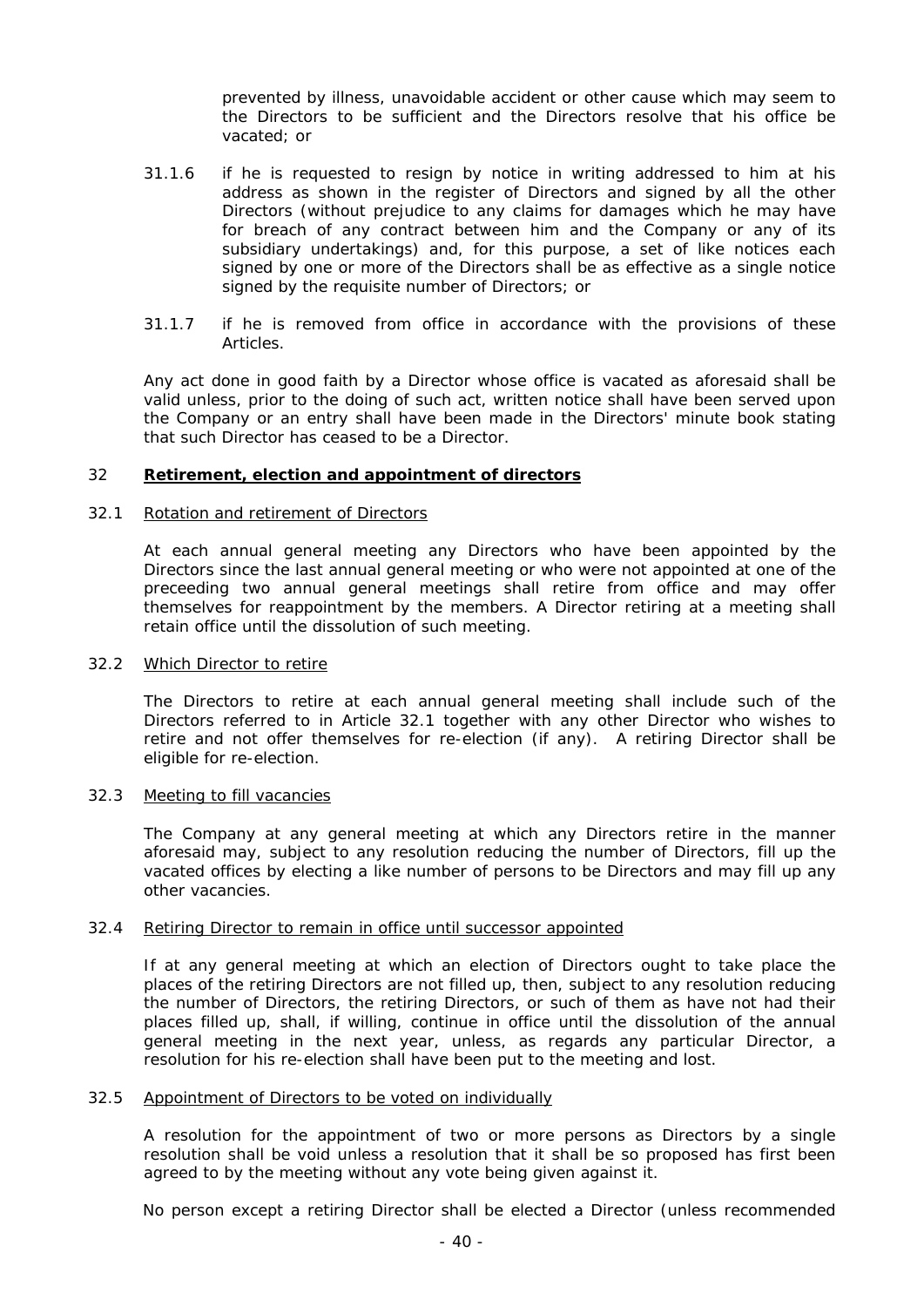by the Directors for election) unless notice in writing shall be sent to the secretary not more than forty two days and not less than seven days before the day of the meeting at which the election is to take place, signed by a member (other than the person to be proposed) duly qualified to attend and vote at the meeting stating the name and address of the person who offers himself or is proposed as a candidate, together with a notice in writing signed by such person of his willingness to be elected.

## 32.6 Power to increase or reduce the number of Directors

The Company in general meeting may from time to time as special business increase or reduce the number of Directors and may also determine in what rotation such increased or reduced number is to go out of office and, without prejudice to the other provisions of these Articles, may in general meeting appoint any person to be a Director either to fill a casual vacancy or as an additional Director.

# 32.7 Power to remove Director

Without prejudice to the provisions of the Statutes, the Company may by ordinary resolution remove any Director before the expiration of his term of office (without prejudice to a claim for compensation or damages for breach of any service contract).

## 32.8 Power to appoint Director in place of one removed

The Company may (subject to these Articles) by ordinary resolution appoint another person in place of the Director removed pursuant to the provisions of the Statutes or these Articles. The person so appointed shall hold office during such time only as the Director in whose place he is appointed would have held the same if he had not been removed, but this Article shall not prevent him from being eligible for re-election.

## 32.9 Associate directors

The Board may appoint a person (not being a Director) to an office or employment having a designation or title including the word "director" or attach to an existing office or employment that designation or title and may terminate the appointment or use of that designation or title. The inclusion of the word "director" in the designation or title of an office or employment does not imply that the person is, or is deemed to be, or is empowered to act as, a Director for any of the purposes of the Statutes or these Articles.

# 33 **Proceedings of directors and committees**

# 33.1 Meetings of Directors

The Directors may meet together for the despatch of business, adjourn and otherwise regulate their meetings as they think fit and determine the quorum necessary for the transaction of business. Until otherwise determined, two Directors present in person or by his alternate shall constitute a quorum. In the case of a meeting of Directors, in addition to the Directors and alternates present at such meeting, any Director or his alternate in telephonic communication with the meeting shall (providing that all persons participating in the meeting are able to hear and speak to each other throughout the meeting) be counted in the quorum. Questions arising at any meeting shall be determined by a majority of votes (each Director having one vote) and in the case of an equality of votes, the chairman (unless not able to be counted in the as participating in the decision-making process for quorum, voting or arrangement purposes) shall have a second or casting vote. One Director may, and the secretary shall at the request of any Director, at any time summon a meeting of the Directors.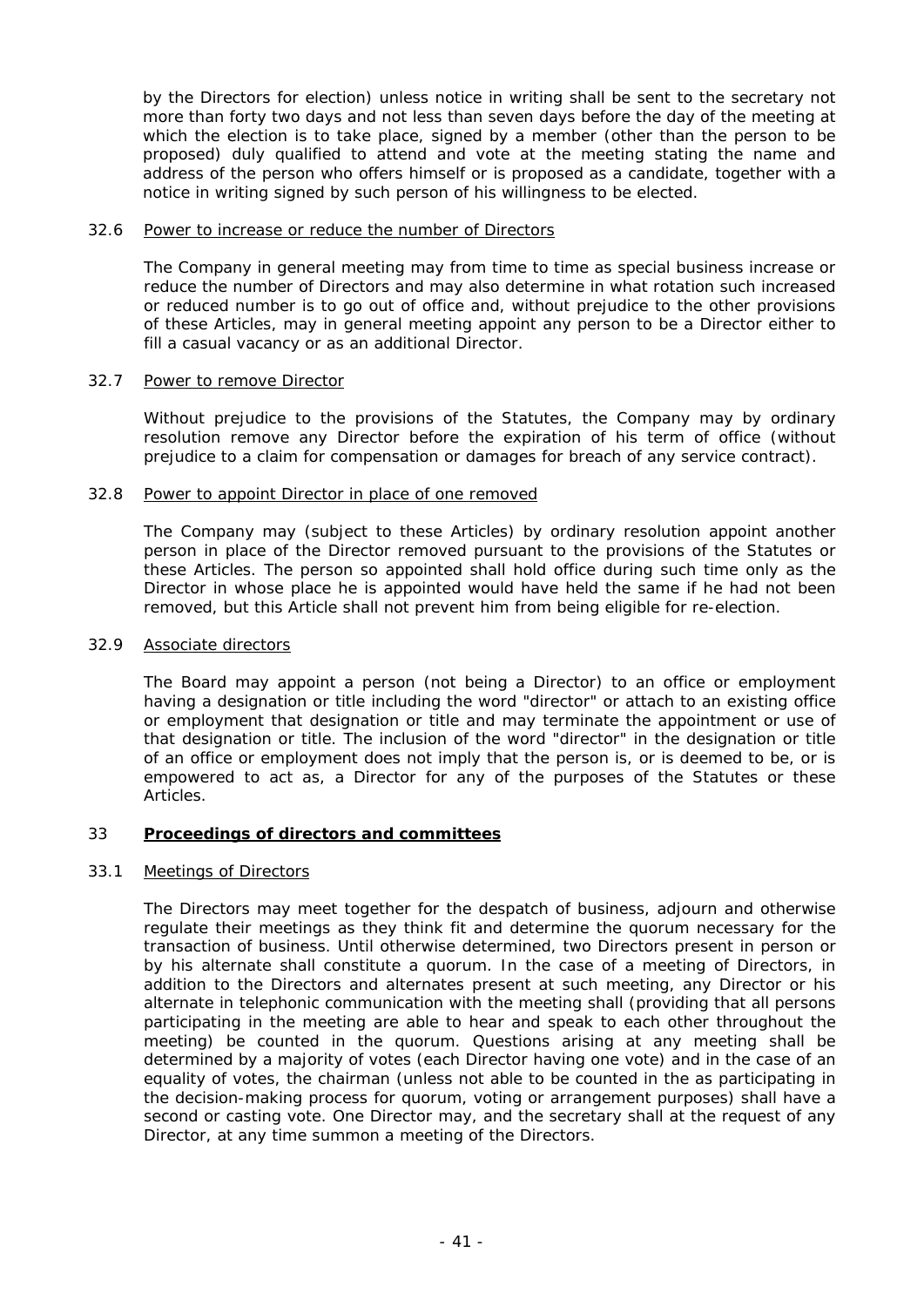# 33.2 Notice of meeting of Directors

Notice of meetings of the Directors shall be deemed to be duly given to a Director if it is given to him personally or by word of mouth or sent in writing to him at his address last known to the Company or any other address given by him to the Company for this purpose or by electronic communication. A Director absent or intending to be absent from or residing outside the United Kingdom might request that notices of meetings of Directors shall during his absence be sent in writing to him at the address given by him to the Company for this purpose or by electronic communication.

# 33.3 Chairman of Board

The Directors may elect a chairman and one or more deputy chairmen of their meetings and determine the period for which he is or they are to hold office, but if no such chairman or deputy chairman is elected or if at any meeting neither the chairman nor a deputy chairman is present at the time appointed for holding the same, the Directors present shall choose some one of their number to be chairman of such meeting. If the chairman is not present and two or more deputy chairmen are present, the senior of them shall act as chairman and seniority shall be determined by length of office since their last appointment or reappointment. As between two or more who have held office for an equal length of time, the deputy chairman to act as chairman shall be decided by those Directors and alternate Directors present.

# 33.4 Directors may act if quorum present

A duly convened meeting of the Directors for the time being at which a quorum is present shall be competent to exercise all or any of the authorities, powers and discretions by or under these Articles for the time being vested in or exercisable by the Directors generally.

# 33.5 Resolution in writing

A resolution in writing signed by all the Directors for the time being entitled to receive notice of a meeting of the Directors or by all members of a committee of the Board shall be as valid and effective for all purposes as a resolution of those Directors passed at a meeting duly convened and held, and may consist of several documents in the like form each signed by one or more of the Directors. Such a resolution need not be signed by an alternate Director if it is signed by the Director who appointed him and such a resolution need not, if it is signed by an alternate Director, be signed by the Director who appointed him.

# 33.6 Directors may appoint committees

The Directors may delegate any of their powers, authorities and discretions for such time and on such terms and conditions as it thinks fit to committees consisting of such Directors and other persons as they think fit and may from time to time revoke, withdraw, alter or vary any of such powers, authorities and discretions and discharge any such committee in whole or in part.

# 33.7 Committees subject to control of Directors

All committees shall in the exercise of the powers delegated to them and in the transaction of business conform to any mode of proceedings and regulations which may be prescribed by the Directors and, subject thereto, may regulate their proceedings in the same manner as the Directors may do. A majority of the members of any committee shall be Directors. Resolutions passed by any such committee shall be valid and take effect as if they had been passed by the Directors **PROVIDED THAT** no resolution of any committee will be effective unless a majority of votes present when it is passed are Directors or alternate Directors.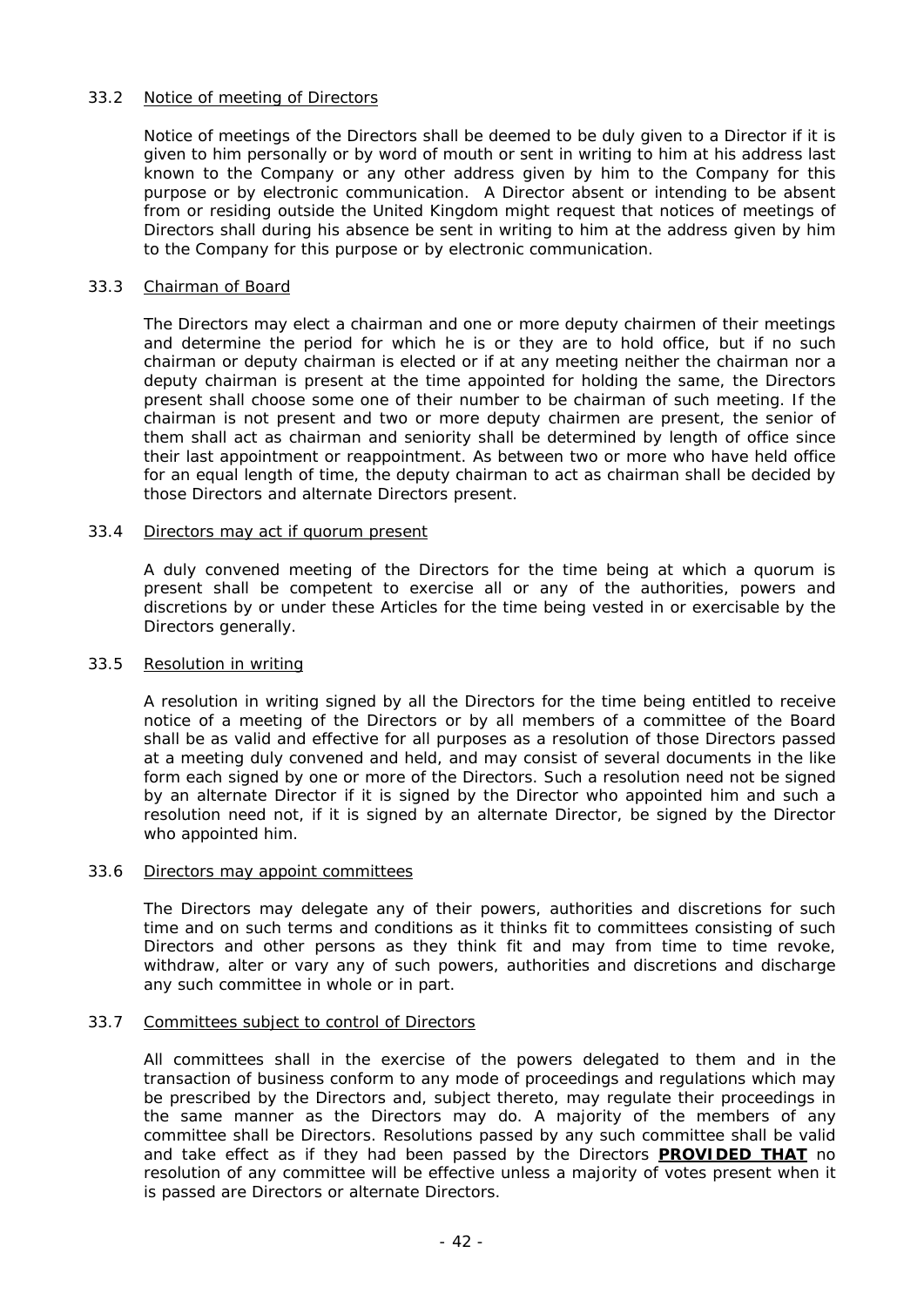## 33.8 Minutes of proceedings

The Directors shall cause minutes to be made of the following matters, namely:-

- 33.8.1 all appointments of officers and members of committees made by the Directors and their salary or remuneration;
- 33.8.2 the names of Directors present at every meeting of the Board or of committees of Directors, and all business transacted at such meetings; and
- 33.8.3 all orders, resolutions and proceedings of all meetings of the holders of any class of shares in the Company and of the Directors and of committees of Directors.

Any such minutes as aforesaid, if purporting to be signed by the chairman of the meeting at which the proceedings were held, or by the chairman of the next succeeding meeting, shall be receivable as prima facie evidence of the matters stated in such minutes without any further proof.

## 33.9 Defective appointment of Directors not to invalidate their acts

All acts done by a meeting of the Directors, or of a committee, or by any person acting as a Director, alternate Director or member of a committee, shall, notwithstanding that it be afterwards discovered that there was some defect in the appointment of any person or persons acting as aforesaid, or that they or any of them were or was disqualified from holding office or not entitled to vote, or had in any way vacated their or his office be as valid as if every such person had been duly appointed, and were duly qualified and had continued to be a Director, alternate Director or member of a committee and entitled to vote.

#### 34 **Secretary**

## 34.1 Secretary

The secretary shall be appointed by the Directors in accordance with the Statutes for such term, at such remuneration and upon such conditions as they may think fit and any secretary so appointed may be removed by them but without prejudice to any claim for damages for breach of contract or of any contract of service between him and the Company. If thought fit, two or more persons may be appointed as joint secretaries. Any provision of the Statutes or of these Articles requiring or authorising a thing to be done by or to a Director and the secretary shall not be satisfied by it being done by or to the same person acting both as Director and as, or in the place of, the secretary.

#### 34.2 Assistant Secretary

The Directors may at any time and from time to time appoint any person to be an assistant or deputy secretary of the Company and anything authorised or required by these Articles or by law to be done by or to the secretary may be done by or to any such assistant or deputy secretary. Any assistant or deputy secretary so appointed may be removed by the Directors.

#### 35 **Reserves**

# 35.1 Reserves out of profits

Subject to the Statutes, the Directors may before recommending any dividends (whether preferential, interim, final, special or otherwise) carry to reserve out of the profits of the Company, including any premiums received upon the issue of debentures or other securities of the Company, such sums as they think proper as a reserve or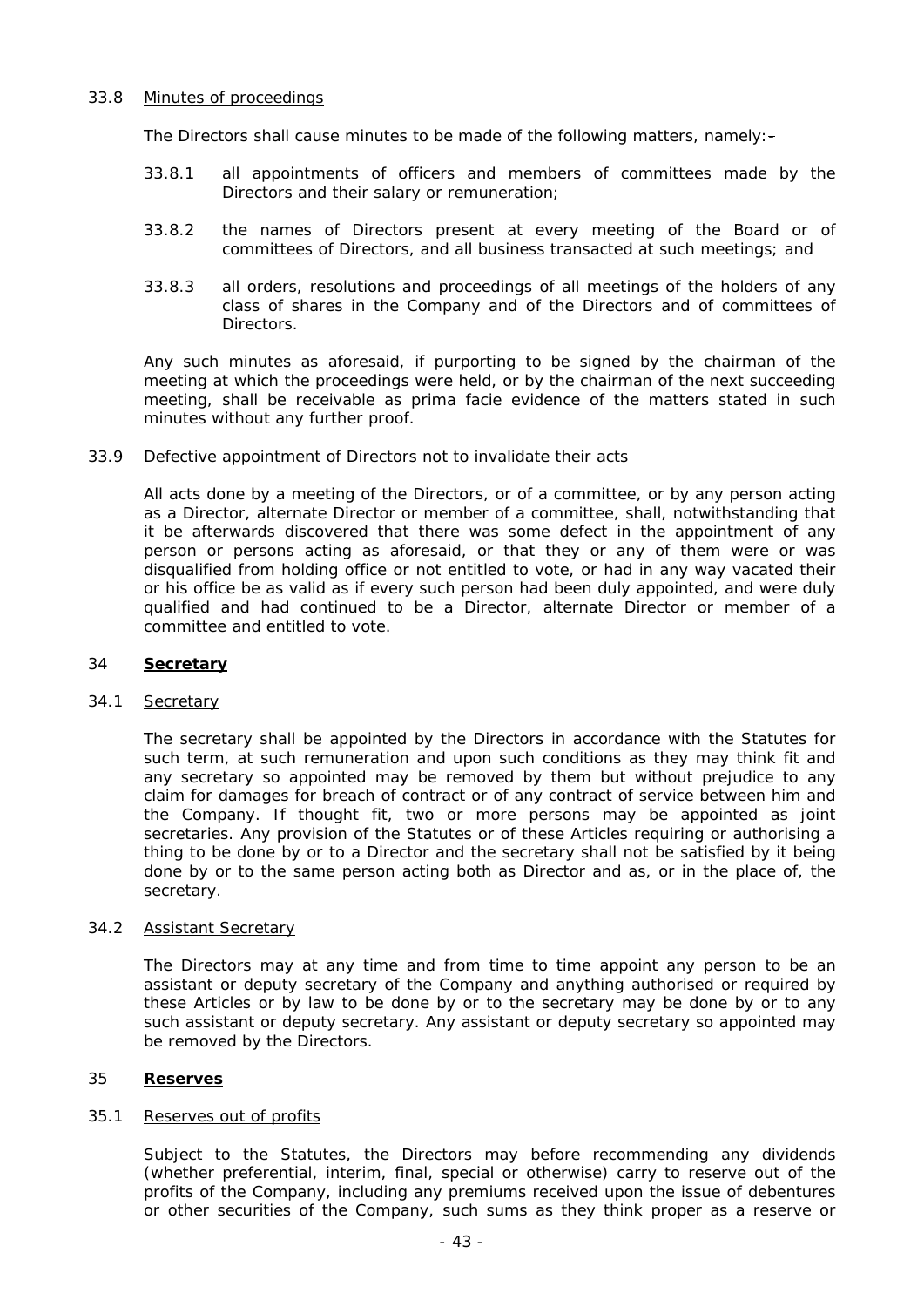reserves. All sums standing to reserve may be applied from time to time in the discretion of the Directors for meeting depreciation or contingencies or for special dividends or bonuses or for equalising dividends or for repairing, improving or maintaining any asset of the Company or for such other purposes as the Directors may think conducive to the objects of the Company or any of them and, pending such application, may at the like discretion either be employed in the business of the Company or be invested in such investments as the Directors think fit. The Directors may divide the reserve into such special funds as they think fit, and may consolidate into one fund any special funds or any parts of any special funds into which the reserve may have been divided as they think fit. Any sum which the Directors may carry to reserve out of the unrealised profits of the Company shall not be mixed with any reserve to which profits available for distribution have been carried. The Directors may also without placing the same to reserve carry forward any profits which they may think it not prudent to divide.

## 36 **Dividends**

# 36.1 Declaration of dividends

Subject as hereinafter provided and to the Statutes, the Company by ordinary resolution in general meeting may declare a dividend to be paid to the members according to their respective rights and interests in the profits, but no larger dividend shall be declared than is recommended by the Directors.

## 36.2 Dividends not to bear interest

No dividend or other moneys payable by the Company in respect of a share shall bear interest as against the Company unless otherwise provided by the rights attached to the share.

#### 36.3 Payment of dividends

Subject to the rights of persons, if any, entitled to shares with special rights as to dividend, all dividends shall be declared and paid according to the amounts paid up on the shares in respect whereof the dividend is paid, but no amount paid up on a share in advance of calls shall be treated for the purpose of this Article 36.3 as paid up on the share. Subject as aforesaid, all dividends shall be apportioned and paid proportionately to the amounts paid up on the shares during any portion or portions of the period in respect of which the dividend is paid. If any share carries any particular rights as to dividends, such share shall rank for dividend accordingly.

#### 36.4 Dividends to joint holders

In case several persons are registered as joint holders of any share, any one of such persons may give effectual receipts for all dividends and payments on account of dividends in respect of such share.

#### 36.5 Interim dividends

Subject to the provisions of the Statutes, the Directors may declare and pay such interim dividends (including any dividend payable at a fixed rate) as appear to the Directors to be justified by the profits of the Company available for distribution. If at any time the share capital of the Company is divided into different classes, the Directors may pay such interim dividends on shares which rank after shares conferring preferential dividend rights, unless at the time of payment any preferential dividend is in arrear. Provided that the Directors act in good faith, they shall not incur any liability to the holders of shares conferring preferential rights for any loss that they may suffer by the lawful payment of any interim dividend on any shares ranking after those with preferential rights.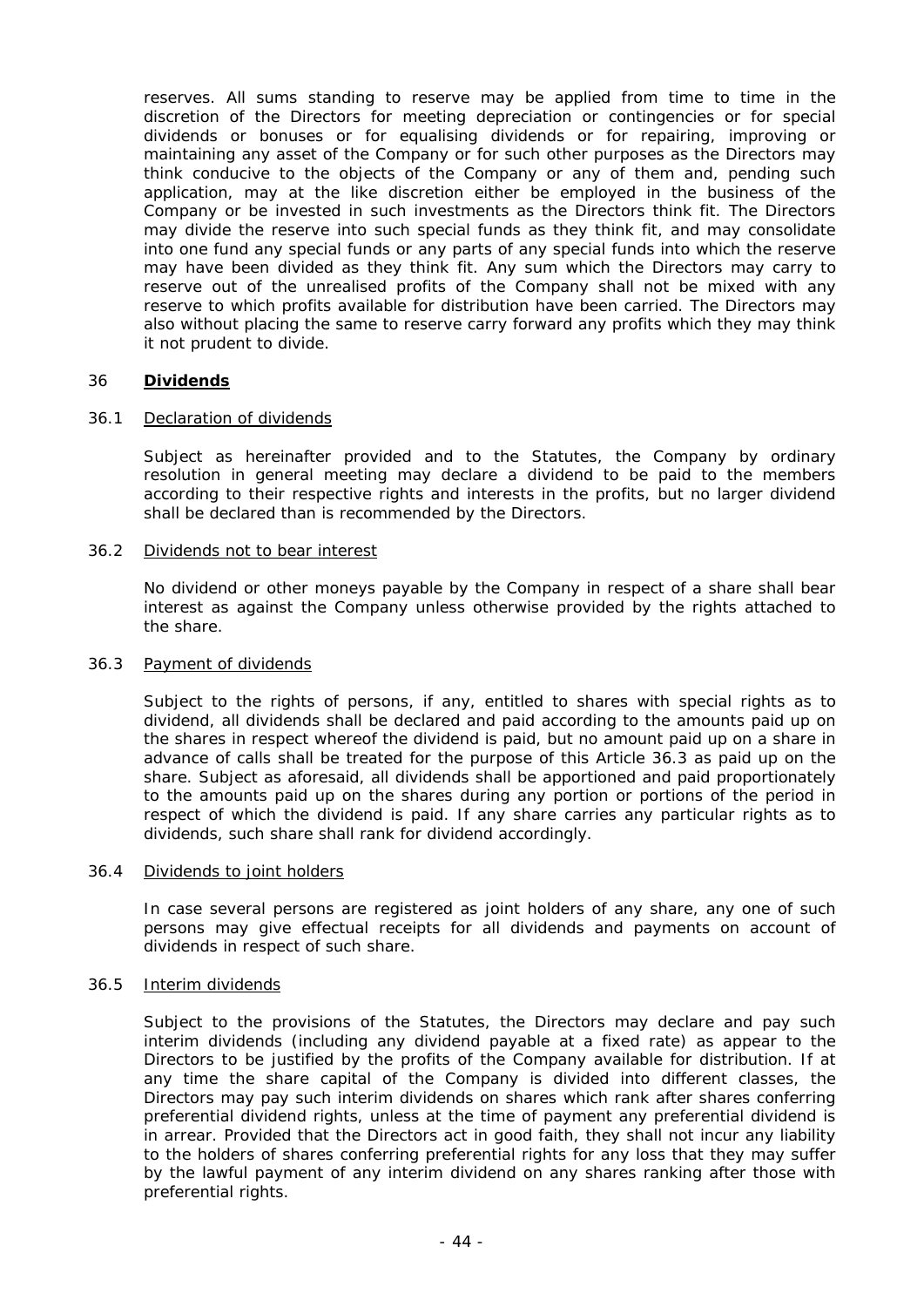## 36.6 Dividends payable in accordance with the Statute

No dividend or interim dividend shall be payable except in accordance with the provisions of the Statutes.

#### 36.7 Unclaimed dividends

All dividends or other sums payable on or in respect of a share unclaimed for one year after having been declared may be invested or otherwise made use of by the Directors for the benefit of the Company until claimed. All dividends unclaimed for a period of twelve years from the date they became due for payment shall be forfeited and shall revert to the Company absolutely. The payment of any unclaimed dividend or other sum payable by the Company on or in respect of any share into a separate account shall not constitute the Company a trustee thereof.

#### 36.8 Entitlement to dividends

Every dividend shall belong and be paid (subject to the Company's lien) to those members who shall be on the Register at the date fixed by the Directors for the purpose of determining the persons entitled to such dividend (whether the date of payment or some other date) notwithstanding any subsequent transfer or transmission of shares.

## 36.9 Deductions and withholding

- 36.9.1 The Directors may deduct from any dividend or other moneys payable to any member on or in respect of a share all such sums as may be due from him to the Company on account of calls or otherwise in relation to shares of the Company.
- 36.9.2 The Directors may withhold any dividend or other moneys payable to any member on or in respect of shares representing at least 0.25% (one quarter of one per cent.) of the issued shares of the relevant class if such member or any person appearing to be interested in any such shares has been duly served with, but is in default in complying with, a statutory notice in respect of such shares as described in Article 22.4.2. Any such dividend or other moneys so withheld shall be paid to the member entitled thereto within seven days after the earlier of the occurrence of the two events described in Articles 22.5.1 and 22.5.2.
- 36.9.3 Any dividends or other moneys withheld pursuant to this Article 36.8 shall not bear interest as against the Company. Pending payment, the dividends may be invested or otherwise made use of by the Directors for the benefit of the Company and the Company shall not be constituted a trustee in respect of them.
- 36.9.4 The Directors may also withhold payment of a dividend (or part of a dividend) payable to a person entitled by transmission to a share until he has provided any evidence of his right that the Directors may reasonably require.

#### 36.10 Method of payment of dividends

The Company may pay any dividend or other sum payable in cash or by cheque, dividend warrant, money order, direct debit, bank transfer or otherwise by or through a bank and may render any cheque, dividend, warrant or money order by post to the members or persons entitled thereto and, in case of joint holders, to the member whose name stands first in the Register, or to such person and address as the holder or joint holders may direct, and the Company shall not be responsible for any loss of any such cheque, warrant or order. Every such cheque, warrant or order shall be made payable to the order of the person to whom it is sent, or to such person as the holder or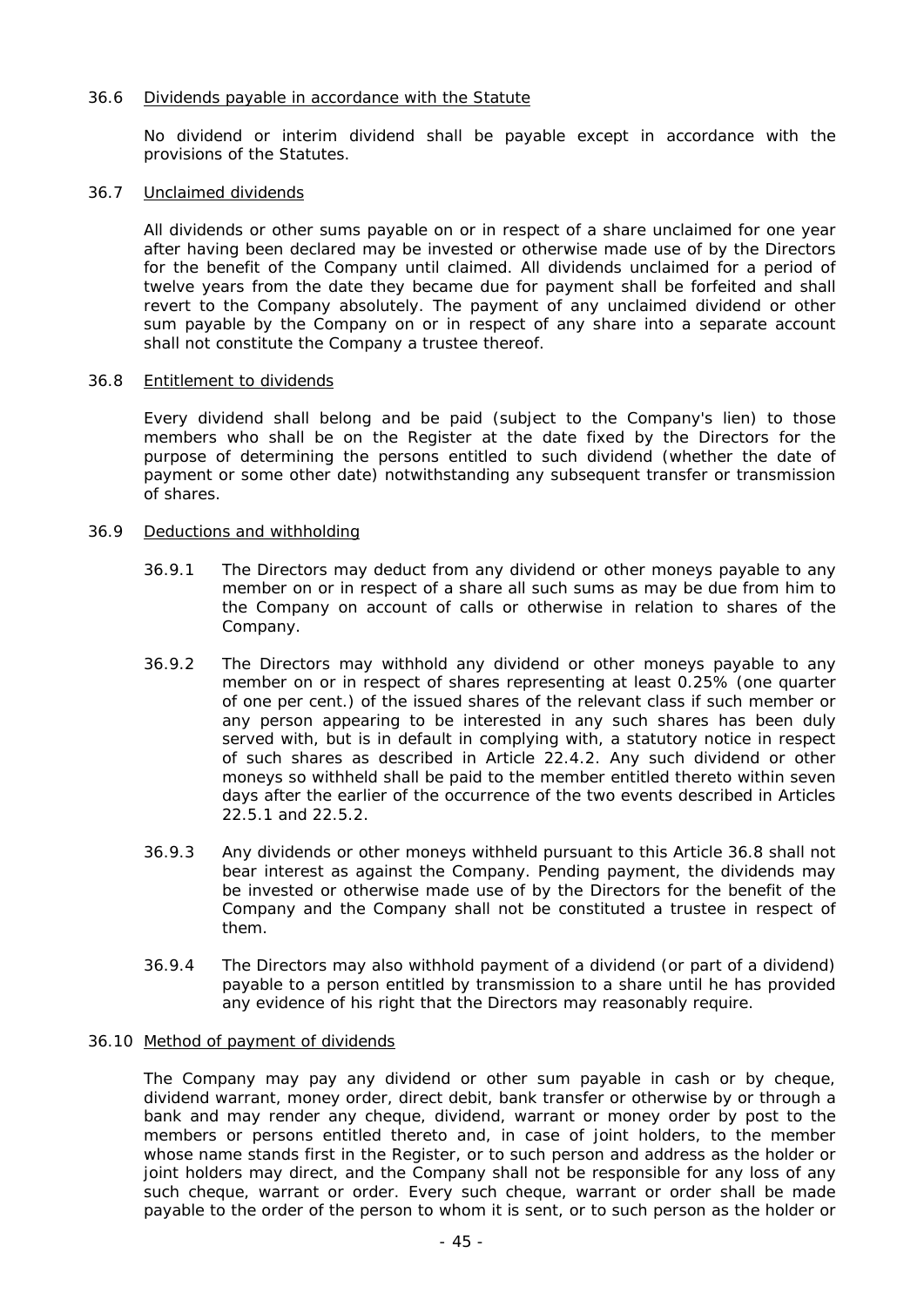joint holders may in writing direct, and the payment of the cheque, warrant or order shall be a good discharge to the Company. If payment is made by direct debit or bank transfer or otherwise by or through a bank, the Company shall not be responsible for amounts lost or delayed in the course of the transfer.

## 36.11 Payment of dividends in specie

With the sanction of an ordinary resolution of the Company in general meeting, any dividend may be paid and satisfied either wholly or in part by the distribution of specific assets (including, without limitation, paid up shares or debentures of any other company) and the Directors shall give effect to any such resolution provided that no such distribution shall be made unless recommended by the Directors. Where any difficulty arises in regard to the distribution, the Directors may settle the same as they think expedient, and in particular may issue fractional certificates, fix the value for distribution of such specific assets or any part thereof, determine that cash payments may be made to any members upon the footing of the value so fixed in order to adjust the rights of all parties and vest any such assets in trustees upon trust for the persons entitled to the dividend as may seem expedient to the Directors.

## 36.12 Scrip dividend

The Directors may with the sanction of an ordinary resolution of the Company in general meeting offer the holders of ordinary shares the right to elect to receive new ordinary shares credited as fully paid instead of cash in respect of the whole or part of such dividend or dividends as are specified by such resolution. The following provisions shall apply:

- 36.12.1 the said resolution may specify a particular dividend or may specify all or any dividends declared within a specified period but such period may not end later than the beginning of the fifth annual general meeting next following the date of the meeting at which such resolution is passed;
- 36.12.2 the entitlement of each ordinary shareholder to new ordinary shares shall be such that the value thereof shall be as nearly as possible equal to (but not in excess of ) the cash amount (disregarding any associated tax credit) that such shareholder would have received by way of dividend and, for this purpose, the value shall be the average at which bargains were recorded for the Company's ordinary shares on the London Stock Exchange Daily Official List or the AIM market (as relevant) of the London Stock Exchange on the day when the ordinary shares are first quoted "ex" the relevant dividend and on the four subsequent dealing days or in such other manner as may be determined by or in accordance with the ordinary resolution;
- 36.12.3 the basis of allotment shall be such that no member may receive a fraction of a share;
- 36.12.4 the Directors after determining the basis of allotment shall notify the holders of ordinary shares in writing of the right of election offered to them and shall send forms of election with or following such notification and specify the procedure to be followed and the place at which and the latest time by which duly completed forms of election must be lodged in order to be effective;
- 36.12.5 the Board may make, in relation to uncertificated shares, such other arrangements as it may in its absolute discretion think fit subject always to the facilities or requirements of the Relevant System);
- 36.12.6 the dividend (or that part of the dividend in respect of which a right of election has been offered) shall not be payable on ordinary shares in respect whereof the election has been duly made (the "**Elected Ordinary Shares**") and instead thereof additional ordinary shares shall be allotted to the holders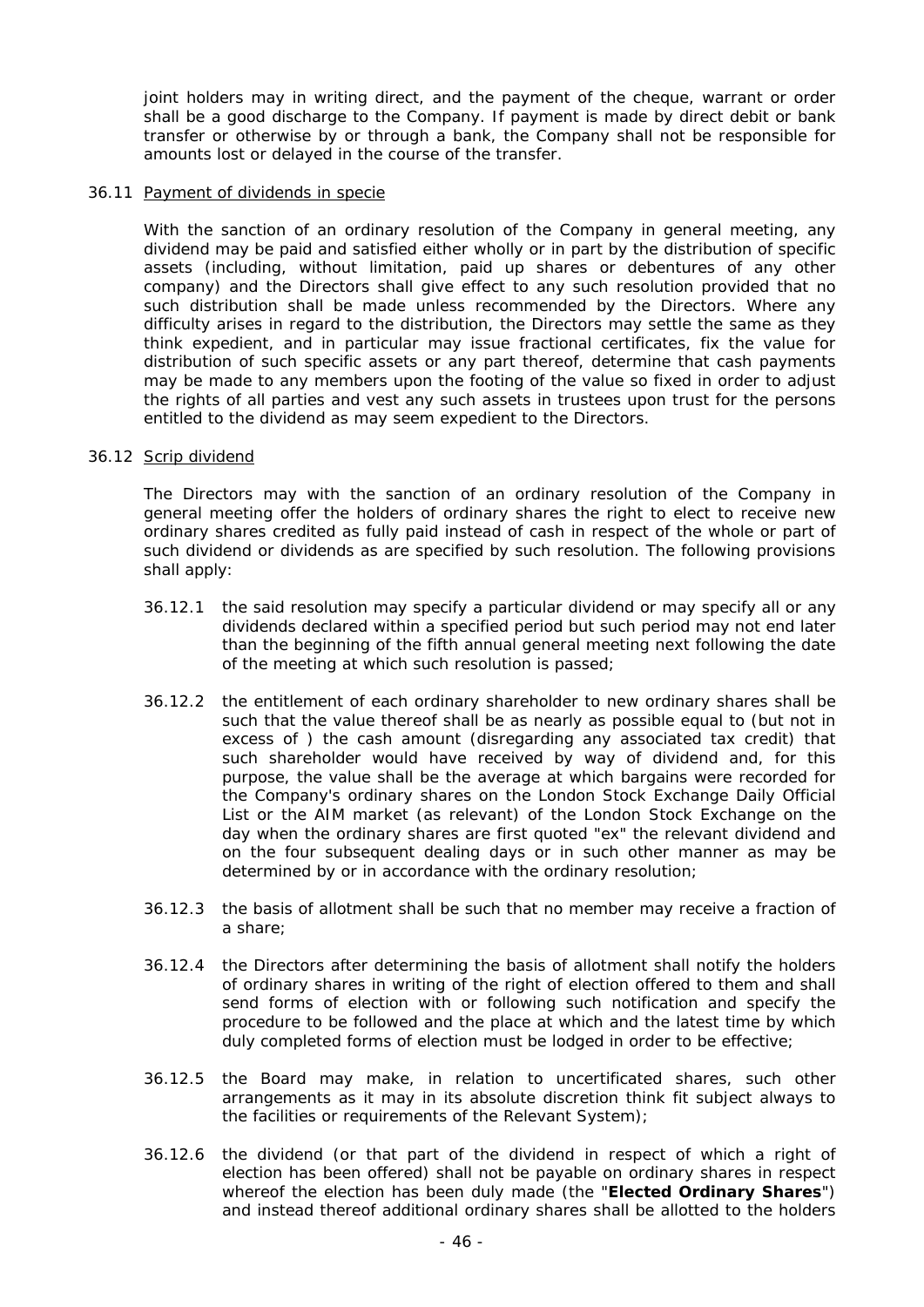of the Elected Ordinary Shares on the basis of allotment determined as aforesaid and, for such purpose, the Directors shall capitalise out of such of the sums standing to the credit of reserves (including any share premium account or capital redemption reserve) or any of the profits which could otherwise have been applied in paying dividends in cash as the Directors may determine a sum equal to the aggregate nominal amount of the additional ordinary shares to be allotted on such basis and apply the same in paying up in full the appropriate number of unissued ordinary shares for allotment and distribution to and amongst the holders of the Elected Ordinary Shares on such basis. A resolution of the Directors capitalising any part of such reserves or profits shall have the same effect as if such capitalisation had been declared by ordinary resolution of the Company in accordance with Article 37.1 and, in relation to any such capitalisation, the Directors may exercise all the powers conferred on them by Article 37.1 without the need of such ordinary resolution;

- 36.12.7 unless the Board otherwise determines, (and subject always to the Regulations and the requirements of the Relevant System concerned) the additional ordinary shares so allotted shall be issued as certificated shares (where the ordinary shares in respect of which they have been allotted were certificated shares at the Scrip Record Time) or as uncertificated shares (where the ordinary shares in respect of which they have been allotted were uncertificated shares at the Scrip Record Time) provided that if the Company is unable under the facilities and requirements of the Relevant System to issue ordinary shares in respect of the person entitled thereto as uncertificated shares able to be evidenced and transferred without a written instrument, such shares shall be issued as certificated shares; for these purposes, the Scrip Record Time means such time on the record date for determining the entitlements of members to make elections as described in this Article 36.11 or on such other date, as the Board may in its absolute discretion determine;
- 36.12.8 no fraction of a share shall be allotted. The Board may make such provision as it thinks fit for any fractional entitlements including provision whereby, in whole or in part, the benefit thereof accrues to the Company and/or under which fractional entitlements are accrued and/or retained and in each case accumulated on behalf of any holder and such accruals or retentions are applied to the allotment of fully paid shares to such holder and/or provision whereby cash payments may be made to holders in respect of their fractional entitlements. Shares representing fractional entitlements to which any member would, but for this Article, become entitled may be issued as certificated shares or uncertificated shares;
- 36.12.9 the additional ordinary shares so allotted shall rank pari passu in all respects with the fully paid ordinary shares in issue on the record date for the dividend in respect of which the right of election has been offered, except that they will not rank for any dividend or other distribution or other entitlement which has been declared, paid or made by reference to such record date;
- 36.12.10 the Directors may apply such exclusions or other arrangements as they may deem necessary or expedient to deal with legal or practical problems (including, without limitation, the requirements of any regulatory body or stock exchange) in respect of overseas shareholders;
- 36.12.11 the Directors may terminate, suspend or amend any offer of the right to elect to receive new ordinary shares in lieu of any cash dividend at any time.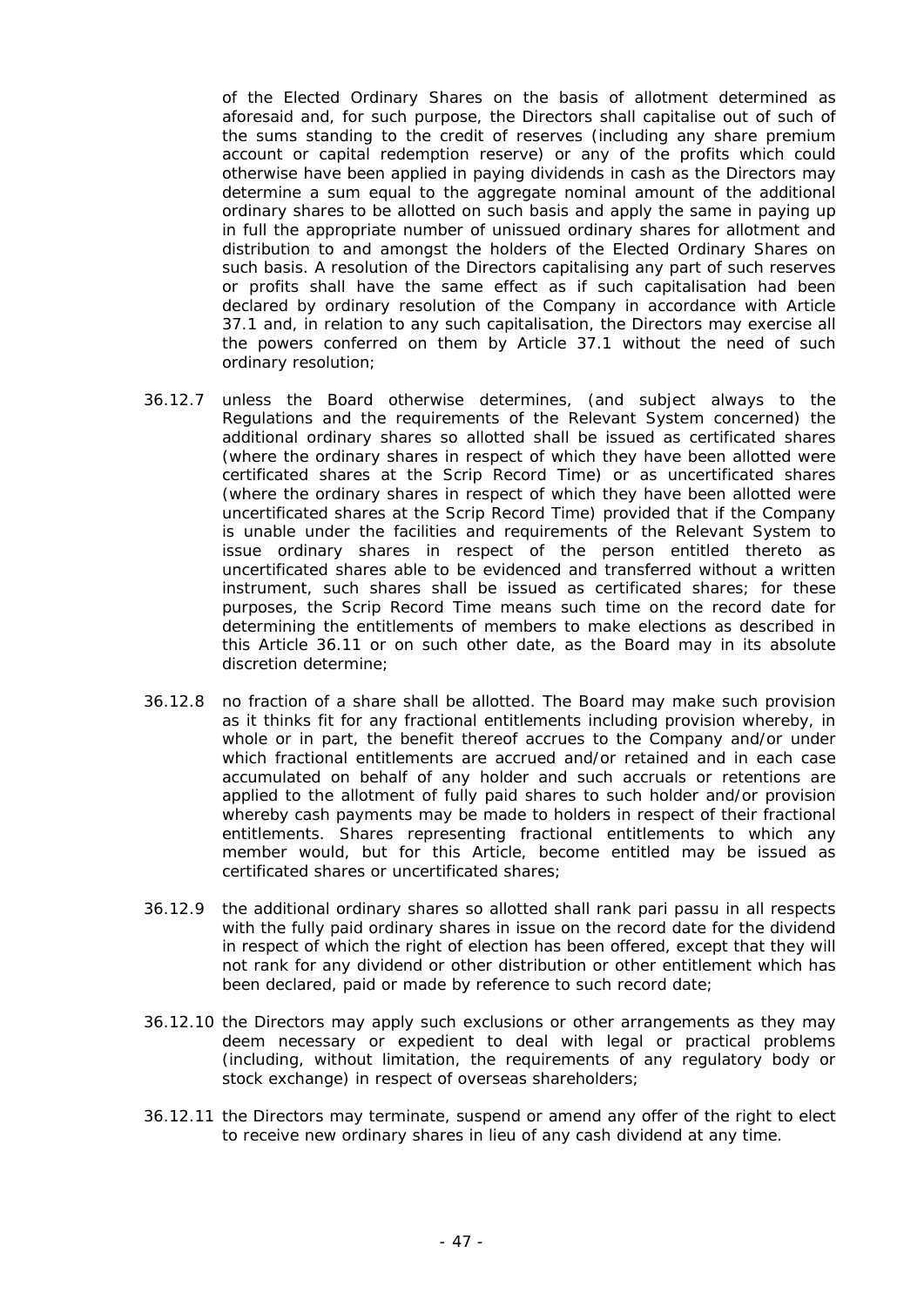# 37 **Capitalisation of profits and reserves**

# 37.1 Capitalisation of profits

The Directors may with the authority of an ordinary resolution of the Company in general meeting:

- 37.1.1 subject as hereinafter provided, resolve to capitalise any undivided profits of the Company (whether or not the same are available for distribution and including profits standing to any reserve) or any sum standing to the credit of the Company's share premium account or capital redemption reserve;
- 37.1.2 appropriate the profits or sum resolved to be capitalised to the members who would have been entitled to it if it were distributed by way of dividend and in the same proportion and apply such profits or sum on their behalf, either in or towards paying up the amounts, if any, for the time being unpaid on any shares held by them respectively, or in paying up in full unissued shares or debentures of the Company of a nominal amount equal to such profits or sum, and allot and distribute such shares or debentures credited as fully paidup, to and amongst such members or as they may direct, in those proportions, or partly in one way and partly in the other provided that:
	- (a) the share premium account and the capital redemption reserve and any such profits which are not available for distribution may, for the purposes of this Article 37.1, only be applied in the paying up of unissued shares to be issued to members credited as fully paid; and
	- (b) in the case where any sum is applied in paying amounts for the time being unpaid on any shares of the Company or in paying up in full debentures of the Company, the amount of the net assets of the Company at that time is not less than the aggregate of the called up share capital of the Company and its undistributable reserves as shown in the latest audited accounts of the Company or such other accounts as may be relevant and would not be reduced below that aggregate by the payment thereof;
- 37.1.3 resolve that any shares allotted under this Article 37.1 to any member in respect of a holding by him of any partly paid shares shall, so long as such shares remain partly paid rank for dividends only to the extent that such partly paid shares rank for dividend;
- 37.1.4 make such provisions by the issue of fractional certificates or by payment in cash or otherwise as the Directors think fit for the case of shares or debentures becoming distributable under this Article 37.1 in fractions (including the sale of fractional entitlements for the benefit of the Company);
- 37.1.5 authorise any person to enter on behalf of all the members concerned into an agreement with the Company providing for the allotment to them respectively, credited as fully paid-up, of any shares or debentures to which they may be entitled upon such capitalisation (any agreement made under such authority being thereupon effective and binding on all such members);
- 37.1.6 generally do all acts and things required to give effect to such resolution as aforesaid.

# 38 **Record dates**

Notwithstanding any other provision of these Articles but subject to the Statutes and rights attached to shares, the Company or the Board may fix any date as the record date for any dividend, distribution, allotment or issue and such record date may be on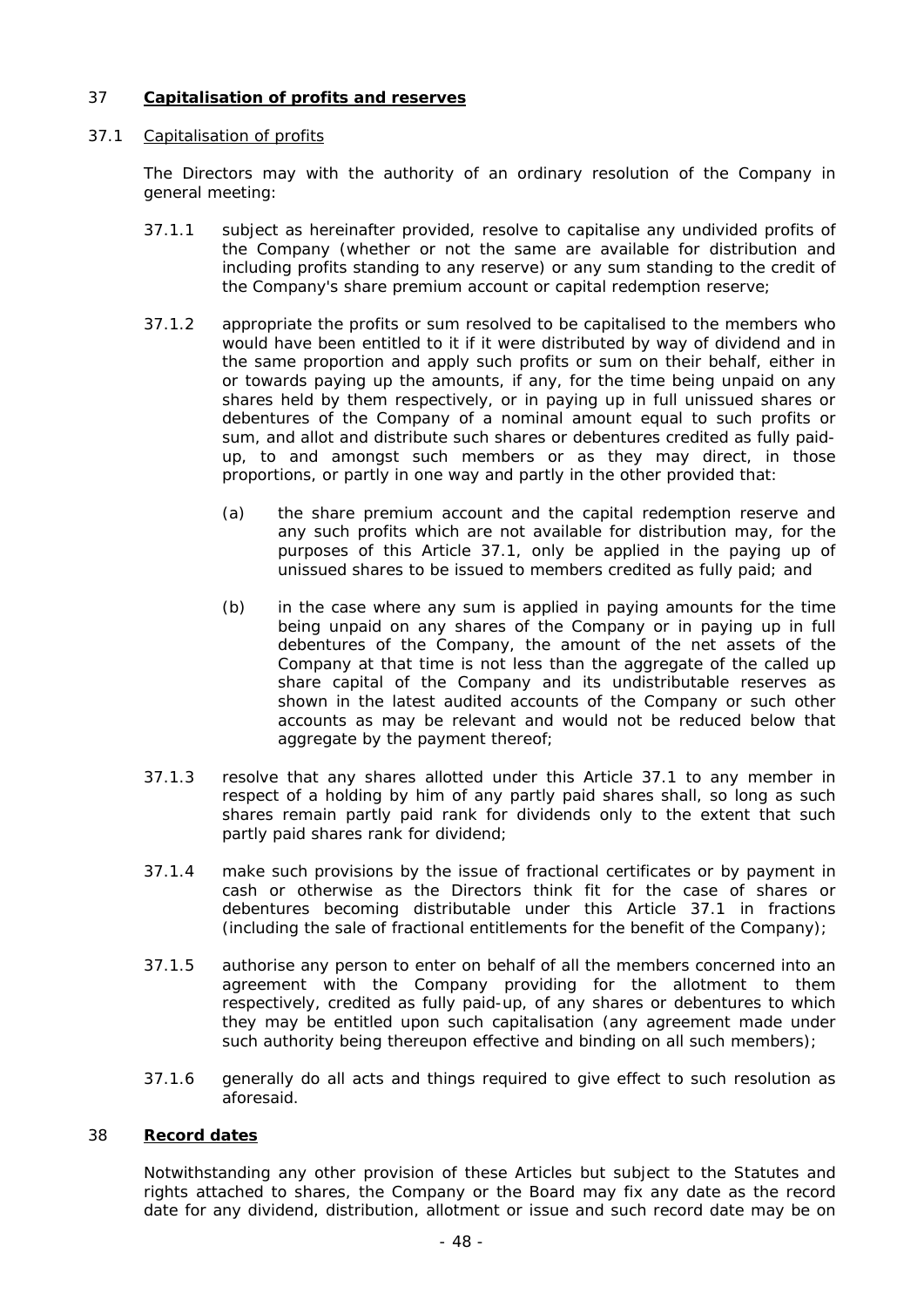or at any time before any date on which such dividend, distribution, allotment or issue last paid or made and on or at any time before or after any date on which such dividend, distribution, allotment or issue is declared.

## 39 **Accounts**

## 39.1 Inspection of accounting records and Register

- 39.1.1 The Directors shall ensure that accounting records are kept in accordance with the Statutes.
- 39.1.2 The accounting records shall be kept at the Office or, subject to the provisions of the Statutes, at such other place as the Directors think fit, and shall be available during normal business hours for the inspection by the Directors and other officers of the Company.
- 39.1.3 The Directors shall from time to time determine whether and to what extent and at what times and places, and under what conditions or regulations the accounting records of the Company, or any of them, shall be open to the inspection of the members, and no member shall have any right of inspecting any accounting record or other document of the Company except as conferred by the Statutes or authorised by the Directors or by the Company in general meeting. The Register shall be open for inspection by any member or other person entitled to inspect the same, and any person other than a member inspecting the same shall pay such fee as is laid down by the Statutes.

#### 39.2 Copy of Reports and Accounts to be sent to members

- 39.2.1 Subject as hereinafter provided, a printed copy of every profit and loss account and balance sheet, including all documents required by law to be annexed to the balance sheet which is to be laid before the Company in general meeting, together with copies of the Directors' and of the Auditors' reports shall (in accordance with and subject as provided by the Statutes) not less than twenty one clear days before the date of the meeting be sent (which includes using electronic communications to send copies of the documents to such an address given by the member to the Company) to every member (whether he is or is not entitled to receive notices of general meetings of the Company) and every holder of debentures of the Company (whether he is or is not so entitled) and the Auditors and all other persons, being persons so entitled. The requisite number of copies of these documents shall (if necessary) at the same time be forwarded to the appropriate department of the London Stock Exchange. The requirements of this Article 39 shall be deemed to be satisfied in relation to members and holders of debentures by sending to each member and holder of debentures, where permitted by and in accordance with the Statutes and instead of the said copies, a summary financial statement derived from the Company's annual accounts and the Directors' report and prepared in the form and containing the information prescribed by the Statutes and any regulations made thereunder. This Article shall not require copies of such documents to be sent to any person of whose address the Company is not aware nor to more than one of the joint holders of any shares or debentures.
- 39.2.2 For the purposes of these Articles, copies of those documents shall be treated as being sent to a member where the Company and the member have agreed to the member having access to those documents on a web site and the member has been notified not less than twenty one days before the date of the meeting that the documents have been published on a website, the address of the website and the location on the website of those documents and how they may be accessed.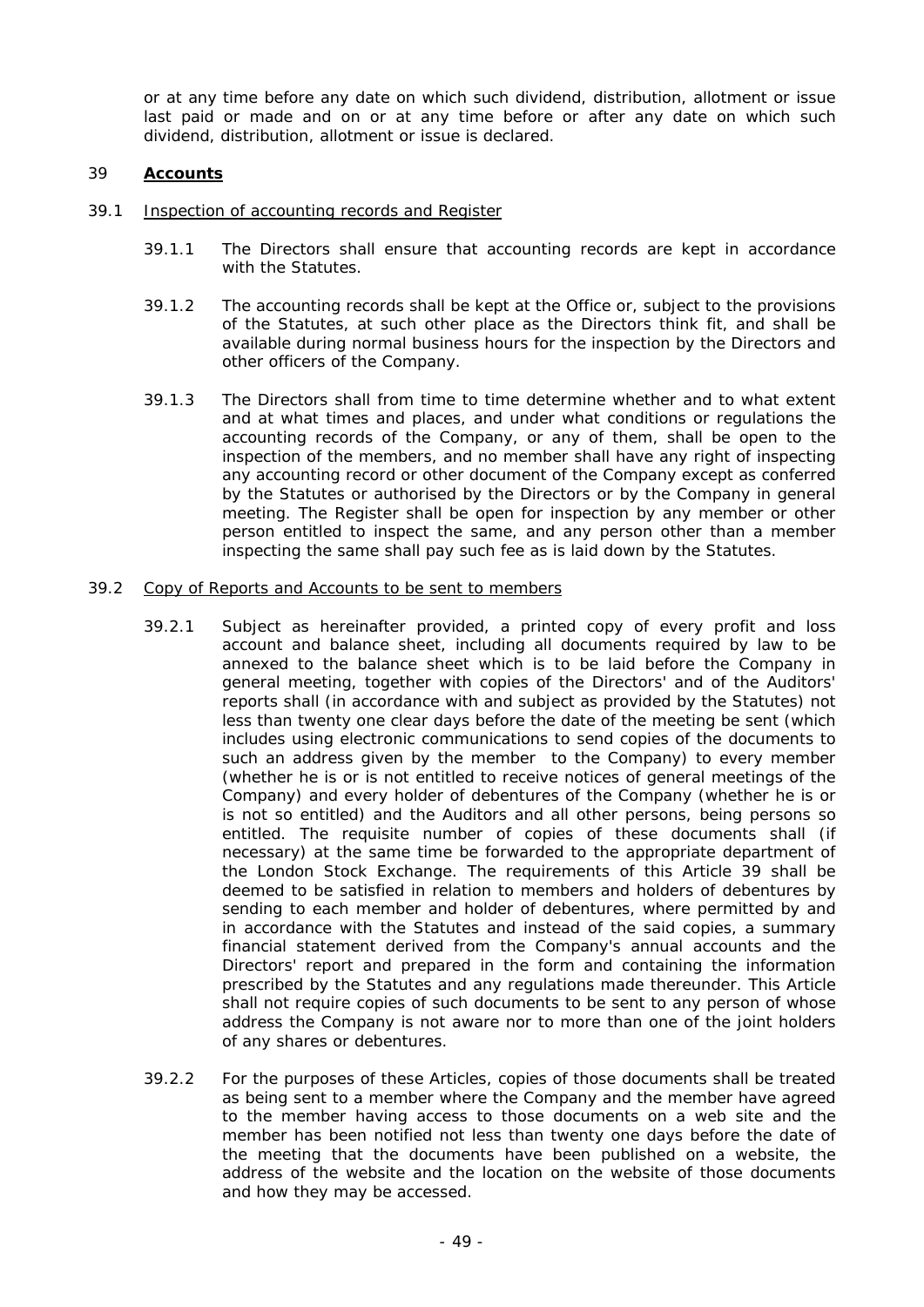# 40 **Seals and authentication of documents**

# 40.1 Common Seal

The Directors shall provide a common seal for the Company and shall have power from time to time to destroy the same and to substitute a new Seal in lieu of it.

# 40.2 Official Seal

The Directors may exercise the powers conferred on the Company by section 40 CA1985 with regard to having an official seal solely for sealing documents creating or evidencing securities issued by the Company. Any such documents to which such official seal is affixed need not be signed by any person.

## 40.3 Official Seal for use abroad

The Company may exercise the powers conferred by section 39 CA1985 with regard to having an official seal for use abroad and such powers shall be vested in the Directors.

## 40.4 Safe custody of seals

- 40.4.1 The Directors shall provide for the safe custody of every seal of the Company. The Seal shall never be affixed to any document except by the authority of a resolution of the Directors which authority may be of a general nature and need not apply only to specific documents or transactions. Subject as in this Article 40.4 provided, two Directors or a Director and the secretary or some other person authorised by a resolution of the Directors shall sign autographically every instrument to which the Seal shall be affixed and, in favour of any purchaser or person bona fide dealing with the Company, such signatures shall be conclusive evidence of the fact that the Seal has been duly affixed. Any certificate for shares, stock or debenture or loan stock (except where the trust deed or other instrument constituting any debenture or loan stock provides to the contrary) or representing any other form of security of the Company to which an official seal of the Company is, or is required to be, affixed need not be signed by any person.
- 40.4.2 Without prejudice to the provisions of Article 40.4.1, any document expressed to be made as and with the intention of creating a deed may be executed by or on behalf of the Company in any manner prescribed by the Statutes, provided always that any such document shall not be executed except with the prior authority of a resolution of the Directors.

# 40.5 Authentication of documents

Any Director or the secretary or any person appointed by the Board for the purpose may authenticate any document affecting the constitution of the Company and any resolution passed by the Company or the Board or a committee of the Board and any books, records, documents and accounts relating to the business of the Company and may certify copies thereof or extracts therefrom as true copies or extracts and, if any books, records, documents or accounts are elsewhere than at the Office, the local manager or other officer of the Company having the custody thereof shall be deemed to be a person so appointed by the Board. A document purporting to be a copy of a resolution or a copy of or an extract from the minutes of a meeting of the Company or of the Board or a committee of the Board which is so certified shall be conclusive evidence in favour of all persons dealing with the Company upon the faith thereof that such resolution has been duly passed or, as the case may be, that such minutes or copy or extract is a true and accurate record of proceedings at a duly constituted meeting.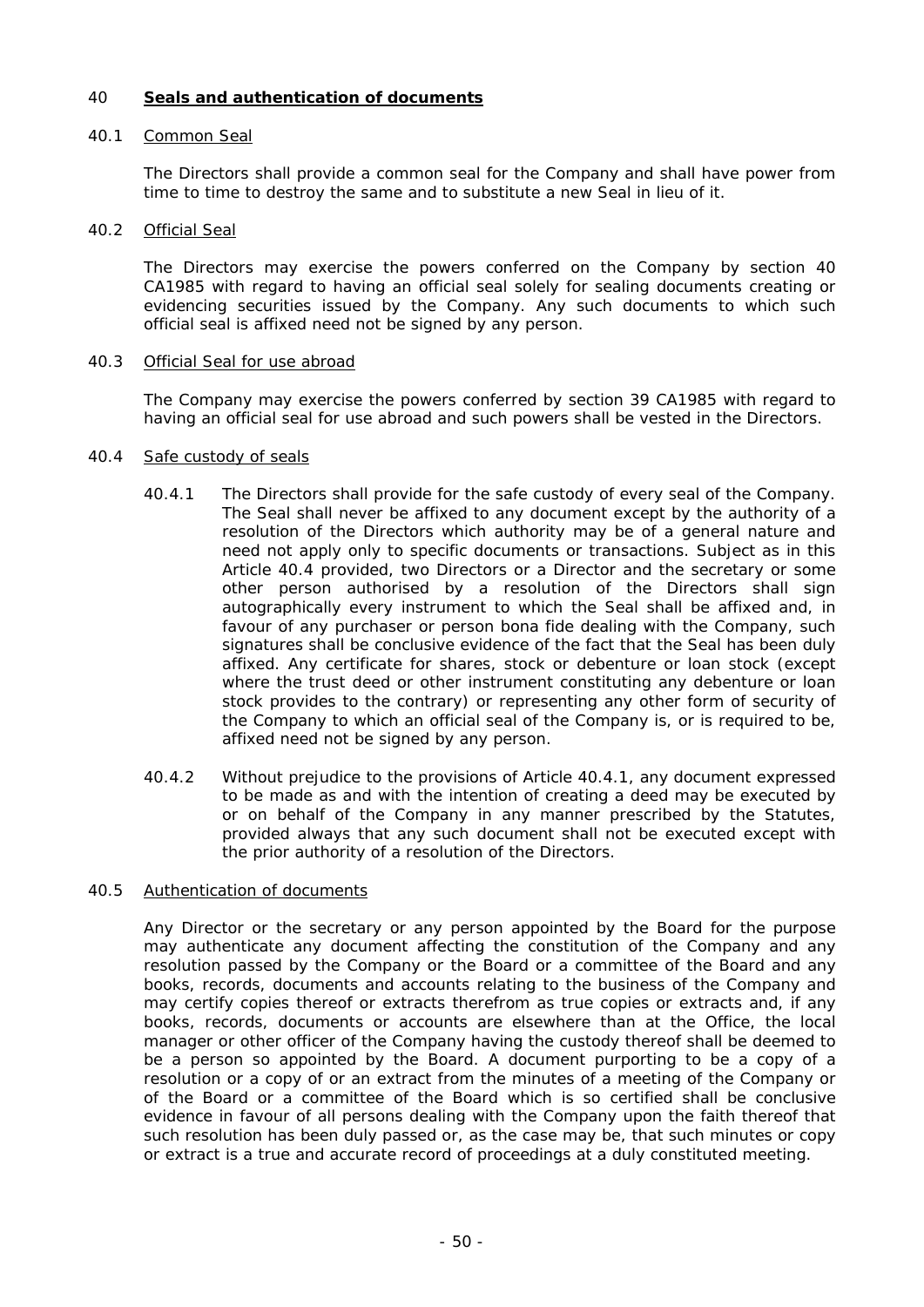# 41 **Notices**

## 41.1 Service of notice on members

A notice or other document may be given or served by the Company upon any member, either personally or by sending it through the post in a prepaid letter or, in the case of service to an address outside the United Kingdom, by prepaid air mail addressed to such member at his registered address, or at any other address in any country which the member shall have in writing given to the Company as his address for service, or by using electronic communications to an address which the member shall have given to the Company for that purpose or (where a member has consented or is deemed to have consented under CA2006) by making it available on a website. In this Article an address in relation to electronic communications includes any number or address used for the purpose of such communication.

## 41.2 Notice binding on transferees etc

A person who becomes entitled to a share by transmission, transfer or otherwise is bound by a notice in respect of that share (other than a notice served by the Company under section 793 CA2006) which, before his name is entered in the Register, has been properly served on a person from whom he derives his title.

## 41.3 When registered address not in the United Kingdom

Any member whose registered address shall not be in the United Kingdom and who shall not have given to the Company an address within the United Kingdom at which notices may be given to him, or an address to which notices may be sent using electronic communications, shall not be entitled to receive any notices whatsoever, but the Directors may, if they think proper, serve any notice upon such member in the manner above mentioned.

#### 41.4 Evidence of service

A notice or other document addressed to a member at his registered address for service in the United Kingdom, shall, if served by post, be deemed to have been served at the latest within twenty four hours if prepaid as first class and within forty eight hours if prepaid as second class, after the same shall have been posted, and in proving such service it shall be sufficient to prove that the cover containing the same was properly addressed and put into a post office. A notice or other document contained in an electronic communication shall be deemed to have been served at the expiration of forty eight hours after the time it was sent. Proof that a notice contained in an electronic communication was sent in accordance with guidance issued by the Institute of Chartered Secretaries and Administrators shall be conclusive evidence that notice was given.

# 41.5 Notice to joint holders

All notices or other documents directed to be given to the members shall, with respect to any share to which persons are jointly entitled, be given to whichever of such persons is named first in the Register in respect of the joint holding. Any notice or document so given shall be sufficiently given to all the holders of such share.

#### 41.6 Notice in case of death or bankruptcy

A person entitled to a share in consequence of the death or bankruptcy of a member shall (upon supplying to the Company such evidence as the Directors may reasonably require to show his title to the share, and upon supplying also an address within the United Kingdom for the service of notices or an address to which notices may be sent using electronic communications) be entitled to have served upon or delivered to him at such address any notice or document to which the member but for his death or bankruptcy would be entitled. Such service or delivery shall for all purposes be deemed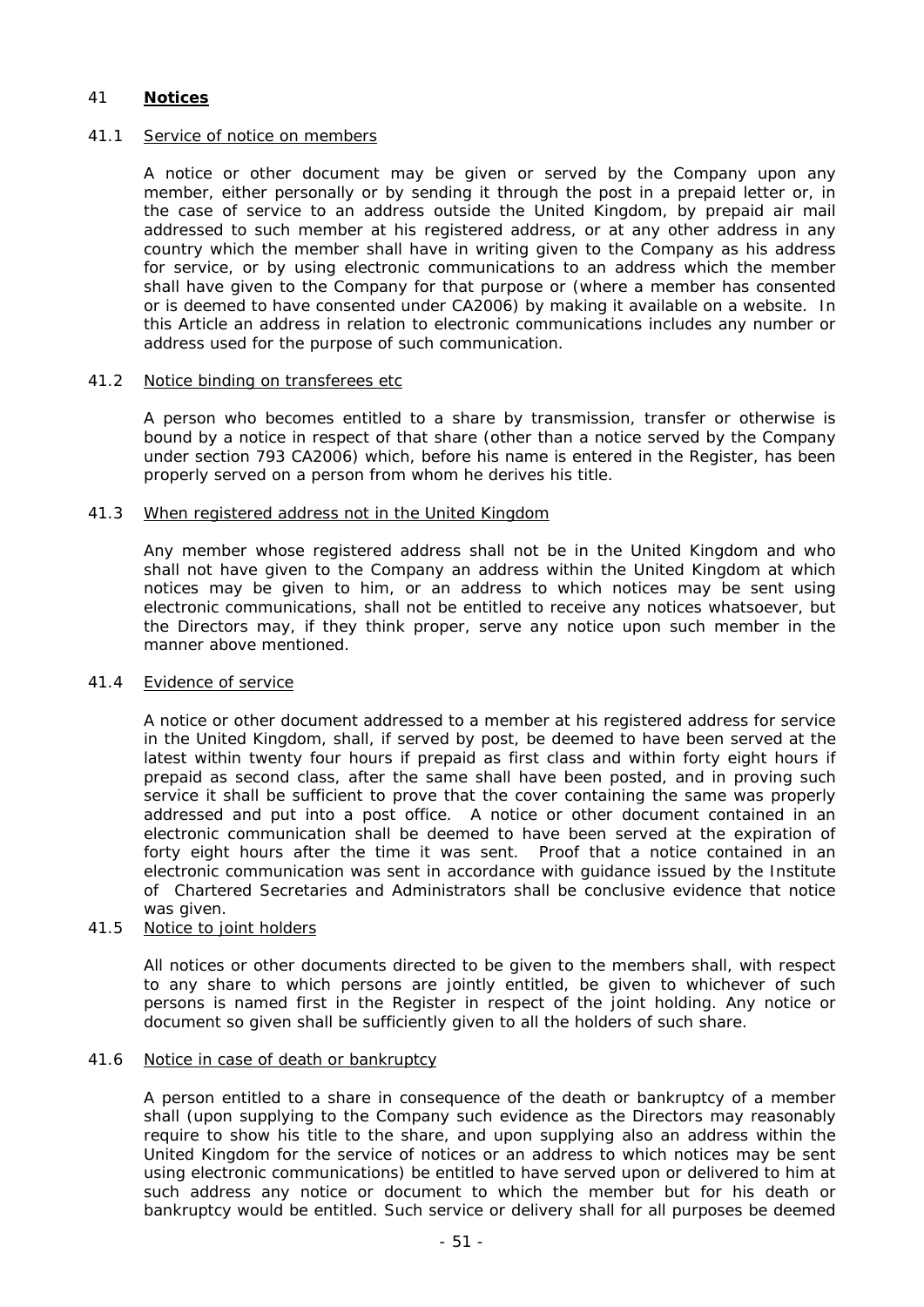a sufficient service or delivery of such notice or document on all persons interested (whether jointly with or as claiming through or under him) in the share. Save as aforesaid, any notice or document delivered or sent by post to or left at the registered address of any member or sent to any number or address used for the purpose of electronic communications in pursuance of these Articles shall, notwithstanding that such member be then dead or bankrupt and whether or not the Company has notice of his death or bankruptcy, be deemed to have been duly served or delivered in respect of any share registered in the name of such member as sole or joint holder.

# 41.7 Signature on notices

The signature to any notice or document to be given by the Company may be written or printed.

# 41.8 Notice by advertisement

If at any time, by reason of suspension or curtailment of postal services within the United Kingdom, the Company is unable effectively to convene a general meeting by notices sent through the post, a general meeting may be convened by a notice advertised on the same date in at least one national UK daily newspaper and such notice shall be deemed to have been duly served on all members and other persons entitled to it at 12 noon on the day when the advertisement appears. In any such case, the Company shall send confirmatory copies of the notice by post if, at least seven days prior to the meeting, the posting of notices to addresses throughout the United Kingdom again becomes practicable.

# 42 **Untraced Shareholders**

# 42.1 Untraced Shareholders

- 42.1.1 The Company shall be entitled to sell at the best price reasonably obtainable any shares of a member or any shares to which a person is entitled by transmission (including, without limitation and in any such case, any shares issued during the twelve year period referred to below by reference to any such shares) if and provided only that:
	- (a) for a period of twelve years no cheque, warrant or money order sent by the Company through the post in a pre-paid letter addressed to the member or to any person entitled by transmission to the shares at his address on the Register or other last known address given by the member or any person entitled by transmission to the Company to which cheques, warrants and money orders are to be sent has been cashed and no communication has been received by the Company from the member or the person entitled by transmission, provided that, in any such period of twelve years, the Company has paid at least three dividends (whether interim, final, special or otherwise) in respect of the shares in question and no such dividend has been claimed;
	- (b) the Company has at the expiration of the said period of twelve years by advertisement in one national UK daily newspaper and in a newspaper circulating in the area in which the address referred to in Article 42.1.1(a) is located given notice of its intention to sell such shares;
	- (c) the Company has not, during the further period of three months after the date of the advertisement and prior to the exercise of the power of sale, received any communication from the member or person entitled by transmission; and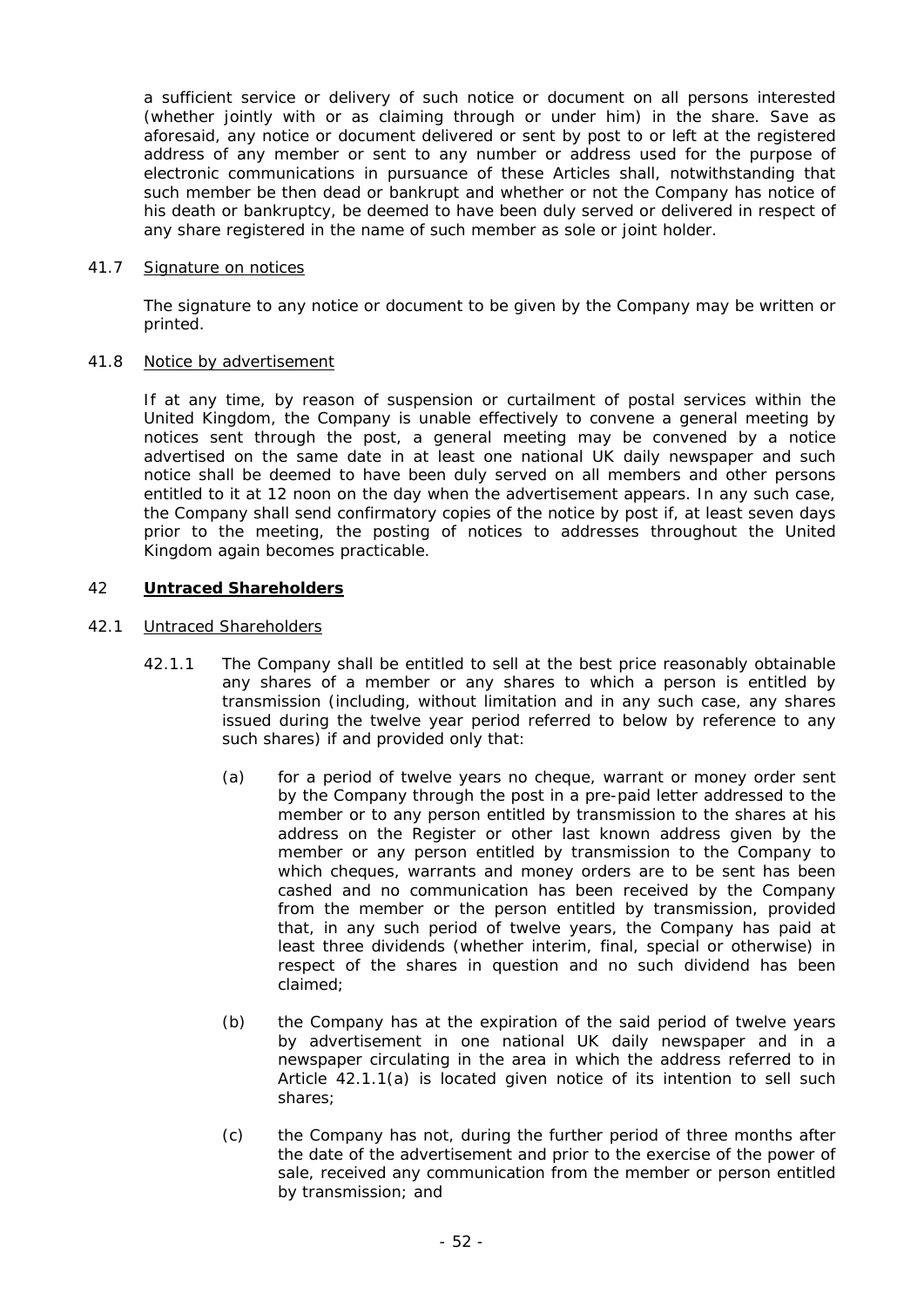(d) the Company has first given notice in writing to the London Stock Exchange of its intention to sell such shares.

To give effect to any such sale, the Company may, in the case of certificated shares, nominate any person to execute as transferor an instrument of transfer of such shares, or, in the case of uncertificated shares, nominate any person to transfer such shares and in either case such transfer shall be as effective as if it had been effected by the registered holder of or person entitled by transmission to such shares. The Company shall account to the member or other person entitled to such shares for the net proceeds of such sale by placing all moneys in respect thereof in a separate account which shall be a permanent debt of the Company (provided always that the Company shall not be liable to earn any interest thereon nor to account for any interest thereon) and the Company shall be deemed to be a debtor (and not a trustee) in respect thereof for such member or other person. Moneys placed in such separate account may either be employed in the business of the Company or invested in such investments (other than shares of the Company or its holding company (if any)) as the Directors may from time to time think fit.

42.1.2 The Company shall be entitled to cease sending dividend warrants, cheques or money orders by post or transfers through a bank to any member if such warrants, cheques or money orders have been returned undelivered or left uncashed or the transfer is not accepted on two consecutive occasions.

# 43 **Auditors**

# 43.1 Appointment of Auditors

The provisions of the Statutes as to the appointment, powers, rights, remuneration and duties of the Auditors shall be complied with.

#### 43.2 Acts of Auditors valid

Subject to the provisions of the Statutes, all acts done by any person acting as an Auditor shall as regards all persons dealing in good faith with the Company, be valid, notwithstanding that there was some defect in his appointment or that he was at the time of his appointment not qualified for appointment.

#### 43.3 Notices to Auditors

The Auditors shall be entitled to attend any general meeting, to receive all notices of and other communications relating to any general meeting which any member is entitled to receive and to be heard at any general meeting on any part of the business of the meeting which concerns them as auditors of the Company.

## 44 **Miscellaneous**

## 44.1 Division of assets in specie

The liquidator on any winding-up of the Company (whether voluntary or under supervision or compulsory) may, with the authority of a special resolution and after deduction of any provision made under section 187 of the Insolvency Act 1986 and section 247 CA2006, divide among the members in kind the whole or any part of the assets of the Company and whether or not the assets shall consist of property of one kind, or shall consist of properties of different kinds, and for such purpose may set such value as he deems fair upon any one or more class or classes of property, and may determine how such division shall be carried out as between members or classes of members. If any such division shall be otherwise than in accordance with the existing rights of the members every member shall have the same right of dissent and other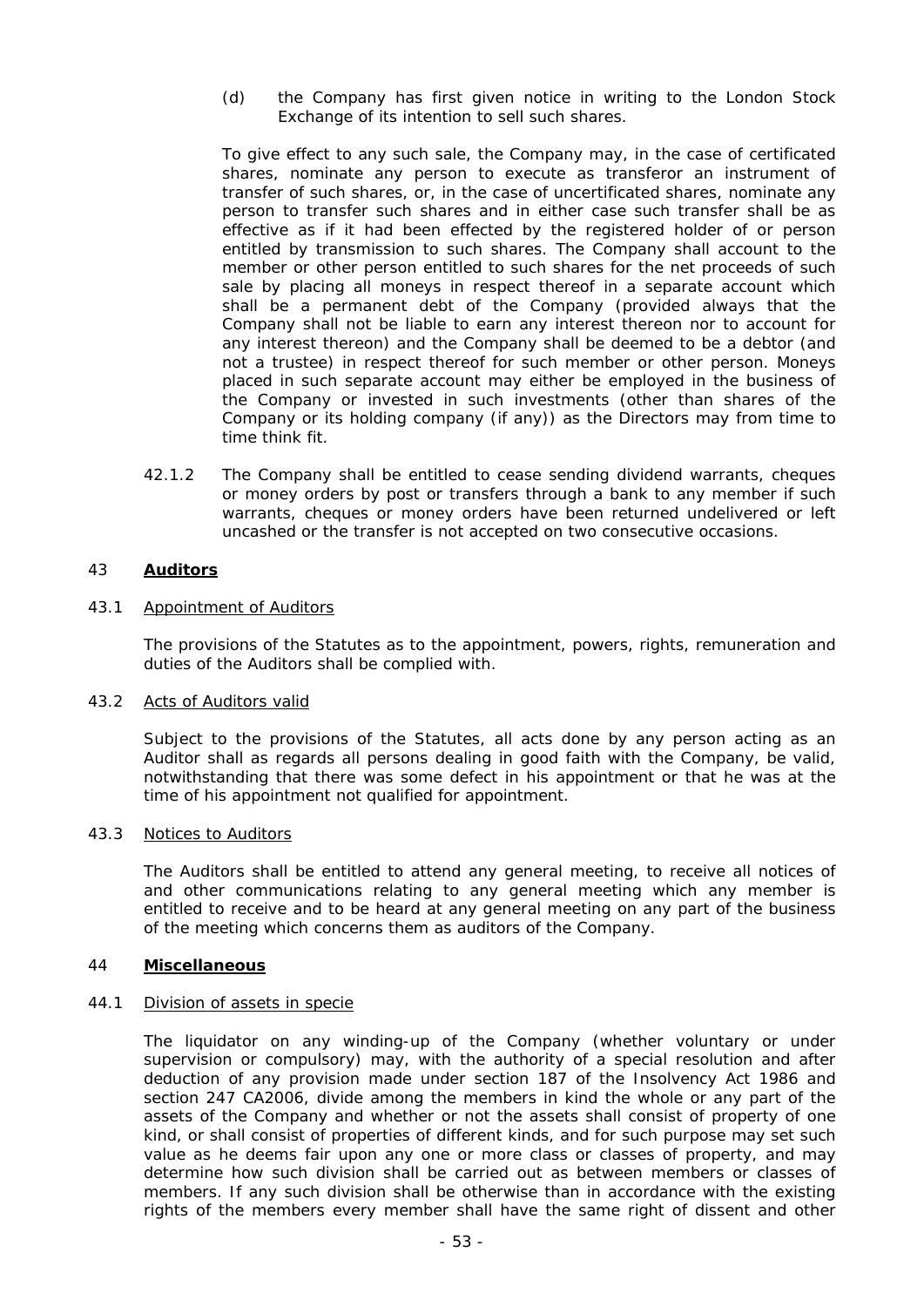ancillary rights as if such resolution were a special resolution passed in accordance with section 110 of the Insolvency Act 1986.

## 44.2 Indemnity against claims in result of shares

Whenever any law for the time being of any country, state or place imposes or purports to impose any immediate or future or possible liability on the Company to make any payment, or empowers any government or taxing authority or government official to require the Company to make any payment, in respect of any shares held either jointly or solely by any member or in respect of any dividends or other monies due or payable or accruing due or which may become due or payable to such member by the Company or in respect of any such shares or for or on account or in respect of any member in consequence of:

- 44.2.1 the death of such member;
- 44.2.2 the non-payment of any income tax or other tax by such member in respect of any shares in the Company or dividend or other payment in respect of such shares; or
- 44.2.3 the non-payment of any estate, probate, succession, death, stamp or other tax or duty by the executor or administrator of such member or by or out of his estate;

the Company in every such case:

- 44.2.4 shall be fully indemnified by such member or his executor or administrator from all liability arising by virtue of such law; and
- 44.2.5 may recover as a debt due from such member or his executor or administrator (wherever constituted or residing) any monies paid by the Company under or in consequence of any such law, together with interest thereon at the rate of 15% (fifteen per cent.) per annum thereon from the date of payment to the date of repayment.

Nothing contained in this Article shall prejudice or affect any right or remedy which any law may confer or purport to confer on the Company and, as between the Company and every such member as aforesaid, his executor, administrator, and estate wherever constituted or situated, any right or remedy which such law shall confer or purport to confer on the Company shall be enforceable by the Company.

# 44.3 Indemnity

- 44.3.1 A relevant Director (as defined in Article 44.3.3 below) shall be indemnified out of the Company's assets against any liability (other than a liability to the Company or an associated company) which that Director incurs in connection with:
	- (a) civil proceedings in relation to the Company or an associated company (other than a liability incurred in defending proceedings brought by the Company or an associated company in which final judgment is given against the Director);
	- (b) criminal proceedings in relation to the Company or an associated company (other than a fine imposed in such proceedings, or a liability incurred in defending proceedings in which the Director is convicted and the conviction is final);
	- (c) regulatory action taken by or a regulatory investigation by a regulatory authority in relation to the Company or an associated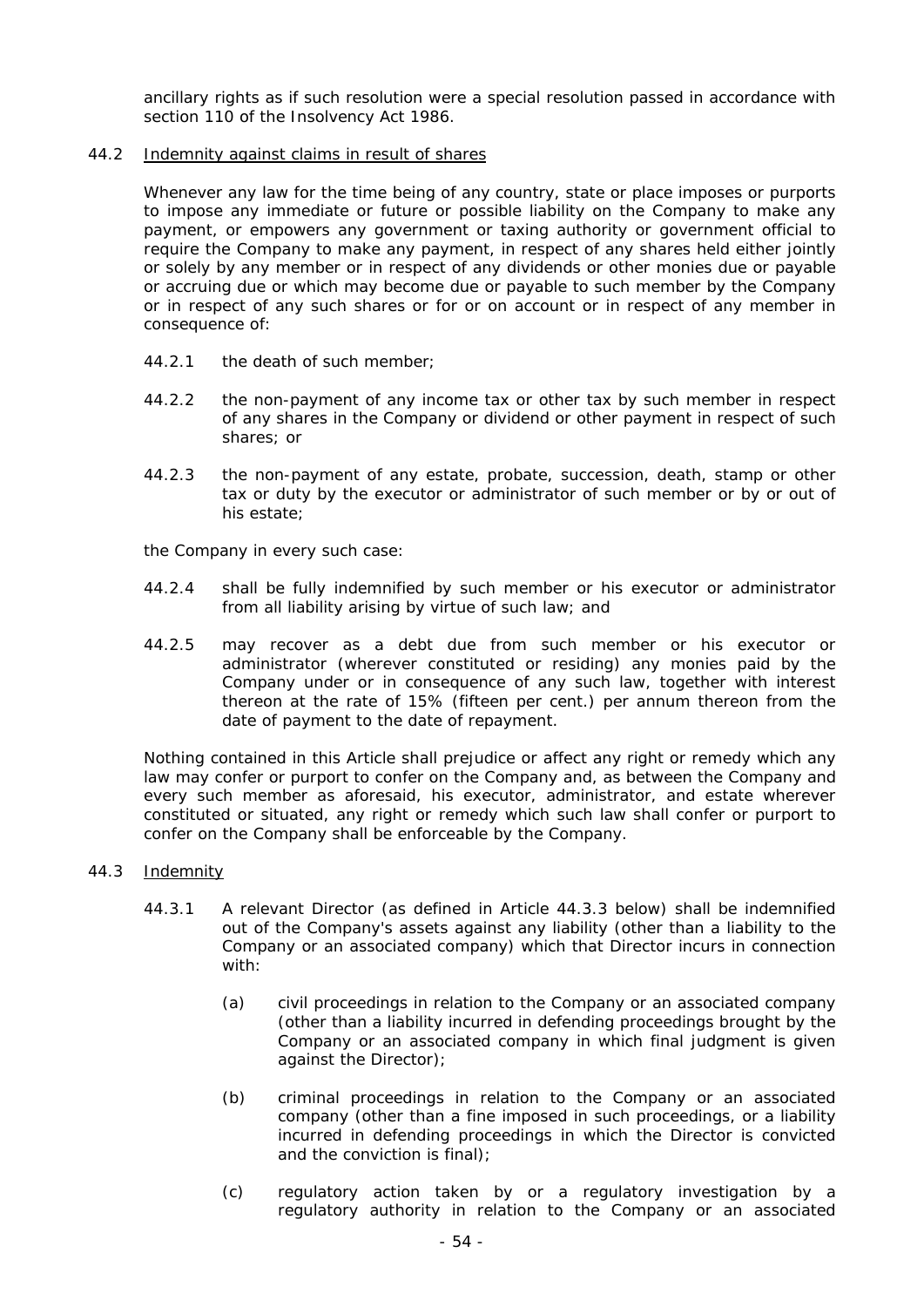company (unless a sum is payable to a regulatory authority by way of a penalty in respect of non-compliance with any requirement of a regulatory nature (however arising));

- (d) any application relief:
	- (i) under section 114(3) or (4) CA1985 (acquisition of shares by innocent nominee); or
	- (ii) section 727 CA1985 (general power to grant relief in case of honest and reasonable conduct),

unless the court refuses to grant the Director relief, and the refusal of relief is final; or

- (e) civil proceedings in relation to an occupational pension scheme (as defined in section 235(6) CA2006) of which the Company is a trustee in respect of liability incurred in connection with the Company's activities as a trustee of the scheme (other than a fine imposed by criminal proceedings, a sum payable to a regulatory authority by way of a penalty in respect of non-compliance with any reqirement of a regulatory nature (however arising) or a liability incurred in defending proceedings in which the Director is convicted and the conviction is final).
- 44.3.2 For the purposes of Article 44.3, a judgment, conviction or refusal of relief becomes final:
	- (a) if not appealed against, at the end of the period for bringing an appeal; or
	- (b) if appealed against, at the time when the appeal (or any further appeal) is disposed of., and an appeal is disposed of:
		- (i) if it is determined and the period for bringing any further appeal has ended; or
		- (ii) if it is abandoned or otherwise ceases to have effect.
- 44.3.3 In this Article 44.3:
	- (a) companies are associated if one is a subsidiary of the other or both are subsidiaries of the same body corporate; and
	- (b) a "**relevant Director**" means any director or former director of the Company.

#### 44.4 Insurance

- 44.4.1 The directors may decide to purchase and maintain insurance, at the expense of the Company, for the benefit of any relevant officer in respect of any relevant loss.
- 44.4.2 In this Article 44.4:
	- (a) a "**relevant officer**" means any director or former director of the Company, any other officer or employee or former officer or employee of the Company (but not its auditors) or any trustee of an occupational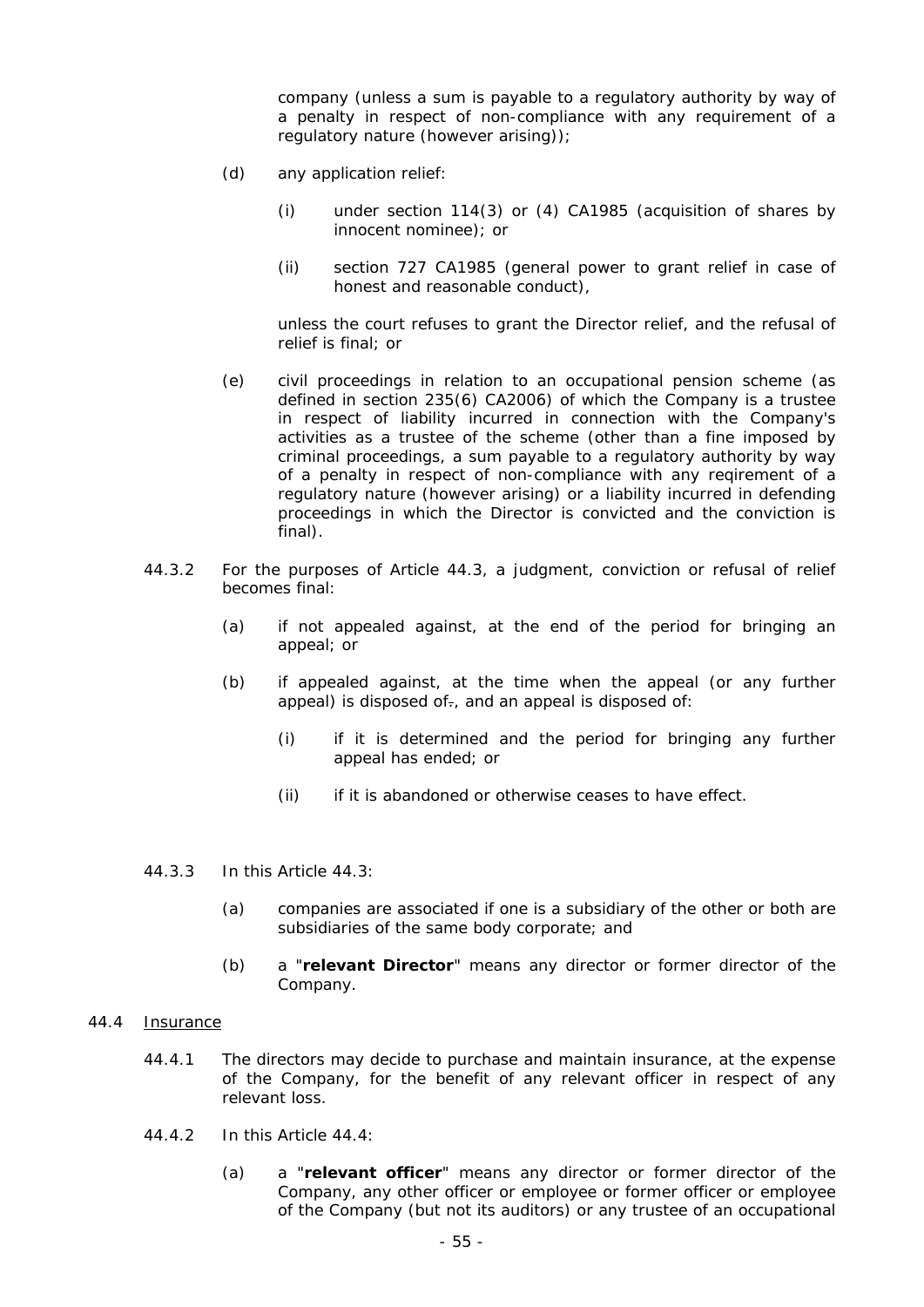pension scheme (as defined in section 235(6) CA2006) for the purposes of an employees' share scheme of the Company; and

(b) a "**relevant loss**" means any loss or liability which has been or may be incurred by a relevant officer in connection with that relevant officer's duties or powers in relation to the Company, any associated company (within the meaning of Article 44.3.3 above) or any pension fund or employees' share scheme of the Company.

#### 44.5 Electronic communications

44.5.1 Documents sent in electronic form by the Company

Subject to any requirement of the Statutes and provided that the Company has complied with all applicable regulatory requirements, the Company may send any documents or notices to its members in electronic form and such documents or notices will be validly sent provided that:

- (a) the member has agreed either generally or in respect of a specific matter (or, in the case of a company, is deemed to have agreed by a provision in CA2006 that documents or notices can be sent in electronic form);
- (b) the documents are documents to which the agreement applies; and
- (c) copies of the documents are sent in electronic form to the address notified by the member to the Company for that purpose.
- 44.5.2 Documents communicated by website
	- (a) Subject to any requirement of the Statutesand provided that the Company has complied with all applicable regulatory requirements, the Company may send any documents or notices to its members by means of a website and any such documents or notices will be validly sent provided that:
		- (i) the member has expressly agreed (generally or specifically) that documents or notices may be sent by means of a website to him or he has been asked (individually) to agree that documents and notices can be sent by means of a website and the Company has received no response to that request within 28 days from the date on which the request was sent;
		- (ii) the documents are documents to which the agreement applies; and
		- (iii) the member is notified of the presence of the documents on the website, the address of the website, the place on the website where the documents may be accessed and how they may be accessed.
	- (b) Documents must be available on the website for a period of not less than 28 days from the date of notification unless the Statutes make provision for any other time period.
	- (c) If the documents are published on the website for a part only of the period of time referred to in Article 44.5.2(b), they will be treated as being published throughout the period if the failure to publish throughout that period is wholly attributable to circumstances which it